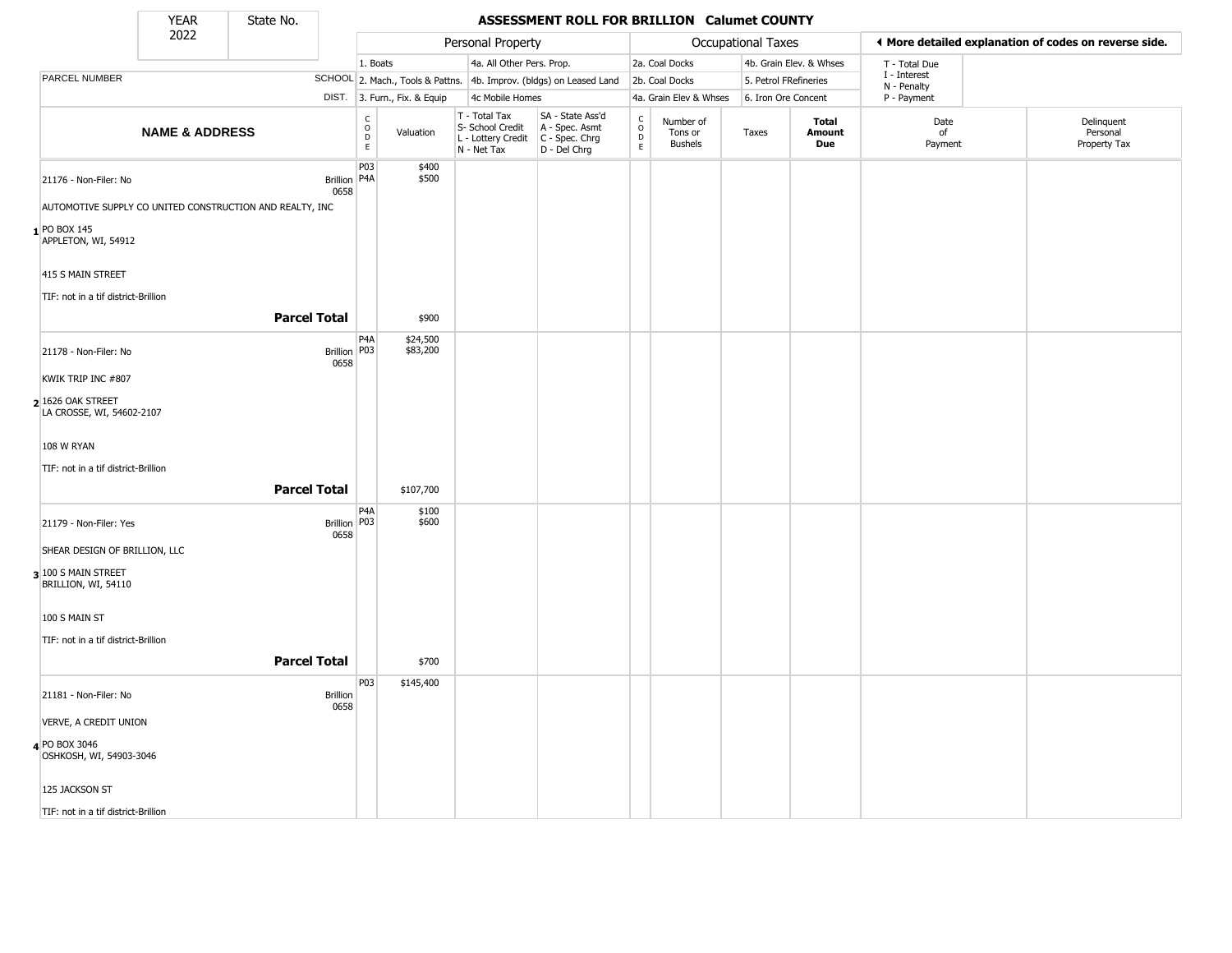|                                                                       | <b>YEAR</b>               | State No. |                         |                                            |                                  |                                                                        | ASSESSMENT ROLL FOR BRILLION Calumet COUNTY                          |                                                 |                                        |                       |                         |                            |                                                       |
|-----------------------------------------------------------------------|---------------------------|-----------|-------------------------|--------------------------------------------|----------------------------------|------------------------------------------------------------------------|----------------------------------------------------------------------|-------------------------------------------------|----------------------------------------|-----------------------|-------------------------|----------------------------|-------------------------------------------------------|
|                                                                       | 2022                      |           |                         |                                            |                                  | Personal Property                                                      |                                                                      |                                                 |                                        | Occupational Taxes    |                         |                            | ♦ More detailed explanation of codes on reverse side. |
|                                                                       |                           |           |                         | 1. Boats                                   |                                  | 4a. All Other Pers. Prop.                                              |                                                                      |                                                 | 2a. Coal Docks                         |                       | 4b. Grain Elev. & Whses | T - Total Due              |                                                       |
| PARCEL NUMBER                                                         |                           |           |                         |                                            | SCHOOL 2. Mach., Tools & Pattns. |                                                                        | 4b. Improv. (bldgs) on Leased Land                                   |                                                 | 2b. Coal Docks                         | 5. Petrol FRefineries |                         | I - Interest               |                                                       |
|                                                                       |                           |           |                         |                                            | DIST. 3. Furn., Fix. & Equip     | 4c Mobile Homes                                                        |                                                                      |                                                 | 4a. Grain Elev & Whses                 | 6. Iron Ore Concent   |                         | N - Penalty<br>P - Payment |                                                       |
|                                                                       | <b>NAME &amp; ADDRESS</b> |           |                         | $\begin{array}{c} C \\ O \\ E \end{array}$ | Valuation                        | T - Total Tax<br>S- School Credit<br>L - Lottery Credit<br>N - Net Tax | SA - State Ass'd<br>A - Spec. Asmt<br>C - Spec. Chrg<br>D - Del Chrg | $\begin{array}{c} C \\ O \\ D \\ E \end{array}$ | Number of<br>Tons or<br><b>Bushels</b> | Taxes                 | Total<br>Amount<br>Due  | Date<br>of<br>Payment      | Delinquent<br>Personal<br>Property Tax                |
|                                                                       |                           |           |                         | P03                                        | \$59,600                         |                                                                        |                                                                      |                                                 |                                        |                       |                         |                            |                                                       |
| 21186 - Non-Filer: Yes                                                |                           |           | <b>Brillion</b><br>0658 |                                            |                                  |                                                                        |                                                                      |                                                 |                                        |                       |                         |                            |                                                       |
| STATE BANK OF CHILTON                                                 |                           |           |                         |                                            |                                  |                                                                        |                                                                      |                                                 |                                        |                       |                         |                            |                                                       |
| $\overline{\phantom{a}}$ 103 N MAIN STREET<br>BRILLION, WI, 54110     |                           |           |                         |                                            |                                  |                                                                        |                                                                      |                                                 |                                        |                       |                         |                            |                                                       |
| 103 N MAIN ST                                                         |                           |           |                         |                                            |                                  |                                                                        |                                                                      |                                                 |                                        |                       |                         |                            |                                                       |
| TIF: not in a tif district-Brillion                                   |                           |           |                         |                                            |                                  |                                                                        |                                                                      |                                                 |                                        |                       |                         |                            |                                                       |
| 21190 - Non-Filer: No                                                 |                           |           | Brillion   P03<br>0658  | P <sub>4</sub> A                           | \$4,100<br>\$44,900              |                                                                        |                                                                      |                                                 |                                        |                       |                         |                            |                                                       |
| BELLIN MEMORIAL HOSPITAL, INC DBA BH BRILLION FP & ARIENS<br>300.4110 |                           |           |                         |                                            |                                  |                                                                        |                                                                      |                                                 |                                        |                       |                         |                            |                                                       |
| 6 PO BOX 23400<br>GREEN BAY, WI, 54305                                |                           |           |                         |                                            |                                  |                                                                        |                                                                      |                                                 |                                        |                       |                         |                            |                                                       |
| 964 W RYAN ST, STE B                                                  |                           |           |                         |                                            |                                  |                                                                        |                                                                      |                                                 |                                        |                       |                         |                            |                                                       |
| TIF: TIF # 3 (T3)-Brillion                                            |                           |           |                         |                                            |                                  |                                                                        |                                                                      |                                                 |                                        |                       |                         |                            |                                                       |
|                                                                       |                           |           | <b>Parcel Total</b>     |                                            | \$49,000                         |                                                                        |                                                                      |                                                 |                                        |                       |                         |                            |                                                       |
| 21193 - Non-Filer: No                                                 |                           |           | Brillion P03<br>0658    | P4A                                        | \$6,900<br>\$1,036,500           |                                                                        |                                                                      |                                                 |                                        |                       |                         |                            |                                                       |
| ENDRIES INTERNATIONAL INC                                             |                           |           |                         |                                            |                                  |                                                                        |                                                                      |                                                 |                                        |                       |                         |                            |                                                       |
| $7$ 714 W RYAN ST<br>BRILLION, WI, 54110                              |                           |           |                         |                                            |                                  |                                                                        |                                                                      |                                                 |                                        |                       |                         |                            |                                                       |
| 714 W RYAN ST                                                         |                           |           |                         |                                            |                                  |                                                                        |                                                                      |                                                 |                                        |                       |                         |                            |                                                       |
| TIF: TIF # 4 (T4)-Brillion                                            |                           |           |                         |                                            |                                  |                                                                        |                                                                      |                                                 |                                        |                       |                         |                            |                                                       |
|                                                                       |                           |           | <b>Parcel Total</b>     |                                            | \$1,043,400                      |                                                                        |                                                                      |                                                 |                                        |                       |                         |                            |                                                       |
| 21195 - Non-Filer: Yes                                                |                           |           | Brillion   P03<br>0658  | P4A                                        | \$800<br>\$10,200                |                                                                        |                                                                      |                                                 |                                        |                       |                         |                            |                                                       |
| <b>ENNEPER GARAGE &amp; BODY SHOP</b>                                 |                           |           |                         |                                            |                                  |                                                                        |                                                                      |                                                 |                                        |                       |                         |                            |                                                       |
| 8 417 W RYAN STREET<br>BRILLION, WI, 54110                            |                           |           |                         |                                            |                                  |                                                                        |                                                                      |                                                 |                                        |                       |                         |                            |                                                       |
| 417 W RYAN ST                                                         |                           |           |                         |                                            |                                  |                                                                        |                                                                      |                                                 |                                        |                       |                         |                            |                                                       |
| TIF: not in a tif district-Brillion                                   |                           |           |                         |                                            |                                  |                                                                        |                                                                      |                                                 |                                        |                       |                         |                            |                                                       |
|                                                                       |                           |           | <b>Parcel Total</b>     |                                            | \$11,000                         |                                                                        |                                                                      |                                                 |                                        |                       |                         |                            |                                                       |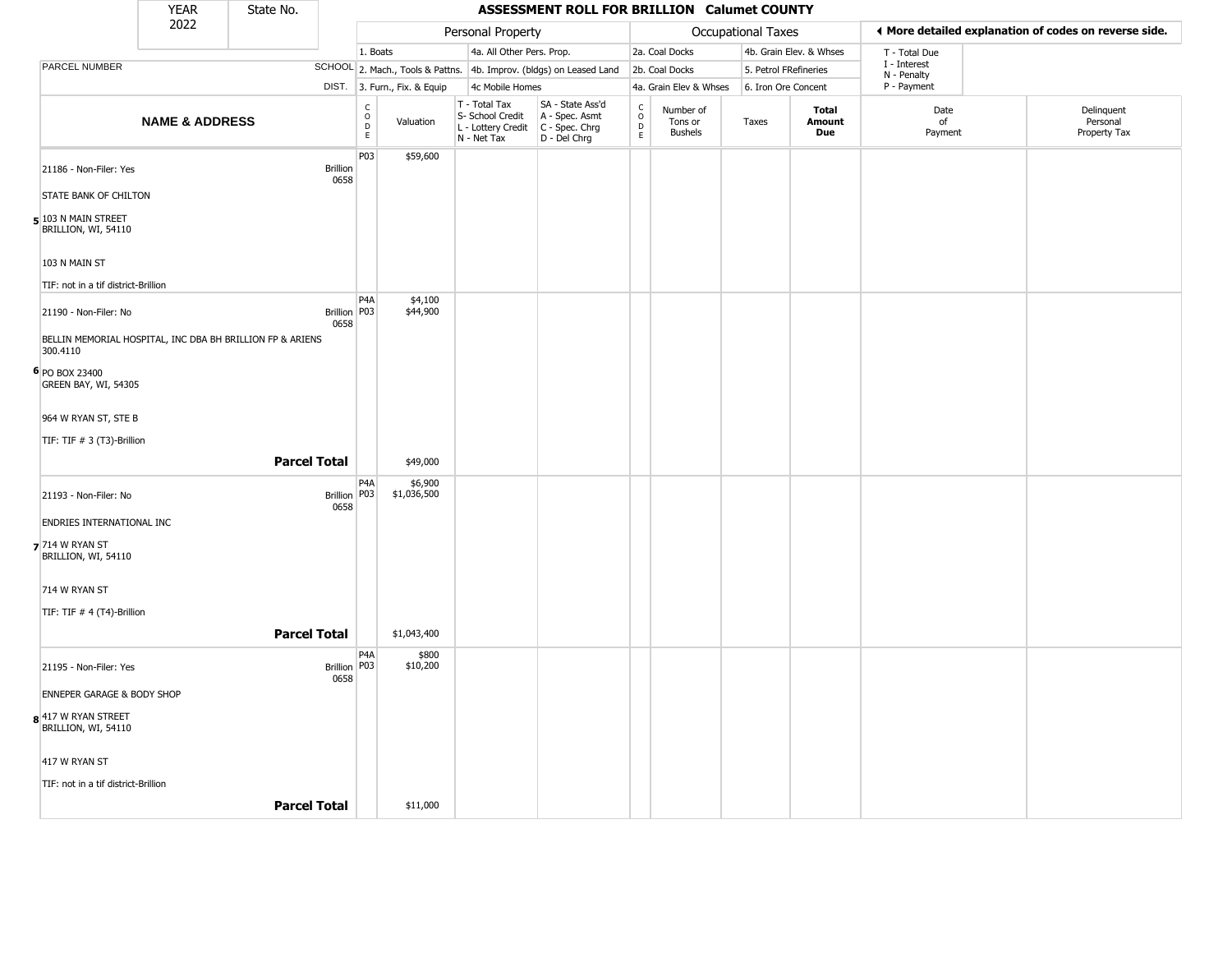|                                             | <b>YEAR</b>               | State No.           |                        |                                                             |                                                                        | ASSESSMENT ROLL FOR BRILLION Calumet COUNTY                          |                                                          |                                        |                       |                         |                             |                                                       |
|---------------------------------------------|---------------------------|---------------------|------------------------|-------------------------------------------------------------|------------------------------------------------------------------------|----------------------------------------------------------------------|----------------------------------------------------------|----------------------------------------|-----------------------|-------------------------|-----------------------------|-------------------------------------------------------|
|                                             | 2022                      |                     |                        |                                                             | Personal Property                                                      |                                                                      |                                                          |                                        | Occupational Taxes    |                         |                             | ◀ More detailed explanation of codes on reverse side. |
|                                             |                           |                     |                        | 1. Boats                                                    | 4a. All Other Pers. Prop.                                              |                                                                      |                                                          | 2a. Coal Docks                         |                       | 4b. Grain Elev. & Whses | T - Total Due               |                                                       |
| PARCEL NUMBER                               |                           |                     |                        |                                                             |                                                                        | SCHOOL 2. Mach., Tools & Pattns. 4b. Improv. (bldgs) on Leased Land  |                                                          | 2b. Coal Docks                         | 5. Petrol FRefineries |                         | I - Interest<br>N - Penalty |                                                       |
|                                             |                           |                     |                        | DIST. 3. Furn., Fix. & Equip                                | 4c Mobile Homes                                                        |                                                                      |                                                          | 4a. Grain Elev & Whses                 | 6. Iron Ore Concent   |                         | P - Payment                 |                                                       |
|                                             | <b>NAME &amp; ADDRESS</b> |                     |                        | $\begin{matrix} 0 \\ 0 \\ D \end{matrix}$<br>Valuation<br>E | T - Total Tax<br>S- School Credit<br>L - Lottery Credit<br>N - Net Tax | SA - State Ass'd<br>A - Spec. Asmt<br>C - Spec. Chrg<br>D - Del Chrg | $\begin{smallmatrix} C \\ 0 \\ D \end{smallmatrix}$<br>E | Number of<br>Tons or<br><b>Bushels</b> | Taxes                 | Total<br>Amount<br>Due  | Date<br>of<br>Payment       | Delinquent<br>Personal<br>Property Tax                |
| 21200 - Non-Filer: Yes                      |                           |                     | Brillion   P03<br>0658 | P <sub>4</sub> A<br>\$800<br>\$1,400                        |                                                                        |                                                                      |                                                          |                                        |                       |                         |                             |                                                       |
| BULLSEYE SCREEN PRINTING, LLC KIM SIMMONS   |                           |                     |                        |                                                             |                                                                        |                                                                      |                                                          |                                        |                       |                         |                             |                                                       |
| 210 S MAIN STREET<br>BRILLION, WI, 54110    |                           |                     |                        |                                                             |                                                                        |                                                                      |                                                          |                                        |                       |                         |                             |                                                       |
| 210 S MAIN STREET                           |                           |                     |                        |                                                             |                                                                        |                                                                      |                                                          |                                        |                       |                         |                             |                                                       |
| TIF: not in a tif district-Brillion         |                           |                     |                        |                                                             |                                                                        |                                                                      |                                                          |                                        |                       |                         |                             |                                                       |
|                                             |                           | <b>Parcel Total</b> |                        | \$2,200                                                     |                                                                        |                                                                      |                                                          |                                        |                       |                         |                             |                                                       |
| 21202 - Non-Filer: No                       |                           |                     | Brillion P03<br>0658   | P <sub>4</sub> A<br>\$600<br>\$5,400                        |                                                                        |                                                                      |                                                          |                                        |                       |                         |                             |                                                       |
| HORN FORD INC HANK HORN                     |                           |                     |                        |                                                             |                                                                        |                                                                      |                                                          |                                        |                       |                         |                             |                                                       |
| 10 666 W RYAN ST<br>BRILLION, WI, 54110     |                           |                     |                        |                                                             |                                                                        |                                                                      |                                                          |                                        |                       |                         |                             |                                                       |
| HWY 10 WEST                                 |                           |                     |                        |                                                             |                                                                        |                                                                      |                                                          |                                        |                       |                         |                             |                                                       |
| TIF: TIF # 3 (T3)-Brillion                  |                           |                     |                        |                                                             |                                                                        |                                                                      |                                                          |                                        |                       |                         |                             |                                                       |
|                                             |                           | <b>Parcel Total</b> |                        | \$6,000                                                     |                                                                        |                                                                      |                                                          |                                        |                       |                         |                             |                                                       |
| 21204 - Non-Filer: No                       |                           |                     | Brillion P03<br>0658   | P4A<br>\$400<br>\$6,100                                     |                                                                        |                                                                      |                                                          |                                        |                       |                         |                             |                                                       |
| HOMETOWN INSURANCE GROUP, INC               |                           |                     |                        |                                                             |                                                                        |                                                                      |                                                          |                                        |                       |                         |                             |                                                       |
| 11 PO BOX 38<br>BRILLION, WI, 54110         |                           |                     |                        |                                                             |                                                                        |                                                                      |                                                          |                                        |                       |                         |                             |                                                       |
| 432 W RYAN ST                               |                           |                     |                        |                                                             |                                                                        |                                                                      |                                                          |                                        |                       |                         |                             |                                                       |
| TIF: not in a tif district-Brillion         |                           |                     |                        |                                                             |                                                                        |                                                                      |                                                          |                                        |                       |                         |                             |                                                       |
|                                             |                           | <b>Parcel Total</b> |                        | \$6,500                                                     |                                                                        |                                                                      |                                                          |                                        |                       |                         |                             |                                                       |
| 21206 - Non-Filer: No                       |                           |                     | Brillion   P03<br>0658 | P4A<br>\$500<br>\$152,900                                   |                                                                        |                                                                      |                                                          |                                        |                       |                         |                             |                                                       |
| ROMENESKO FAMILY DENTISTRY BRILLION, LLC    |                           |                     |                        |                                                             |                                                                        |                                                                      |                                                          |                                        |                       |                         |                             |                                                       |
| 12 544 FAIRWAY DRIVE<br>BRILLION, WI, 54110 |                           |                     |                        |                                                             |                                                                        |                                                                      |                                                          |                                        |                       |                         |                             |                                                       |
| 544 FAIRWAY DR                              |                           |                     |                        |                                                             |                                                                        |                                                                      |                                                          |                                        |                       |                         |                             |                                                       |
| TIF: not in a tif district-Brillion         |                           |                     |                        |                                                             |                                                                        |                                                                      |                                                          |                                        |                       |                         |                             |                                                       |
|                                             |                           | <b>Parcel Total</b> |                        | \$153,400                                                   |                                                                        |                                                                      |                                                          |                                        |                       |                         |                             |                                                       |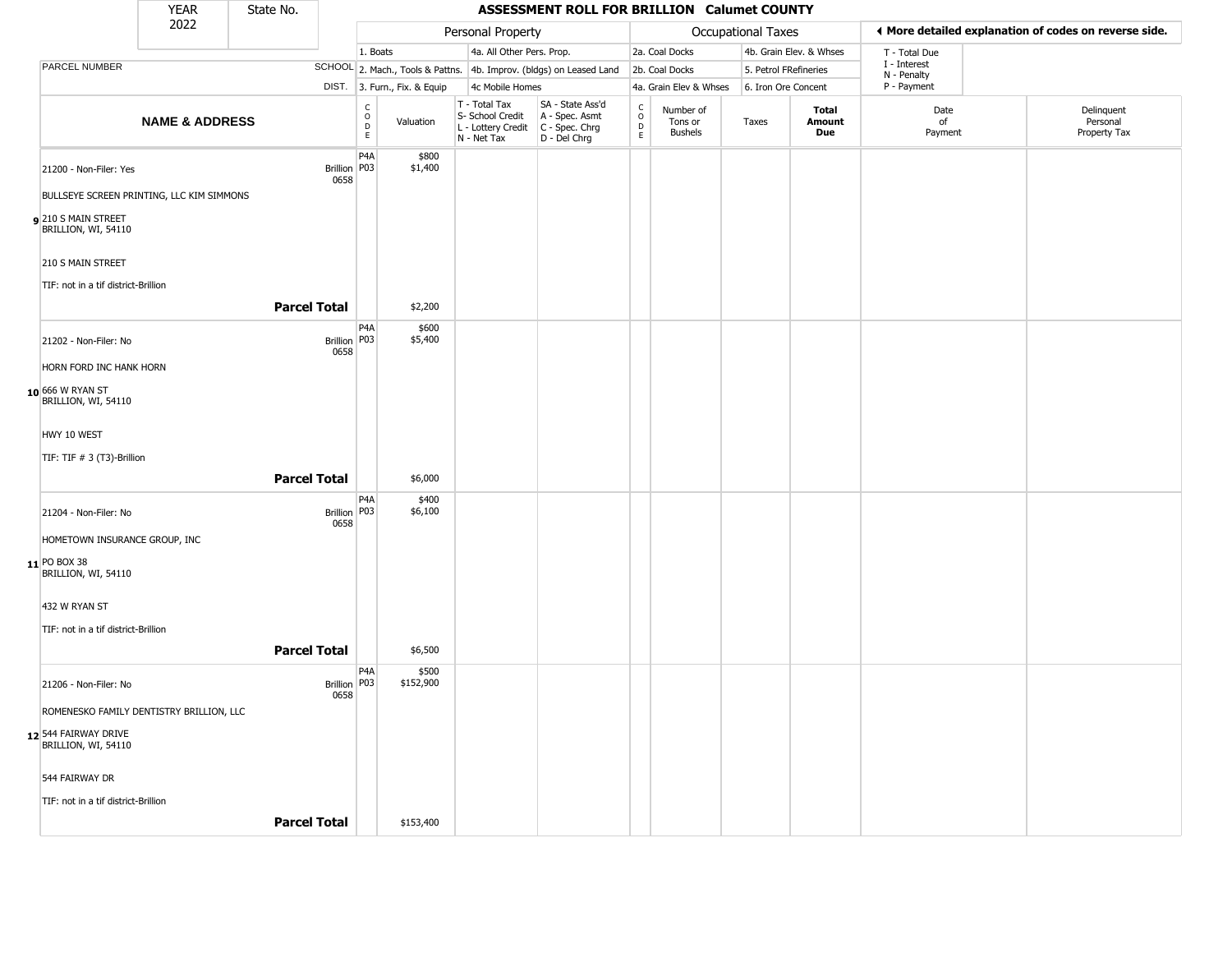|                                              | YEAR                                     | State No.           |                         |                                      |                              |                                                                        | ASSESSMENT ROLL FOR BRILLION Calumet COUNTY                          |                      |                                        |                       |                         |                             |                                                       |
|----------------------------------------------|------------------------------------------|---------------------|-------------------------|--------------------------------------|------------------------------|------------------------------------------------------------------------|----------------------------------------------------------------------|----------------------|----------------------------------------|-----------------------|-------------------------|-----------------------------|-------------------------------------------------------|
|                                              | 2022                                     |                     |                         |                                      |                              | Personal Property                                                      |                                                                      |                      |                                        | Occupational Taxes    |                         |                             | ♦ More detailed explanation of codes on reverse side. |
|                                              |                                          |                     |                         | 1. Boats                             |                              | 4a. All Other Pers. Prop.                                              |                                                                      |                      | 2a. Coal Docks                         |                       | 4b. Grain Elev. & Whses | T - Total Due               |                                                       |
| PARCEL NUMBER                                |                                          |                     |                         |                                      |                              |                                                                        | SCHOOL 2. Mach., Tools & Pattns. 4b. Improv. (bldgs) on Leased Land  |                      | 2b. Coal Docks                         | 5. Petrol FRefineries |                         | I - Interest<br>N - Penalty |                                                       |
|                                              |                                          |                     |                         |                                      | DIST. 3. Furn., Fix. & Equip | 4c Mobile Homes                                                        |                                                                      |                      | 4a. Grain Elev & Whses                 | 6. Iron Ore Concent   |                         | P - Payment                 |                                                       |
|                                              | <b>NAME &amp; ADDRESS</b>                |                     |                         | C<br>$\mathsf O$<br>$\mathsf D$<br>E | Valuation                    | T - Total Tax<br>S- School Credit<br>L - Lottery Credit<br>N - Net Tax | SA - State Ass'd<br>A - Spec. Asmt<br>C - Spec. Chrg<br>D - Del Chrg | $\rm _o^C$<br>D<br>E | Number of<br>Tons or<br><b>Bushels</b> | Taxes                 | Total<br>Amount<br>Due  | Date<br>of<br>Payment       | Delinquent<br>Personal<br>Property Tax                |
| 21211 - Non-Filer: No                        |                                          |                     | <b>Brillion</b><br>0658 | P4A<br>P <sub>0</sub> 3              | \$1,300<br>\$6,800           |                                                                        |                                                                      |                      |                                        |                       |                         |                             |                                                       |
| <b>WEBER FAMILY STATIONS LLC</b>             |                                          |                     |                         |                                      |                              |                                                                        |                                                                      |                      |                                        |                       |                         |                             |                                                       |
| 13 PO BOX 174<br>KIEL, WI, 53042             |                                          |                     |                         |                                      |                              |                                                                        |                                                                      |                      |                                        |                       |                         |                             |                                                       |
| 600 N MAIN STREET                            |                                          |                     |                         |                                      |                              |                                                                        |                                                                      |                      |                                        |                       |                         |                             |                                                       |
| TIF: not in a tif district-Brillion          |                                          |                     |                         |                                      |                              |                                                                        |                                                                      |                      |                                        |                       |                         |                             |                                                       |
|                                              |                                          | <b>Parcel Total</b> |                         |                                      | \$8,100                      |                                                                        |                                                                      |                      |                                        |                       |                         |                             |                                                       |
| 21212 - Non-Filer: No                        |                                          |                     | Brillion   P03<br>0658  | P4A                                  | \$200<br>\$900               |                                                                        |                                                                      |                      |                                        |                       |                         |                             |                                                       |
|                                              | FUHRMANN PLUMBING HEATING & COOLING, INC |                     |                         |                                      |                              |                                                                        |                                                                      |                      |                                        |                       |                         |                             |                                                       |
| 14 304 E WATER STREET<br>BRILLION, WI, 54110 |                                          |                     |                         |                                      |                              |                                                                        |                                                                      |                      |                                        |                       |                         |                             |                                                       |
| 304 E WATER STREET                           |                                          |                     |                         |                                      |                              |                                                                        |                                                                      |                      |                                        |                       |                         |                             |                                                       |
| TIF: not in a tif district-Brillion          |                                          |                     |                         |                                      |                              |                                                                        |                                                                      |                      |                                        |                       |                         |                             |                                                       |
|                                              |                                          | <b>Parcel Total</b> |                         |                                      | \$1,100                      |                                                                        |                                                                      |                      |                                        |                       |                         |                             |                                                       |
| 21213 - Non-Filer: Yes                       |                                          |                     | Brillion   P03<br>0658  | P <sub>4</sub> A                     | \$6,500<br>\$39,800          |                                                                        |                                                                      |                      |                                        |                       |                         |                             |                                                       |
|                                              | COBBLESTONE CREEK DINING & BANQUET       |                     |                         |                                      |                              |                                                                        |                                                                      |                      |                                        |                       |                         |                             |                                                       |
| 15 740 W RYAN STREET<br>BRILLION, WI, 54110  |                                          |                     |                         |                                      |                              |                                                                        |                                                                      |                      |                                        |                       |                         |                             |                                                       |
| 740 W RYAN STREET                            |                                          |                     |                         |                                      |                              |                                                                        |                                                                      |                      |                                        |                       |                         |                             |                                                       |
| TIF: TIF # 4 (T4)-Brillion                   |                                          |                     |                         |                                      |                              |                                                                        |                                                                      |                      |                                        |                       |                         |                             |                                                       |
|                                              |                                          | <b>Parcel Total</b> |                         |                                      | \$46,300                     |                                                                        |                                                                      |                      |                                        |                       |                         |                             |                                                       |
| 21221 - Non-Filer: No                        |                                          |                     | Brillion P03<br>0658    | P4A                                  | \$2,600<br>\$4,500           |                                                                        |                                                                      |                      |                                        |                       |                         |                             |                                                       |
|                                              | GROSKOPP CHIROPRACTIC, SC DAVID MEYER    |                     |                         |                                      |                              |                                                                        |                                                                      |                      |                                        |                       |                         |                             |                                                       |
| 16 708 W RYAN ST<br>BRILLION, WI, 54110      |                                          |                     |                         |                                      |                              |                                                                        |                                                                      |                      |                                        |                       |                         |                             |                                                       |
| 708 W RYAN ST                                |                                          |                     |                         |                                      |                              |                                                                        |                                                                      |                      |                                        |                       |                         |                             |                                                       |
| TIF: not in a tif district-Brillion          |                                          |                     |                         |                                      |                              |                                                                        |                                                                      |                      |                                        |                       |                         |                             |                                                       |
|                                              |                                          | <b>Parcel Total</b> |                         |                                      | \$7,100                      |                                                                        |                                                                      |                      |                                        |                       |                         |                             |                                                       |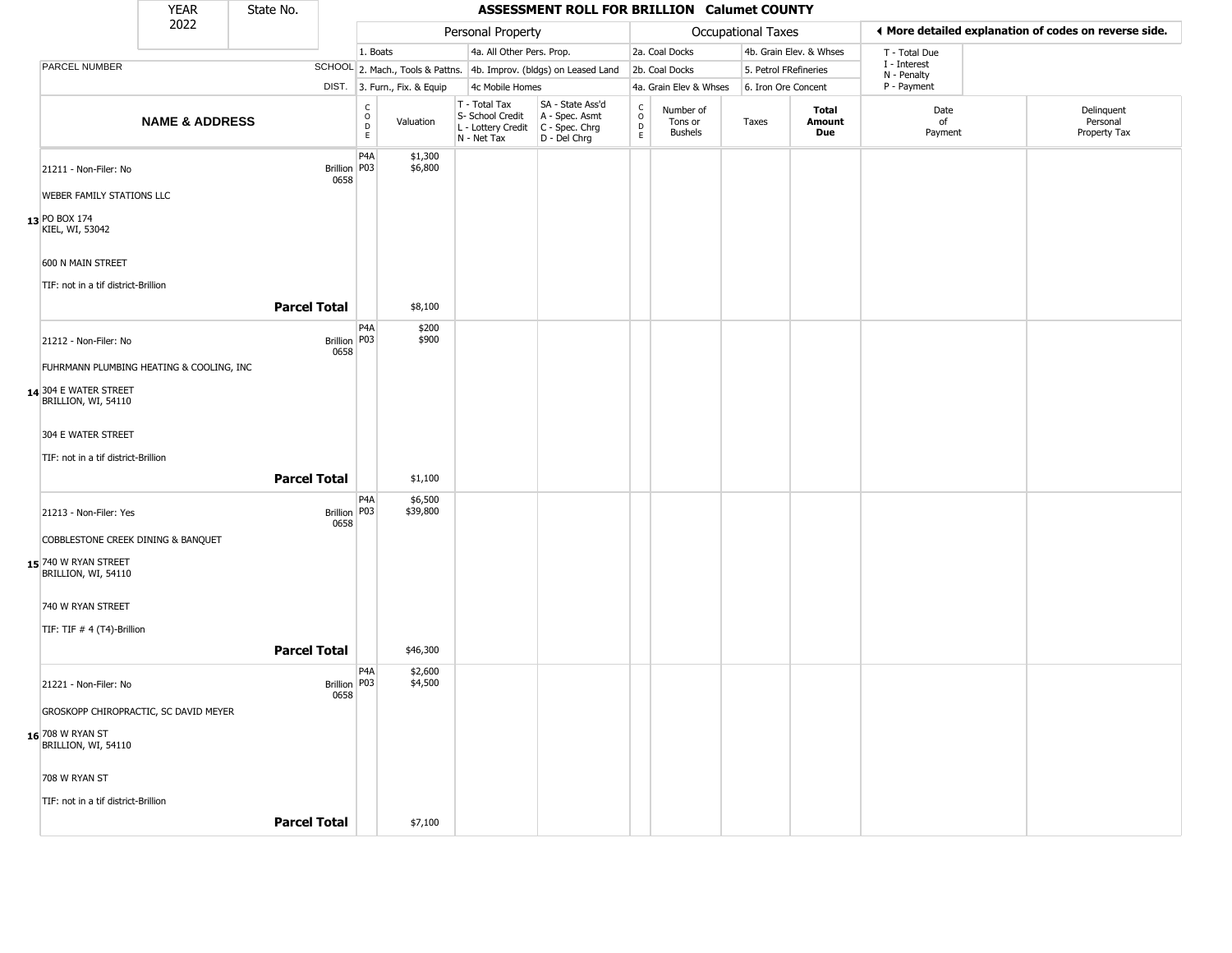|                                                                   | <b>YEAR</b>               | State No.               |                              |                              |                                                                                       | ASSESSMENT ROLL FOR BRILLION Calumet COUNTY                         |                        |                                        |                       |                         |                                                       |                                        |
|-------------------------------------------------------------------|---------------------------|-------------------------|------------------------------|------------------------------|---------------------------------------------------------------------------------------|---------------------------------------------------------------------|------------------------|----------------------------------------|-----------------------|-------------------------|-------------------------------------------------------|----------------------------------------|
|                                                                   | 2022                      |                         |                              |                              | Personal Property                                                                     |                                                                     |                        |                                        | Occupational Taxes    |                         | ♦ More detailed explanation of codes on reverse side. |                                        |
|                                                                   |                           |                         | 1. Boats                     |                              | 4a. All Other Pers. Prop.                                                             |                                                                     |                        | 2a. Coal Docks                         |                       | 4b. Grain Elev. & Whses | T - Total Due                                         |                                        |
| <b>PARCEL NUMBER</b>                                              |                           |                         |                              |                              |                                                                                       | SCHOOL 2. Mach., Tools & Pattns. 4b. Improv. (bldgs) on Leased Land |                        | 2b. Coal Docks                         | 5. Petrol FRefineries |                         | I - Interest<br>N - Penalty                           |                                        |
|                                                                   |                           |                         |                              | DIST. 3. Furn., Fix. & Equip | 4c Mobile Homes                                                                       |                                                                     |                        | 4a. Grain Elev & Whses                 | 6. Iron Ore Concent   |                         | P - Payment                                           |                                        |
|                                                                   | <b>NAME &amp; ADDRESS</b> |                         | $_{\rm o}^{\rm c}$<br>D<br>E | Valuation                    | T - Total Tax<br>S- School Credit<br>L - Lottery Credit C - Spec. Chrg<br>N - Net Tax | SA - State Ass'd<br>A - Spec. Asmt<br>D - Del Chrg                  | C<br>$\circ$<br>D<br>E | Number of<br>Tons or<br><b>Bushels</b> | Taxes                 | Total<br>Amount<br>Due  | Date<br>of<br>Payment                                 | Delinquent<br>Personal<br>Property Tax |
| 21224 - Non-Filer: No<br>ROYER & WILLIAMS, LLC DBA: DAIRY QUEEN   |                           | 0658                    | P4A<br>Brillion P03          | \$2,300<br>\$7,000           |                                                                                       |                                                                     |                        |                                        |                       |                         |                                                       |                                        |
| 17 1532 ROCKDALE ST<br>GREEN BAY, WI, 54304                       |                           |                         |                              |                              |                                                                                       |                                                                     |                        |                                        |                       |                         |                                                       |                                        |
| 521 N GLENVIEW AVE<br>TIF: not in a tif district-Brillion         |                           |                         |                              |                              |                                                                                       |                                                                     |                        |                                        |                       |                         |                                                       |                                        |
|                                                                   |                           | <b>Parcel Total</b>     |                              | \$9,300                      |                                                                                       |                                                                     |                        |                                        |                       |                         |                                                       |                                        |
| 21229 - Non-Filer: No                                             |                           | <b>Brillion</b><br>0658 | P03                          | \$700                        |                                                                                       |                                                                     |                        |                                        |                       |                         |                                                       |                                        |
| SCHROTH'S BRILLION FLORAL COLETTE SCHROTH<br>18 119 S MAIN STREET |                           |                         |                              |                              |                                                                                       |                                                                     |                        |                                        |                       |                         |                                                       |                                        |
| BRILLION, WI, 54110                                               |                           |                         |                              |                              |                                                                                       |                                                                     |                        |                                        |                       |                         |                                                       |                                        |
| 119 S MAIN ST                                                     |                           |                         |                              |                              |                                                                                       |                                                                     |                        |                                        |                       |                         |                                                       |                                        |
| TIF: not in a tif district-Brillion                               |                           |                         | P <sub>4</sub> A             | \$100                        |                                                                                       |                                                                     |                        |                                        |                       |                         |                                                       |                                        |
| 21231 - Non-Filer: No                                             |                           | 0658                    | Brillion   P03               | \$12,800                     |                                                                                       |                                                                     |                        |                                        |                       |                         |                                                       |                                        |
| RUDY'S CAFE, LLC                                                  |                           |                         |                              |                              |                                                                                       |                                                                     |                        |                                        |                       |                         |                                                       |                                        |
| 19 117 W RYAN STREET<br>BRILLION, WI, 54110                       |                           |                         |                              |                              |                                                                                       |                                                                     |                        |                                        |                       |                         |                                                       |                                        |
| 117 W RYAN ST                                                     |                           |                         |                              |                              |                                                                                       |                                                                     |                        |                                        |                       |                         |                                                       |                                        |
| TIF: not in a tif district-Brillion                               |                           | <b>Parcel Total</b>     |                              | \$12,900                     |                                                                                       |                                                                     |                        |                                        |                       |                         |                                                       |                                        |
| 21233 - Non-Filer: Yes                                            |                           | <b>Brillion</b><br>0658 | P03                          | \$217,800                    |                                                                                       |                                                                     |                        |                                        |                       |                         |                                                       |                                        |
| ECONO FOODS - T & C MARKETS                                       |                           |                         |                              |                              |                                                                                       |                                                                     |                        |                                        |                       |                         |                                                       |                                        |
| 20 PO BOX 100<br>BRILLION, WI, 54110                              |                           |                         |                              |                              |                                                                                       |                                                                     |                        |                                        |                       |                         |                                                       |                                        |
| 109 S MAIN ST                                                     |                           |                         |                              |                              |                                                                                       |                                                                     |                        |                                        |                       |                         |                                                       |                                        |
| TIF: TIF #2 (T2)-Brillion                                         |                           |                         | P <sub>4</sub> A             | \$800                        |                                                                                       |                                                                     |                        |                                        |                       |                         |                                                       |                                        |
| 21239 - Non-Filer: No                                             |                           | 0658                    | Brillion   P03               | \$18,600                     |                                                                                       |                                                                     |                        |                                        |                       |                         |                                                       |                                        |
| PIELHOP WIETING FUNERAL HOME SARAH AND JASON PIELHOP              |                           |                         |                              |                              |                                                                                       |                                                                     |                        |                                        |                       |                         |                                                       |                                        |
| 21 215 S MAIN STREET<br>BRILLION, WI, 54110                       |                           |                         |                              |                              |                                                                                       |                                                                     |                        |                                        |                       |                         |                                                       |                                        |
| 215 S MAIN ST                                                     |                           |                         |                              |                              |                                                                                       |                                                                     |                        |                                        |                       |                         |                                                       |                                        |
| TIF: not in a tif district-Brillion                               |                           |                         |                              |                              |                                                                                       |                                                                     |                        |                                        |                       |                         |                                                       |                                        |
|                                                                   |                           | <b>Parcel Total</b>     |                              | \$19,400                     |                                                                                       |                                                                     |                        |                                        |                       |                         |                                                       |                                        |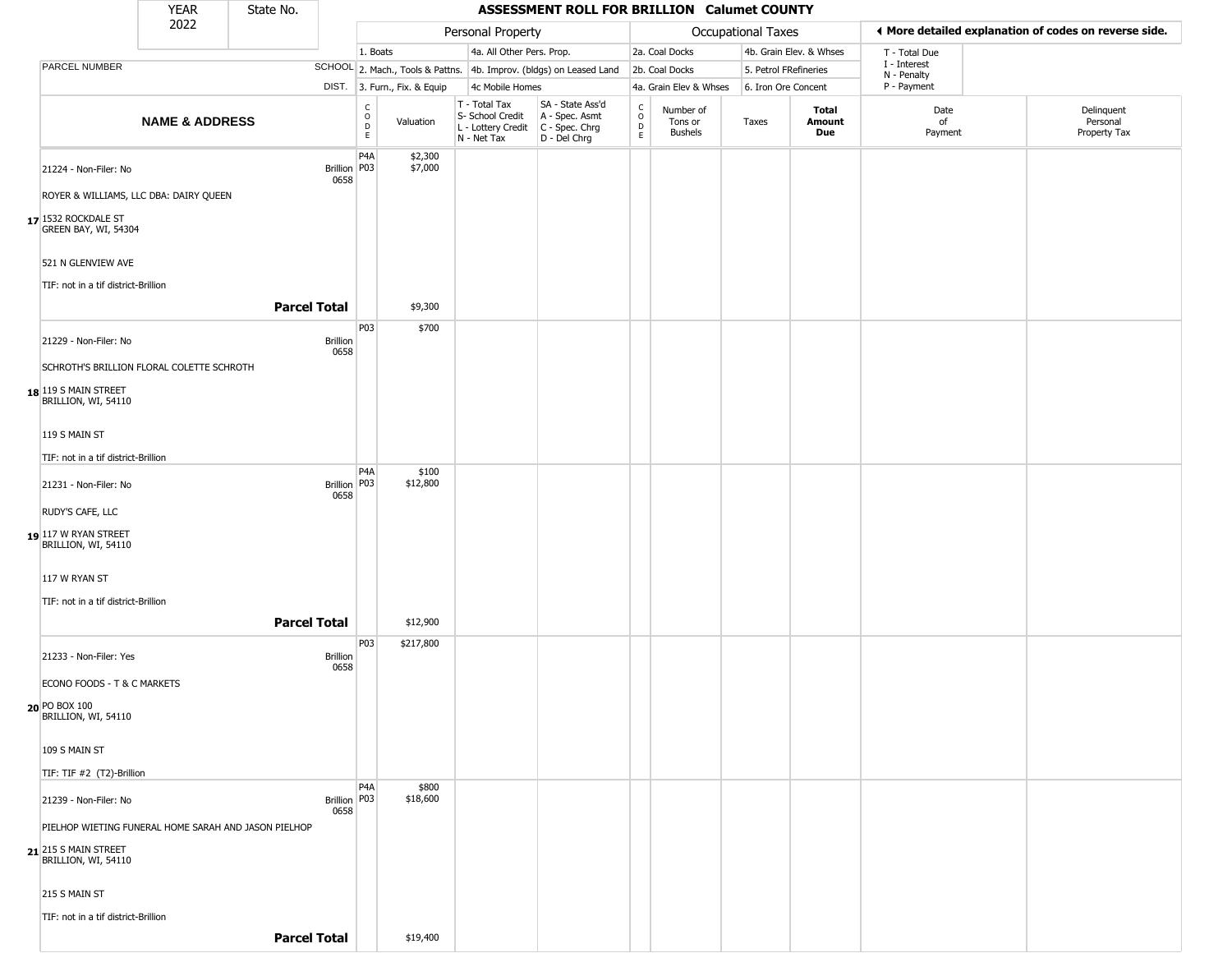|                                                                                  | <b>YEAR</b>               | State No.           |                        |                                        |                              |                                                                                         | ASSESSMENT ROLL FOR BRILLION Calumet COUNTY                         |                                                 |                                        |                           |                         |                             |                                                       |
|----------------------------------------------------------------------------------|---------------------------|---------------------|------------------------|----------------------------------------|------------------------------|-----------------------------------------------------------------------------------------|---------------------------------------------------------------------|-------------------------------------------------|----------------------------------------|---------------------------|-------------------------|-----------------------------|-------------------------------------------------------|
|                                                                                  | 2022                      |                     |                        |                                        |                              | Personal Property                                                                       |                                                                     |                                                 |                                        | <b>Occupational Taxes</b> |                         |                             | ◀ More detailed explanation of codes on reverse side. |
|                                                                                  |                           |                     |                        | 1. Boats                               |                              | 4a. All Other Pers. Prop.                                                               |                                                                     |                                                 | 2a. Coal Docks                         |                           | 4b. Grain Elev. & Whses | T - Total Due               |                                                       |
| PARCEL NUMBER                                                                    |                           |                     |                        |                                        |                              |                                                                                         | SCHOOL 2. Mach., Tools & Pattns. 4b. Improv. (bldgs) on Leased Land |                                                 | 2b. Coal Docks                         | 5. Petrol FRefineries     |                         | I - Interest<br>N - Penalty |                                                       |
|                                                                                  |                           |                     |                        |                                        | DIST. 3. Furn., Fix. & Equip | 4c Mobile Homes                                                                         |                                                                     |                                                 | 4a. Grain Elev & Whses                 | 6. Iron Ore Concent       |                         | P - Payment                 |                                                       |
|                                                                                  | <b>NAME &amp; ADDRESS</b> |                     |                        | $\mathsf C$<br>$_{\rm D}^{\rm O}$<br>E | Valuation                    | T - Total Tax<br>S- School Credit<br>L - Lottery Credit   C - Spec. Chrg<br>N - Net Tax | SA - State Ass'd<br>A - Spec. Asmt<br>D - Del Chrg                  | $\begin{array}{c} C \\ O \\ D \\ E \end{array}$ | Number of<br>Tons or<br><b>Bushels</b> | Taxes                     | Total<br>Amount<br>Due  | Date<br>of<br>Payment       | Delinquent<br>Personal<br>Property Tax                |
| 21240 - Non-Filer: No                                                            |                           |                     | Brillion P03<br>0658   | P <sub>4</sub> A                       | \$500<br>\$51,400            |                                                                                         |                                                                     |                                                 |                                        |                           |                         |                             |                                                       |
| CONDON OIL CO BRILLION MOBIL MART<br>22 126 E JACKSON STREET<br>RIPON, WI, 54971 |                           |                     |                        |                                        |                              |                                                                                         |                                                                     |                                                 |                                        |                           |                         |                             |                                                       |
| 452 W RYAN ST                                                                    |                           |                     |                        |                                        |                              |                                                                                         |                                                                     |                                                 |                                        |                           |                         |                             |                                                       |
| TIF: not in a tif district-Brillion                                              |                           | <b>Parcel Total</b> |                        |                                        | \$51,900                     |                                                                                         |                                                                     |                                                 |                                        |                           |                         |                             |                                                       |
| 21244 - Non-Filer: Yes                                                           |                           |                     | Brillion<br>0658       | P03                                    | \$19,600                     |                                                                                         |                                                                     |                                                 |                                        |                           |                         |                             |                                                       |
| RANDY'S PIZZA & PASTRIES<br>23 115 JACKSON STREET<br>BRILLION, WI, 54110         |                           |                     |                        |                                        |                              |                                                                                         |                                                                     |                                                 |                                        |                           |                         |                             |                                                       |
| 115 JACKSON ST                                                                   |                           |                     |                        |                                        |                              |                                                                                         |                                                                     |                                                 |                                        |                           |                         |                             |                                                       |
| TIF: not in a tif district-Brillion                                              |                           |                     |                        | Stat                                   | \$0                          |                                                                                         |                                                                     |                                                 |                                        |                           |                         |                             |                                                       |
| 21245 - Non-Filer: No                                                            |                           |                     | Brillion e<br>0658 Ass | ess                                    |                              |                                                                                         |                                                                     |                                                 |                                        |                           |                         |                             |                                                       |
| ARIENS COMPANY<br>24 655 W RYAN STREET<br>BRILLION, WI, 54110                    |                           |                     |                        | ed                                     |                              |                                                                                         |                                                                     |                                                 |                                        |                           |                         |                             |                                                       |
| 655 W RYAN ST                                                                    |                           |                     |                        |                                        |                              |                                                                                         |                                                                     |                                                 |                                        |                           |                         |                             |                                                       |
| TIF: not in a tif district-Brillion                                              |                           |                     |                        | Stat                                   | \$0                          |                                                                                         |                                                                     |                                                 |                                        |                           |                         |                             |                                                       |
| 21250 - Non-Filer: No<br>PROFESSIONAL PLATING INC                                |                           |                     | Brillion e<br>0658 Ass | ess                                    |                              |                                                                                         |                                                                     |                                                 |                                        |                           |                         |                             |                                                       |
| 25 705 NORTHWAY DRIVE<br>BRILLION, WI, 54110                                     |                           |                     |                        | ed                                     |                              |                                                                                         |                                                                     |                                                 |                                        |                           |                         |                             |                                                       |
| 705 NORTHWAY DR                                                                  |                           |                     |                        |                                        |                              |                                                                                         |                                                                     |                                                 |                                        |                           |                         |                             |                                                       |
| TIF: not in a tif district-Brillion<br>21251 - Non-Filer: Yes                    |                           |                     | Brillion   P03<br>0658 | P4A                                    | \$300<br>\$5,900             |                                                                                         |                                                                     |                                                 |                                        |                           |                         |                             |                                                       |
| <b>GIESES BAR RONALD GIESE</b>                                                   |                           |                     |                        |                                        |                              |                                                                                         |                                                                     |                                                 |                                        |                           |                         |                             |                                                       |
| 26 7540 ROTZENBERG RD<br>GREENLEAF, WI, 54126                                    |                           |                     |                        |                                        |                              |                                                                                         |                                                                     |                                                 |                                        |                           |                         |                             |                                                       |
| 116 N MAIN ST                                                                    |                           |                     |                        |                                        |                              |                                                                                         |                                                                     |                                                 |                                        |                           |                         |                             |                                                       |
| TIF: not in a tif district-Brillion                                              |                           | <b>Parcel Total</b> |                        |                                        | \$6,200                      |                                                                                         |                                                                     |                                                 |                                        |                           |                         |                             |                                                       |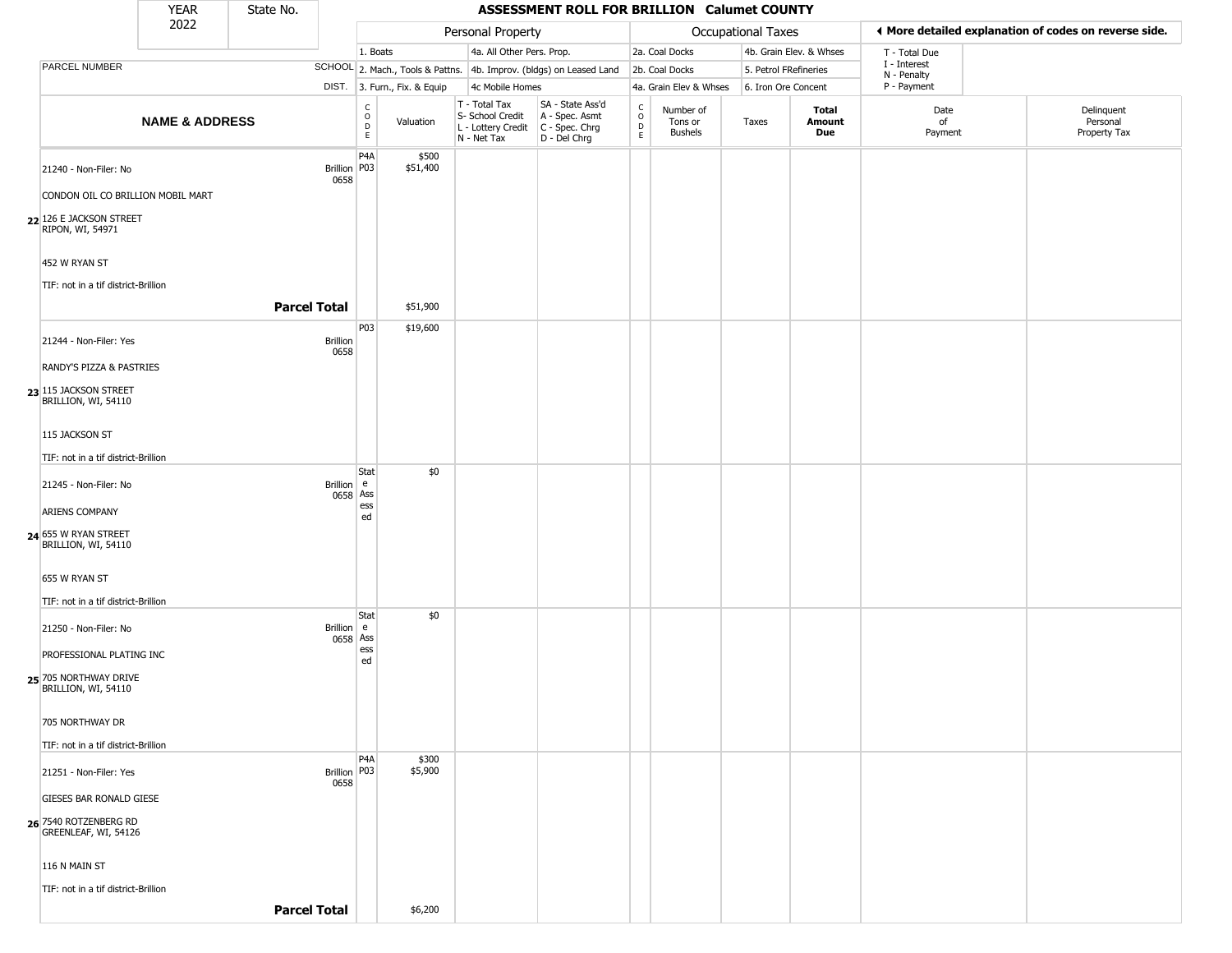|                                                | <b>YEAR</b>               | State No. |                      |                                                  |                              |                                                                                       | ASSESSMENT ROLL FOR BRILLION Calumet COUNTY                         |                                            |                                        |                       |                         |                             |                                                       |
|------------------------------------------------|---------------------------|-----------|----------------------|--------------------------------------------------|------------------------------|---------------------------------------------------------------------------------------|---------------------------------------------------------------------|--------------------------------------------|----------------------------------------|-----------------------|-------------------------|-----------------------------|-------------------------------------------------------|
|                                                | 2022                      |           |                      |                                                  |                              | Personal Property                                                                     |                                                                     |                                            |                                        | Occupational Taxes    |                         |                             | ◀ More detailed explanation of codes on reverse side. |
|                                                |                           |           |                      | 1. Boats                                         |                              | 4a. All Other Pers. Prop.                                                             |                                                                     |                                            | 2a. Coal Docks                         |                       | 4b. Grain Elev. & Whses | T - Total Due               |                                                       |
| PARCEL NUMBER                                  |                           |           |                      |                                                  |                              |                                                                                       | SCHOOL 2. Mach., Tools & Pattns. 4b. Improv. (bldgs) on Leased Land |                                            | 2b. Coal Docks                         | 5. Petrol FRefineries |                         | I - Interest<br>N - Penalty |                                                       |
|                                                |                           |           |                      |                                                  | DIST. 3. Furn., Fix. & Equip | 4c Mobile Homes                                                                       |                                                                     |                                            | 4a. Grain Elev & Whses                 | 6. Iron Ore Concent   |                         | P - Payment                 |                                                       |
|                                                | <b>NAME &amp; ADDRESS</b> |           |                      | $_{\rm o}^{\rm c}$<br>$\mathsf D$<br>$\mathsf E$ | Valuation                    | T - Total Tax<br>S- School Credit<br>L - Lottery Credit C - Spec. Chrg<br>N - Net Tax | SA - State Ass'd<br>A - Spec. Asmt<br>D - Del Chrg                  | $\begin{array}{c} C \\ 0 \\ E \end{array}$ | Number of<br>Tons or<br><b>Bushels</b> | Taxes                 | Total<br>Amount<br>Due  | Date<br>of<br>Payment       | Delinquent<br>Personal<br>Property Tax                |
| 21252 - Non-Filer: No                          |                           |           | Brillion e           | Stat<br>0658 Ass                                 | \$0                          |                                                                                       |                                                                     |                                            |                                        |                       |                         |                             |                                                       |
| MCC, INC                                       |                           |           |                      | ess<br>ed                                        |                              |                                                                                       |                                                                     |                                            |                                        |                       |                         |                             |                                                       |
| 27 2974 GREEN HILL CT<br>OSHKOSH, WI, 54904    |                           |           |                      |                                                  |                              |                                                                                       |                                                                     |                                            |                                        |                       |                         |                             |                                                       |
| 724 N MAIN ST                                  |                           |           |                      |                                                  |                              |                                                                                       |                                                                     |                                            |                                        |                       |                         |                             |                                                       |
| TIF: not in a tif district-Brillion            |                           |           |                      |                                                  |                              |                                                                                       |                                                                     |                                            |                                        |                       |                         |                             |                                                       |
| 21254 - Non-Filer: No                          |                           |           | Brillion $\vert$ e   | Stat<br>0658 Ass                                 | \$0                          |                                                                                       |                                                                     |                                            |                                        |                       |                         |                             |                                                       |
| ZANDER PRESS INC                               |                           |           |                      | ess<br>ed                                        |                              |                                                                                       |                                                                     |                                            |                                        |                       |                         |                             |                                                       |
| 28 425 W RYAN STREET<br>BRILLION, WI, 54110    |                           |           |                      |                                                  |                              |                                                                                       |                                                                     |                                            |                                        |                       |                         |                             |                                                       |
| 425 W RYAN ST                                  |                           |           |                      |                                                  |                              |                                                                                       |                                                                     |                                            |                                        |                       |                         |                             |                                                       |
| TIF: not in a tif district-Brillion            |                           |           |                      |                                                  |                              |                                                                                       |                                                                     |                                            |                                        |                       |                         |                             |                                                       |
| 21262 - Non-Filer: No                          |                           |           | Brillion e           | Stat<br>0658 Ass                                 | \$0                          |                                                                                       |                                                                     |                                            |                                        |                       |                         |                             |                                                       |
| CHARLES BROWN DBA BROWELD                      |                           |           |                      | ess<br>ed                                        |                              |                                                                                       |                                                                     |                                            |                                        |                       |                         |                             |                                                       |
| 29 106 N FRANCIS STREET<br>BRILLION, WI, 54110 |                           |           |                      |                                                  |                              |                                                                                       |                                                                     |                                            |                                        |                       |                         |                             |                                                       |
| 106 N FRANCIS ST                               |                           |           |                      |                                                  |                              |                                                                                       |                                                                     |                                            |                                        |                       |                         |                             |                                                       |
| TIF: not in a tif district-Brillion            |                           |           |                      |                                                  |                              |                                                                                       |                                                                     |                                            |                                        |                       |                         |                             |                                                       |
| 21265 - Non-Filer: No                          |                           |           | Brillion P03<br>0658 | P <sub>4</sub> A                                 | \$200<br>\$30,700            |                                                                                       |                                                                     |                                            |                                        |                       |                         |                             |                                                       |
| ABSOLUTE WASH, LLC                             |                           |           |                      |                                                  |                              |                                                                                       |                                                                     |                                            |                                        |                       |                         |                             |                                                       |
| 30 116 N 12TH STREET<br>HILBERT, WI, 54129     |                           |           |                      |                                                  |                              |                                                                                       |                                                                     |                                            |                                        |                       |                         |                             |                                                       |
| 810 W RYAN STREET                              |                           |           |                      |                                                  |                              |                                                                                       |                                                                     |                                            |                                        |                       |                         |                             |                                                       |
| TIF: not in a tif district-Brillion            |                           |           |                      |                                                  |                              |                                                                                       |                                                                     |                                            |                                        |                       |                         |                             |                                                       |
|                                                |                           |           | <b>Parcel Total</b>  |                                                  | \$30,900                     |                                                                                       |                                                                     |                                            |                                        |                       |                         |                             |                                                       |
| 21269 - Non-Filer: No                          |                           |           | Brillion<br>0658     | P <sub>4</sub> A                                 | \$100                        |                                                                                       |                                                                     |                                            |                                        |                       |                         |                             |                                                       |
| TWOHIG, RIETBROCK, & SCHNEIDER, S.C.           |                           |           |                      |                                                  |                              |                                                                                       |                                                                     |                                            |                                        |                       |                         |                             |                                                       |
| 31 PO BOX 188<br>CHILTON, WI, 53014            |                           |           |                      |                                                  |                              |                                                                                       |                                                                     |                                            |                                        |                       |                         |                             |                                                       |
| 432 W RYAN #5                                  |                           |           |                      |                                                  |                              |                                                                                       |                                                                     |                                            |                                        |                       |                         |                             |                                                       |
| TIF: not in a tif district-Brillion            |                           |           |                      |                                                  |                              |                                                                                       |                                                                     |                                            |                                        |                       |                         |                             |                                                       |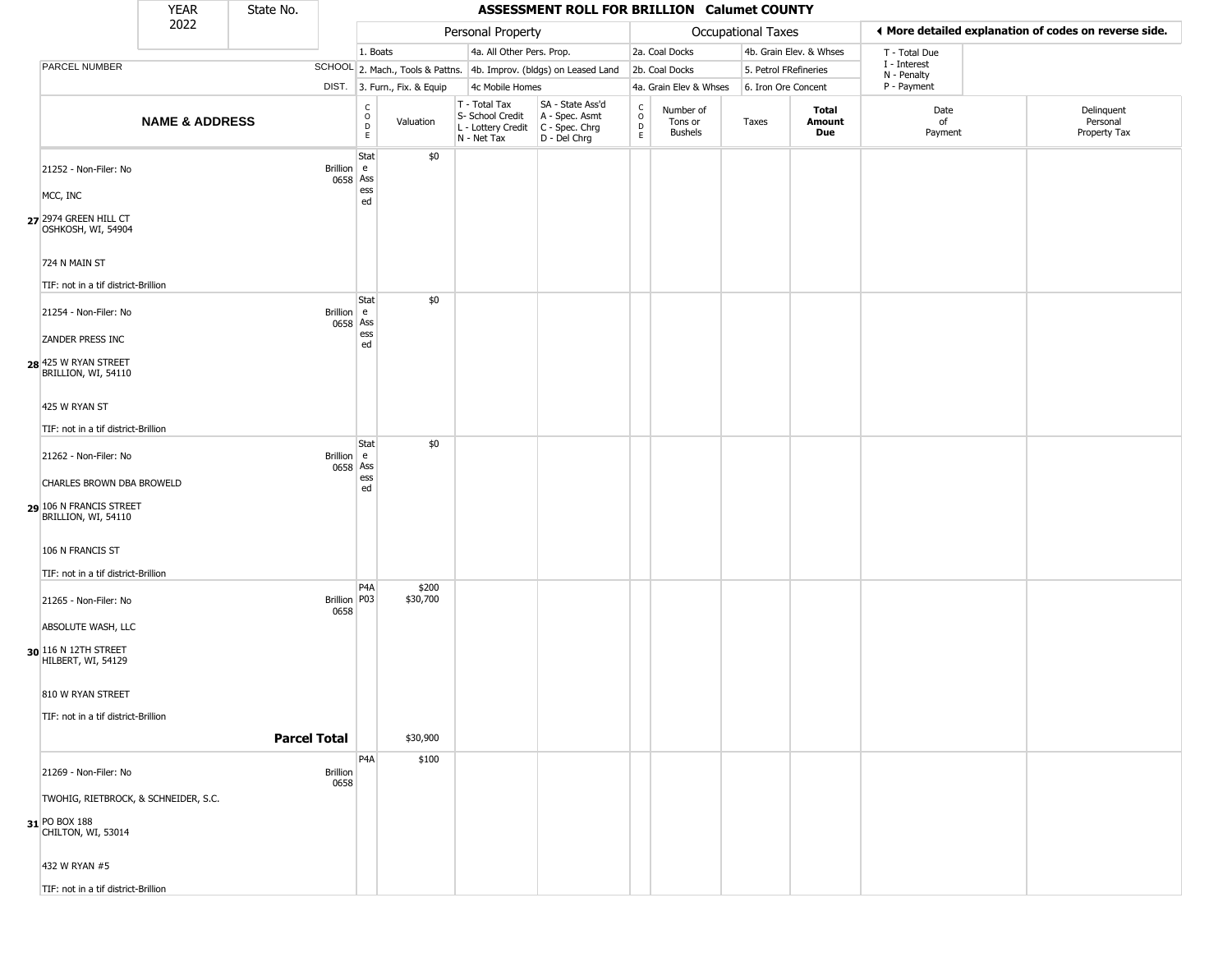| 2022<br>♦ More detailed explanation of codes on reverse side.<br>Personal Property<br>Occupational Taxes<br>4a. All Other Pers. Prop.<br>2a. Coal Docks<br>4b. Grain Elev. & Whses<br>1. Boats<br>T - Total Due<br>$\rm I$ - Interest<br>SCHOOL 2. Mach., Tools & Pattns. 4b. Improv. (bldgs) on Leased Land<br>2b. Coal Docks<br>5. Petrol FRefineries<br>N - Penalty<br>P - Payment<br>DIST. 3. Furn., Fix. & Equip<br>4c Mobile Homes<br>4a. Grain Elev & Whses<br>6. Iron Ore Concent<br>SA - State Ass'd<br>$T - Total Tax$<br>$\frac{c}{0}$<br>$\begin{array}{c} C \\ O \\ D \\ E \end{array}$<br>Date<br>Number of<br>Total<br>Delinquent<br>A - Spec. Asmt<br>S- School Credit<br><b>NAME &amp; ADDRESS</b><br>Personal<br>Valuation<br>Amount<br>of<br>Tons or<br>Taxes<br>D<br>L - Lottery Credit<br>C - Spec. Chrg<br>Property Tax<br><b>Bushels</b><br>Due<br>Payment<br>E<br>N - Net Tax<br>D - Del Chrg<br>P03<br>\$2,200<br><b>Brillion</b><br>0658<br><b>BRILLION CHIROPRACTIC</b><br>32 114 N MAIN STREET<br>BRILLION, WI, 54110<br>114 N MAIN STREET<br>TIF: not in a tif district-Brillion<br>P <sub>4</sub> A<br>\$300<br>Brillion<br>0658<br>TIF: not in a tif district-Brillion<br>P03<br>\$300<br>21274 - Non-Filer: No<br>Brillion<br>0658<br>TIF: not in a tif district-Brillion<br>P03<br>\$300<br>\$400<br>Brillion   P4A<br>21279 - Non-Filer: No<br>0658<br>WITTMANN INSURANCE<br>964 W RYAN ST, STE A<br>TIF: TIF # 3 (T3)-Brillion<br><b>Parcel Total</b><br>\$700<br>P <sub>4</sub> A<br>\$100<br>Brillion P03<br>\$9,300<br>0658<br>WENZEL PAINTING, INC<br>36 700 NORTHWAY DRIVE<br>700 NORTHWAY DRIVE<br>TIF: not in a tif district-Brillion<br><b>Parcel Total</b><br>\$9,400 |                                             | <b>YEAR</b> | State No. |  |  | ASSESSMENT ROLL FOR BRILLION Calumet COUNTY |  |  |  |
|-------------------------------------------------------------------------------------------------------------------------------------------------------------------------------------------------------------------------------------------------------------------------------------------------------------------------------------------------------------------------------------------------------------------------------------------------------------------------------------------------------------------------------------------------------------------------------------------------------------------------------------------------------------------------------------------------------------------------------------------------------------------------------------------------------------------------------------------------------------------------------------------------------------------------------------------------------------------------------------------------------------------------------------------------------------------------------------------------------------------------------------------------------------------------------------------------------------------------------------------------------------------------------------------------------------------------------------------------------------------------------------------------------------------------------------------------------------------------------------------------------------------------------------------------------------------------------------------------------------------------------------------------------------------------------------------------------------------|---------------------------------------------|-------------|-----------|--|--|---------------------------------------------|--|--|--|
|                                                                                                                                                                                                                                                                                                                                                                                                                                                                                                                                                                                                                                                                                                                                                                                                                                                                                                                                                                                                                                                                                                                                                                                                                                                                                                                                                                                                                                                                                                                                                                                                                                                                                                                   |                                             |             |           |  |  |                                             |  |  |  |
|                                                                                                                                                                                                                                                                                                                                                                                                                                                                                                                                                                                                                                                                                                                                                                                                                                                                                                                                                                                                                                                                                                                                                                                                                                                                                                                                                                                                                                                                                                                                                                                                                                                                                                                   |                                             |             |           |  |  |                                             |  |  |  |
|                                                                                                                                                                                                                                                                                                                                                                                                                                                                                                                                                                                                                                                                                                                                                                                                                                                                                                                                                                                                                                                                                                                                                                                                                                                                                                                                                                                                                                                                                                                                                                                                                                                                                                                   | PARCEL NUMBER                               |             |           |  |  |                                             |  |  |  |
|                                                                                                                                                                                                                                                                                                                                                                                                                                                                                                                                                                                                                                                                                                                                                                                                                                                                                                                                                                                                                                                                                                                                                                                                                                                                                                                                                                                                                                                                                                                                                                                                                                                                                                                   |                                             |             |           |  |  |                                             |  |  |  |
|                                                                                                                                                                                                                                                                                                                                                                                                                                                                                                                                                                                                                                                                                                                                                                                                                                                                                                                                                                                                                                                                                                                                                                                                                                                                                                                                                                                                                                                                                                                                                                                                                                                                                                                   |                                             |             |           |  |  |                                             |  |  |  |
|                                                                                                                                                                                                                                                                                                                                                                                                                                                                                                                                                                                                                                                                                                                                                                                                                                                                                                                                                                                                                                                                                                                                                                                                                                                                                                                                                                                                                                                                                                                                                                                                                                                                                                                   | 21270 - Non-Filer: Yes                      |             |           |  |  |                                             |  |  |  |
|                                                                                                                                                                                                                                                                                                                                                                                                                                                                                                                                                                                                                                                                                                                                                                                                                                                                                                                                                                                                                                                                                                                                                                                                                                                                                                                                                                                                                                                                                                                                                                                                                                                                                                                   |                                             |             |           |  |  |                                             |  |  |  |
|                                                                                                                                                                                                                                                                                                                                                                                                                                                                                                                                                                                                                                                                                                                                                                                                                                                                                                                                                                                                                                                                                                                                                                                                                                                                                                                                                                                                                                                                                                                                                                                                                                                                                                                   |                                             |             |           |  |  |                                             |  |  |  |
|                                                                                                                                                                                                                                                                                                                                                                                                                                                                                                                                                                                                                                                                                                                                                                                                                                                                                                                                                                                                                                                                                                                                                                                                                                                                                                                                                                                                                                                                                                                                                                                                                                                                                                                   |                                             |             |           |  |  |                                             |  |  |  |
|                                                                                                                                                                                                                                                                                                                                                                                                                                                                                                                                                                                                                                                                                                                                                                                                                                                                                                                                                                                                                                                                                                                                                                                                                                                                                                                                                                                                                                                                                                                                                                                                                                                                                                                   |                                             |             |           |  |  |                                             |  |  |  |
|                                                                                                                                                                                                                                                                                                                                                                                                                                                                                                                                                                                                                                                                                                                                                                                                                                                                                                                                                                                                                                                                                                                                                                                                                                                                                                                                                                                                                                                                                                                                                                                                                                                                                                                   | 21272 - Non-Filer: No                       |             |           |  |  |                                             |  |  |  |
|                                                                                                                                                                                                                                                                                                                                                                                                                                                                                                                                                                                                                                                                                                                                                                                                                                                                                                                                                                                                                                                                                                                                                                                                                                                                                                                                                                                                                                                                                                                                                                                                                                                                                                                   | <b>KOBUSSEN BUSES</b>                       |             |           |  |  |                                             |  |  |  |
|                                                                                                                                                                                                                                                                                                                                                                                                                                                                                                                                                                                                                                                                                                                                                                                                                                                                                                                                                                                                                                                                                                                                                                                                                                                                                                                                                                                                                                                                                                                                                                                                                                                                                                                   | 33 125 S FRANCIS ST<br>BRILLION, WI, 54110  |             |           |  |  |                                             |  |  |  |
|                                                                                                                                                                                                                                                                                                                                                                                                                                                                                                                                                                                                                                                                                                                                                                                                                                                                                                                                                                                                                                                                                                                                                                                                                                                                                                                                                                                                                                                                                                                                                                                                                                                                                                                   | 125 S FRANCIS ST                            |             |           |  |  |                                             |  |  |  |
|                                                                                                                                                                                                                                                                                                                                                                                                                                                                                                                                                                                                                                                                                                                                                                                                                                                                                                                                                                                                                                                                                                                                                                                                                                                                                                                                                                                                                                                                                                                                                                                                                                                                                                                   |                                             |             |           |  |  |                                             |  |  |  |
|                                                                                                                                                                                                                                                                                                                                                                                                                                                                                                                                                                                                                                                                                                                                                                                                                                                                                                                                                                                                                                                                                                                                                                                                                                                                                                                                                                                                                                                                                                                                                                                                                                                                                                                   |                                             |             |           |  |  |                                             |  |  |  |
|                                                                                                                                                                                                                                                                                                                                                                                                                                                                                                                                                                                                                                                                                                                                                                                                                                                                                                                                                                                                                                                                                                                                                                                                                                                                                                                                                                                                                                                                                                                                                                                                                                                                                                                   | <b>TOTAL TRAVEL</b>                         |             |           |  |  |                                             |  |  |  |
|                                                                                                                                                                                                                                                                                                                                                                                                                                                                                                                                                                                                                                                                                                                                                                                                                                                                                                                                                                                                                                                                                                                                                                                                                                                                                                                                                                                                                                                                                                                                                                                                                                                                                                                   | 34 112 N MAIN STREET<br>BRILLION, WI, 54110 |             |           |  |  |                                             |  |  |  |
|                                                                                                                                                                                                                                                                                                                                                                                                                                                                                                                                                                                                                                                                                                                                                                                                                                                                                                                                                                                                                                                                                                                                                                                                                                                                                                                                                                                                                                                                                                                                                                                                                                                                                                                   | 112 N MAIN ST                               |             |           |  |  |                                             |  |  |  |
|                                                                                                                                                                                                                                                                                                                                                                                                                                                                                                                                                                                                                                                                                                                                                                                                                                                                                                                                                                                                                                                                                                                                                                                                                                                                                                                                                                                                                                                                                                                                                                                                                                                                                                                   |                                             |             |           |  |  |                                             |  |  |  |
|                                                                                                                                                                                                                                                                                                                                                                                                                                                                                                                                                                                                                                                                                                                                                                                                                                                                                                                                                                                                                                                                                                                                                                                                                                                                                                                                                                                                                                                                                                                                                                                                                                                                                                                   |                                             |             |           |  |  |                                             |  |  |  |
|                                                                                                                                                                                                                                                                                                                                                                                                                                                                                                                                                                                                                                                                                                                                                                                                                                                                                                                                                                                                                                                                                                                                                                                                                                                                                                                                                                                                                                                                                                                                                                                                                                                                                                                   |                                             |             |           |  |  |                                             |  |  |  |
|                                                                                                                                                                                                                                                                                                                                                                                                                                                                                                                                                                                                                                                                                                                                                                                                                                                                                                                                                                                                                                                                                                                                                                                                                                                                                                                                                                                                                                                                                                                                                                                                                                                                                                                   | 35 PO BOX 45<br>BRILLION, WI, 54110         |             |           |  |  |                                             |  |  |  |
|                                                                                                                                                                                                                                                                                                                                                                                                                                                                                                                                                                                                                                                                                                                                                                                                                                                                                                                                                                                                                                                                                                                                                                                                                                                                                                                                                                                                                                                                                                                                                                                                                                                                                                                   |                                             |             |           |  |  |                                             |  |  |  |
|                                                                                                                                                                                                                                                                                                                                                                                                                                                                                                                                                                                                                                                                                                                                                                                                                                                                                                                                                                                                                                                                                                                                                                                                                                                                                                                                                                                                                                                                                                                                                                                                                                                                                                                   |                                             |             |           |  |  |                                             |  |  |  |
|                                                                                                                                                                                                                                                                                                                                                                                                                                                                                                                                                                                                                                                                                                                                                                                                                                                                                                                                                                                                                                                                                                                                                                                                                                                                                                                                                                                                                                                                                                                                                                                                                                                                                                                   |                                             |             |           |  |  |                                             |  |  |  |
|                                                                                                                                                                                                                                                                                                                                                                                                                                                                                                                                                                                                                                                                                                                                                                                                                                                                                                                                                                                                                                                                                                                                                                                                                                                                                                                                                                                                                                                                                                                                                                                                                                                                                                                   | 21280 - Non-Filer: No                       |             |           |  |  |                                             |  |  |  |
|                                                                                                                                                                                                                                                                                                                                                                                                                                                                                                                                                                                                                                                                                                                                                                                                                                                                                                                                                                                                                                                                                                                                                                                                                                                                                                                                                                                                                                                                                                                                                                                                                                                                                                                   |                                             |             |           |  |  |                                             |  |  |  |
|                                                                                                                                                                                                                                                                                                                                                                                                                                                                                                                                                                                                                                                                                                                                                                                                                                                                                                                                                                                                                                                                                                                                                                                                                                                                                                                                                                                                                                                                                                                                                                                                                                                                                                                   | BRILLION, WI, 54110                         |             |           |  |  |                                             |  |  |  |
|                                                                                                                                                                                                                                                                                                                                                                                                                                                                                                                                                                                                                                                                                                                                                                                                                                                                                                                                                                                                                                                                                                                                                                                                                                                                                                                                                                                                                                                                                                                                                                                                                                                                                                                   |                                             |             |           |  |  |                                             |  |  |  |
|                                                                                                                                                                                                                                                                                                                                                                                                                                                                                                                                                                                                                                                                                                                                                                                                                                                                                                                                                                                                                                                                                                                                                                                                                                                                                                                                                                                                                                                                                                                                                                                                                                                                                                                   |                                             |             |           |  |  |                                             |  |  |  |
|                                                                                                                                                                                                                                                                                                                                                                                                                                                                                                                                                                                                                                                                                                                                                                                                                                                                                                                                                                                                                                                                                                                                                                                                                                                                                                                                                                                                                                                                                                                                                                                                                                                                                                                   |                                             |             |           |  |  |                                             |  |  |  |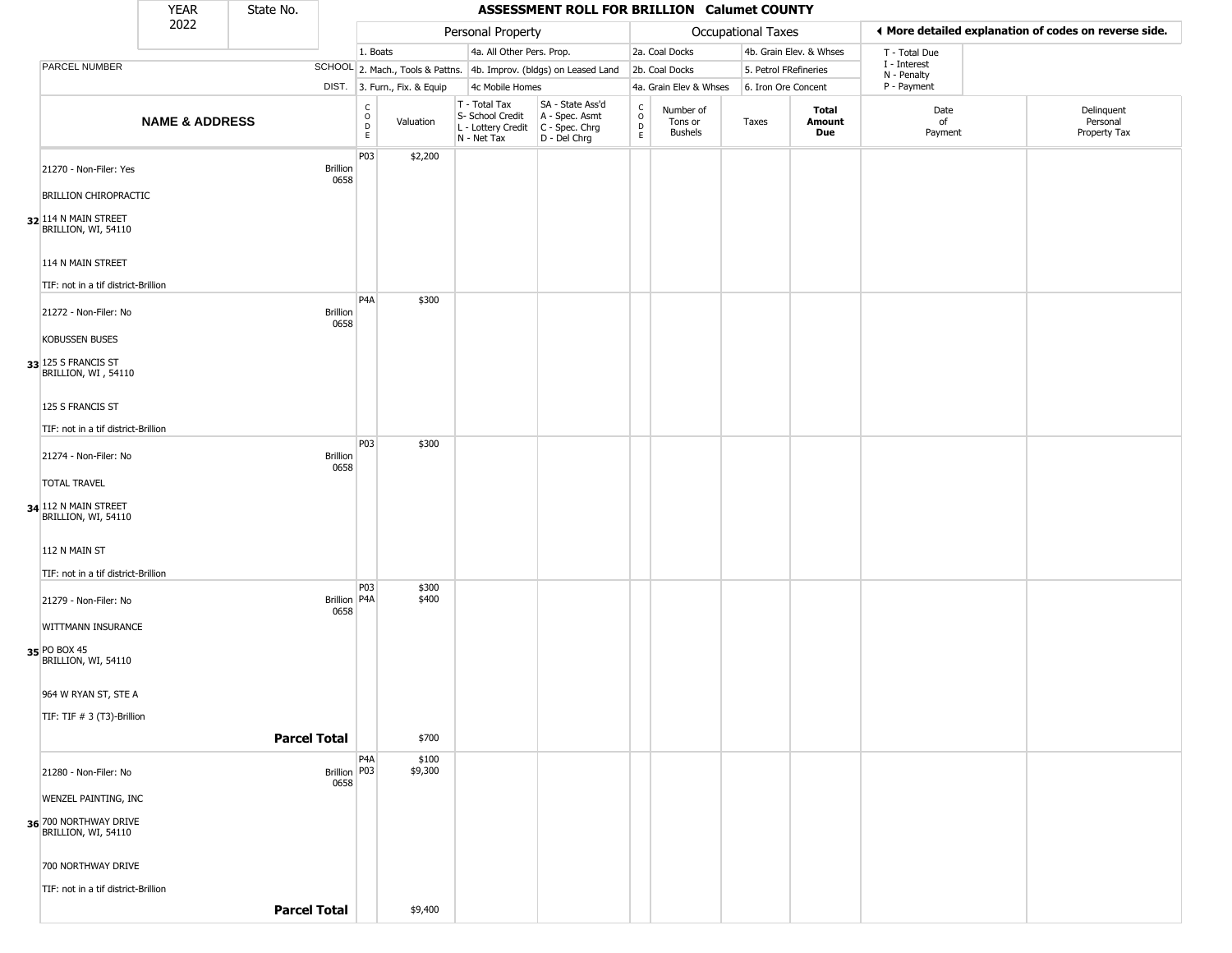|                                                        | <b>YEAR</b>               | State No.           |                         |                                    |                              |                                                                        | ASSESSMENT ROLL FOR BRILLION Calumet COUNTY                          |                             |                                        |                       |                         |                             |                                                       |
|--------------------------------------------------------|---------------------------|---------------------|-------------------------|------------------------------------|------------------------------|------------------------------------------------------------------------|----------------------------------------------------------------------|-----------------------------|----------------------------------------|-----------------------|-------------------------|-----------------------------|-------------------------------------------------------|
|                                                        | 2022                      |                     |                         |                                    |                              | Personal Property                                                      |                                                                      |                             |                                        | Occupational Taxes    |                         |                             | ◀ More detailed explanation of codes on reverse side. |
|                                                        |                           |                     |                         | 1. Boats                           |                              | 4a. All Other Pers. Prop.                                              |                                                                      |                             | 2a. Coal Docks                         |                       | 4b. Grain Elev. & Whses | T - Total Due               |                                                       |
| PARCEL NUMBER                                          |                           |                     |                         |                                    |                              |                                                                        | SCHOOL 2. Mach., Tools & Pattns. 4b. Improv. (bldgs) on Leased Land  |                             | 2b. Coal Docks                         | 5. Petrol FRefineries |                         | I - Interest<br>N - Penalty |                                                       |
|                                                        |                           |                     |                         |                                    | DIST. 3. Furn., Fix. & Equip | 4c Mobile Homes                                                        |                                                                      |                             | 4a. Grain Elev & Whses                 | 6. Iron Ore Concent   |                         | P - Payment                 |                                                       |
|                                                        | <b>NAME &amp; ADDRESS</b> |                     |                         | $\mathsf{C}$<br>$\circ$<br>D<br>E. | Valuation                    | T - Total Tax<br>S- School Credit<br>L - Lottery Credit<br>N - Net Tax | SA - State Ass'd<br>A - Spec. Asmt<br>C - Spec. Chrg<br>D - Del Chrg | $\rm _o^C$<br>$\frac{D}{E}$ | Number of<br>Tons or<br><b>Bushels</b> | Taxes                 | Total<br>Amount<br>Due  | Date<br>of<br>Payment       | Delinquent<br>Personal<br>Property Tax                |
| 21284 - Non-Filer: Yes                                 |                           |                     | Brillion<br>0658        | P03                                | \$35,500                     |                                                                        |                                                                      |                             |                                        |                       |                         |                             |                                                       |
| <b>BAY TITLE &amp; ABSTRACT</b>                        |                           |                     |                         |                                    |                              |                                                                        |                                                                      |                             |                                        |                       |                         |                             |                                                       |
| 37 119 PARK AVE<br>BRILLION, WI, 54110                 |                           |                     |                         |                                    |                              |                                                                        |                                                                      |                             |                                        |                       |                         |                             |                                                       |
| 119 PARK AVE                                           |                           |                     |                         |                                    |                              |                                                                        |                                                                      |                             |                                        |                       |                         |                             |                                                       |
| TIF: not in a tif district-Brillion                    |                           |                     |                         |                                    |                              |                                                                        |                                                                      |                             |                                        |                       |                         |                             |                                                       |
| 21692 - Non-Filer: No                                  |                           |                     | Brillion P03<br>0658    | P4A                                | \$100<br>\$1,700             |                                                                        |                                                                      |                             |                                        |                       |                         |                             |                                                       |
| DAY AUTO REPAIR, LLC JON DAY                           |                           |                     |                         |                                    |                              |                                                                        |                                                                      |                             |                                        |                       |                         |                             |                                                       |
| 38 530 N MAIN STREET<br>BRILLION, WI, 54110            |                           |                     |                         |                                    |                              |                                                                        |                                                                      |                             |                                        |                       |                         |                             |                                                       |
| 530 N MAIN STREET                                      |                           |                     |                         |                                    |                              |                                                                        |                                                                      |                             |                                        |                       |                         |                             |                                                       |
| TIF: not in a tif district-Brillion                    |                           |                     |                         |                                    |                              |                                                                        |                                                                      |                             |                                        |                       |                         |                             |                                                       |
|                                                        |                           | <b>Parcel Total</b> |                         |                                    | \$1,800                      |                                                                        |                                                                      |                             |                                        |                       |                         |                             |                                                       |
| 21698 - Non-Filer: No                                  |                           |                     | <b>Brillion</b><br>0658 | P <sub>0</sub> 3                   | \$6,000                      |                                                                        |                                                                      |                             |                                        |                       |                         |                             |                                                       |
| HARVEST VIEW APARTMENTS OFFICE                         |                           |                     |                         |                                    |                              |                                                                        |                                                                      |                             |                                        |                       |                         |                             |                                                       |
| 39 300 N CORPORATE DR STE 280<br>BROOKFIELD, WI, 53045 |                           |                     |                         |                                    |                              |                                                                        |                                                                      |                             |                                        |                       |                         |                             |                                                       |
| 725 HARVEST DR                                         |                           |                     |                         |                                    |                              |                                                                        |                                                                      |                             |                                        |                       |                         |                             |                                                       |
| TIF: not in a tif district-Brillion                    |                           |                     |                         |                                    |                              |                                                                        |                                                                      |                             |                                        |                       |                         |                             |                                                       |
| 21716 - Non-Filer: No                                  |                           |                     | Brillion   P03<br>0658  | P4A                                | \$100<br>\$1,000             |                                                                        |                                                                      |                             |                                        |                       |                         |                             |                                                       |
| <b>ROEHRBORN MEATS</b>                                 |                           |                     |                         |                                    |                              |                                                                        |                                                                      |                             |                                        |                       |                         |                             |                                                       |
| 40 PO BOX 149<br>FOREST JUNCTION, WI, 54123            |                           |                     |                         |                                    |                              |                                                                        |                                                                      |                             |                                        |                       |                         |                             |                                                       |
| 604 W RYAN ST                                          |                           |                     |                         |                                    |                              |                                                                        |                                                                      |                             |                                        |                       |                         |                             |                                                       |
| TIF: not in a tif district-Brillion                    |                           |                     |                         |                                    |                              |                                                                        |                                                                      |                             |                                        |                       |                         |                             |                                                       |
|                                                        |                           | <b>Parcel Total</b> |                         |                                    | \$1,100                      |                                                                        |                                                                      |                             |                                        |                       |                         |                             |                                                       |
| 22306 - Non-Filer: Yes                                 |                           |                     | Brillion<br>0658        | P03                                | \$8,700                      |                                                                        |                                                                      |                             |                                        |                       |                         |                             |                                                       |
| DOUG & DAWN JOHNS                                      |                           |                     |                         |                                    |                              |                                                                        |                                                                      |                             |                                        |                       |                         |                             |                                                       |
| 41 429 FAWN DR<br>BRILLION, WI, 54110                  |                           |                     |                         |                                    |                              |                                                                        |                                                                      |                             |                                        |                       |                         |                             |                                                       |
| 214 S MAIN STREET                                      |                           |                     |                         |                                    |                              |                                                                        |                                                                      |                             |                                        |                       |                         |                             |                                                       |
| TIF: not in a tif district-Brillion                    |                           |                     |                         |                                    |                              |                                                                        |                                                                      |                             |                                        |                       |                         |                             |                                                       |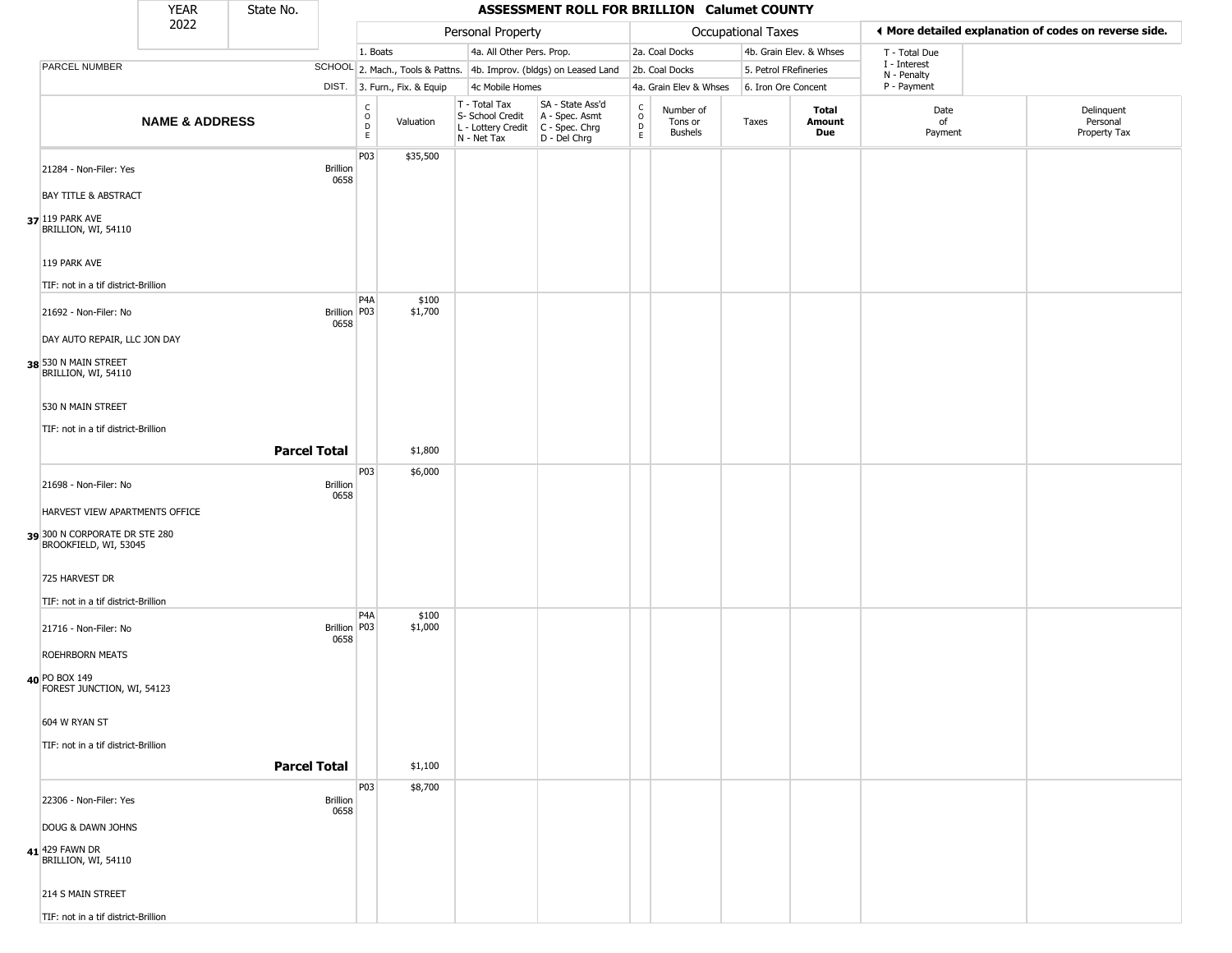|                   | <b>YEAR</b>                                                  | State No. |                         |                                                          |                              |                                                                                         | ASSESSMENT ROLL FOR BRILLION Calumet COUNTY                         |                                                 |                                        |                       |                         |                             |                                                       |
|-------------------|--------------------------------------------------------------|-----------|-------------------------|----------------------------------------------------------|------------------------------|-----------------------------------------------------------------------------------------|---------------------------------------------------------------------|-------------------------------------------------|----------------------------------------|-----------------------|-------------------------|-----------------------------|-------------------------------------------------------|
|                   | 2022                                                         |           |                         |                                                          |                              | Personal Property                                                                       |                                                                     |                                                 |                                        | Occupational Taxes    |                         |                             | ◀ More detailed explanation of codes on reverse side. |
|                   |                                                              |           |                         | 1. Boats                                                 |                              | 4a. All Other Pers. Prop.                                                               |                                                                     |                                                 | 2a. Coal Docks                         |                       | 4b. Grain Elev. & Whses | T - Total Due               |                                                       |
| PARCEL NUMBER     |                                                              |           |                         |                                                          |                              |                                                                                         | SCHOOL 2. Mach., Tools & Pattns. 4b. Improv. (bldgs) on Leased Land |                                                 | 2b. Coal Docks                         | 5. Petrol FRefineries |                         | I - Interest<br>N - Penalty |                                                       |
|                   |                                                              |           |                         |                                                          | DIST. 3. Furn., Fix. & Equip | 4c Mobile Homes                                                                         |                                                                     |                                                 | 4a. Grain Elev & Whses                 | 6. Iron Ore Concent   |                         | P - Payment                 |                                                       |
|                   | <b>NAME &amp; ADDRESS</b>                                    |           |                         | $\begin{matrix} 0 \\ 0 \\ D \end{matrix}$<br>$\mathsf E$ | Valuation                    | T - Total Tax<br>S- School Credit<br>L - Lottery Credit   C - Spec. Chrg<br>N - Net Tax | SA - State Ass'd<br>A - Spec. Asmt<br>D - Del Chrg                  | $\begin{array}{c} C \\ O \\ D \\ E \end{array}$ | Number of<br>Tons or<br><b>Bushels</b> | Taxes                 | Total<br>Amount<br>Due  | Date<br>of<br>Payment       | Delinquent<br>Personal<br>Property Tax                |
|                   | 24057 - Non-Filer: No                                        |           | <b>Brillion</b><br>0658 | P03                                                      | \$3,800                      |                                                                                         |                                                                     |                                                 |                                        |                       |                         |                             |                                                       |
|                   | DIRECTV, LLC C/O KROLL, LLC                                  |           |                         |                                                          |                              |                                                                                         |                                                                     |                                                 |                                        |                       |                         |                             |                                                       |
| 42 PO BOX 2789    | ADDISON, TX, 75001                                           |           |                         |                                                          |                              |                                                                                         |                                                                     |                                                 |                                        |                       |                         |                             |                                                       |
| <b>VARIOUS</b>    |                                                              |           |                         |                                                          |                              |                                                                                         |                                                                     |                                                 |                                        |                       |                         |                             |                                                       |
|                   | TIF: not in a tif district-Brillion                          |           |                         | Exe                                                      | \$0                          |                                                                                         |                                                                     |                                                 |                                        |                       |                         |                             |                                                       |
|                   | 24182 - Non-Filer: No                                        |           | Brillion mpt<br>0658    |                                                          |                              |                                                                                         |                                                                     |                                                 |                                        |                       |                         |                             |                                                       |
| VF LEASING, LLC.  |                                                              |           |                         |                                                          |                              |                                                                                         |                                                                     |                                                 |                                        |                       |                         |                             |                                                       |
|                   | 43 4900 SW GRIFFITH DR, STE 205<br>BEAVERTON, OR, 97005-2977 |           |                         |                                                          |                              |                                                                                         |                                                                     |                                                 |                                        |                       |                         |                             |                                                       |
| $\Omega$          |                                                              |           |                         |                                                          |                              |                                                                                         |                                                                     |                                                 |                                        |                       |                         |                             |                                                       |
|                   | TIF: not in a tif district-Brillion                          |           |                         |                                                          |                              |                                                                                         |                                                                     |                                                 |                                        |                       |                         |                             |                                                       |
|                   | 25679 - Non-Filer: No                                        |           | <b>Brillion</b><br>0658 | P03                                                      | \$700                        |                                                                                         |                                                                     |                                                 |                                        |                       |                         |                             |                                                       |
| <b>COMPLIANCE</b> | STATE FARM MUTUAL AUTOMOBILE INSURANCE CO. ATT: TAX &        |           |                         |                                                          |                              |                                                                                         |                                                                     |                                                 |                                        |                       |                         |                             |                                                       |
| 44 PO BOX 2155    | BLOOMINGTON, IL, 61702                                       |           |                         |                                                          |                              |                                                                                         |                                                                     |                                                 |                                        |                       |                         |                             |                                                       |
|                   | 218 N MAIN STREET                                            |           |                         |                                                          |                              |                                                                                         |                                                                     |                                                 |                                        |                       |                         |                             |                                                       |
|                   | TIF: not in a tif district-Brillion                          |           |                         |                                                          |                              |                                                                                         |                                                                     |                                                 |                                        |                       |                         |                             |                                                       |
|                   | 25687 - Non-Filer: No                                        |           | <b>Brillion</b><br>0658 | P03                                                      | \$2,600                      |                                                                                         |                                                                     |                                                 |                                        |                       |                         |                             |                                                       |
|                   | WELLS FARGO FINANCIAL LEASING, INC                           |           |                         |                                                          |                              |                                                                                         |                                                                     |                                                 |                                        |                       |                         |                             |                                                       |
| 45 PO BOX 36200   | BILLINGS, MT, 59107                                          |           |                         |                                                          |                              |                                                                                         |                                                                     |                                                 |                                        |                       |                         |                             |                                                       |
|                   | 415 S MAIN STREET                                            |           |                         |                                                          |                              |                                                                                         |                                                                     |                                                 |                                        |                       |                         |                             |                                                       |
|                   | TIF: not in a tif district-Brillion                          |           |                         |                                                          |                              |                                                                                         |                                                                     |                                                 |                                        |                       |                         |                             |                                                       |
|                   | 25711 - Non-Filer: No                                        |           | <b>Brillion</b><br>0658 | P03                                                      | \$2,600                      |                                                                                         |                                                                     |                                                 |                                        |                       |                         |                             |                                                       |
|                   | <b>DISH NETWORK, LLC</b>                                     |           |                         |                                                          |                              |                                                                                         |                                                                     |                                                 |                                        |                       |                         |                             |                                                       |
| 46 P.O. BOX 6623  | ENGLEWOOD, CO, 80155                                         |           |                         |                                                          |                              |                                                                                         |                                                                     |                                                 |                                        |                       |                         |                             |                                                       |
| VARIOUS           |                                                              |           |                         |                                                          |                              |                                                                                         |                                                                     |                                                 |                                        |                       |                         |                             |                                                       |
|                   | TIF: not in a tif district-Brillion                          |           |                         |                                                          |                              |                                                                                         |                                                                     |                                                 |                                        |                       |                         |                             |                                                       |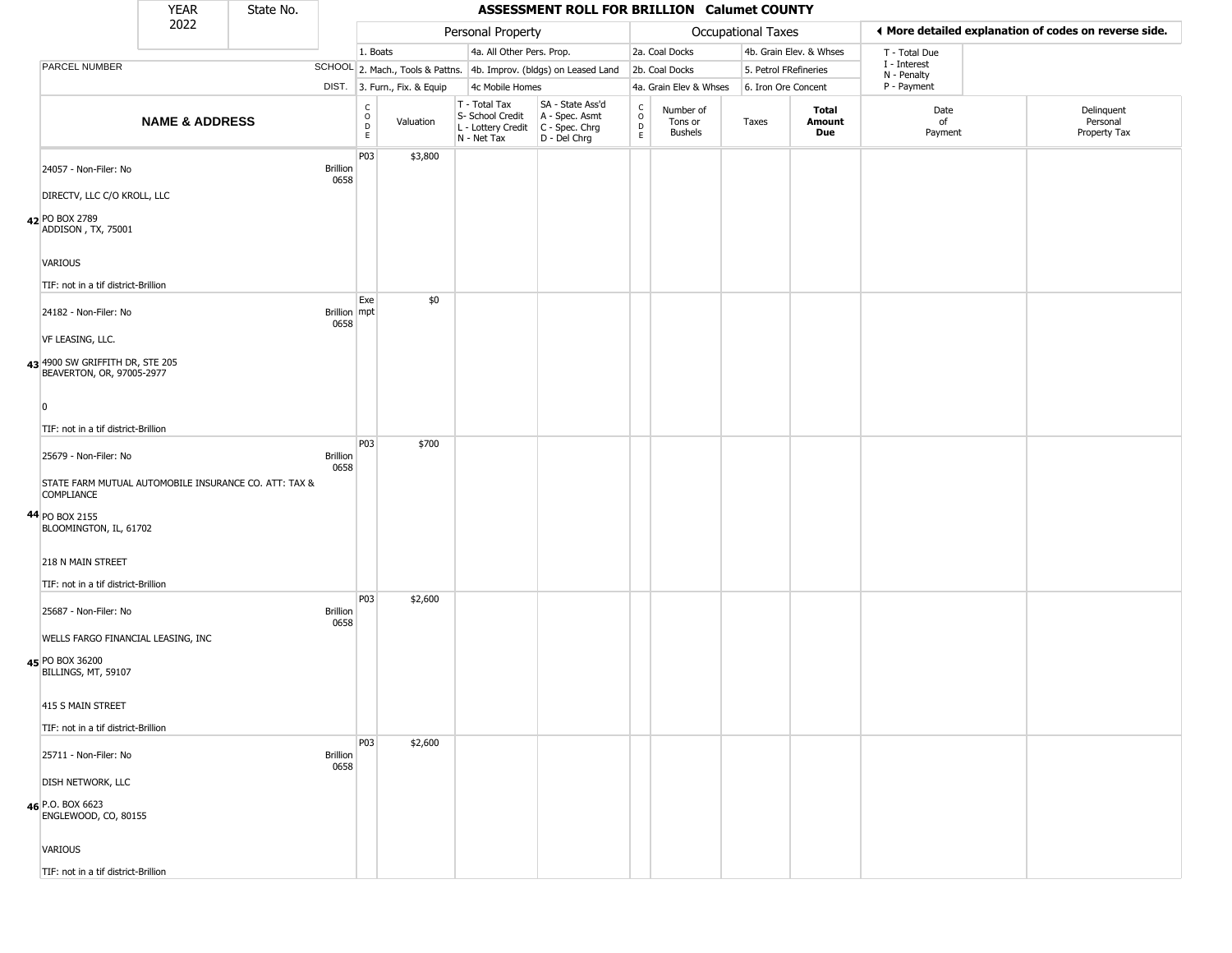|                                                                                        | <b>YEAR</b>               | State No.           |                         |                                             |                              |                                                                        | ASSESSMENT ROLL FOR BRILLION Calumet COUNTY                          |                  |                                        |                     |                         |                             |                                                       |
|----------------------------------------------------------------------------------------|---------------------------|---------------------|-------------------------|---------------------------------------------|------------------------------|------------------------------------------------------------------------|----------------------------------------------------------------------|------------------|----------------------------------------|---------------------|-------------------------|-----------------------------|-------------------------------------------------------|
|                                                                                        | 2022                      |                     |                         |                                             |                              | Personal Property                                                      |                                                                      |                  |                                        | Occupational Taxes  |                         |                             | ♦ More detailed explanation of codes on reverse side. |
|                                                                                        |                           |                     |                         | 1. Boats                                    |                              | 4a. All Other Pers. Prop.                                              |                                                                      |                  | 2a. Coal Docks                         |                     | 4b. Grain Elev. & Whses | T - Total Due               |                                                       |
| <b>PARCEL NUMBER</b>                                                                   |                           |                     |                         |                                             |                              |                                                                        | SCHOOL 2. Mach., Tools & Pattns. 4b. Improv. (bldgs) on Leased Land  |                  | 2b. Coal Docks                         |                     | 5. Petrol FRefineries   | I - Interest<br>N - Penalty |                                                       |
|                                                                                        |                           |                     |                         |                                             | DIST. 3. Furn., Fix. & Equip | 4c Mobile Homes                                                        |                                                                      |                  | 4a. Grain Elev & Whses                 | 6. Iron Ore Concent |                         | P - Payment                 |                                                       |
|                                                                                        | <b>NAME &amp; ADDRESS</b> |                     |                         | $\mathsf{C}$<br>$\circ$<br>D<br>$\mathsf E$ | Valuation                    | T - Total Tax<br>S- School Credit<br>L - Lottery Credit<br>N - Net Tax | SA - State Ass'd<br>A - Spec. Asmt<br>C - Spec. Chrg<br>D - Del Chrg | C<br>D<br>D<br>E | Number of<br>Tons or<br><b>Bushels</b> | Taxes               | Total<br>Amount<br>Due  | Date<br>of<br>Payment       | Delinquent<br>Personal<br>Property Tax                |
| 27985 - Non-Filer: Yes<br>SHAKERS BAR NICK MICHIELS                                    |                           |                     | <b>Brillion</b><br>0658 | P03                                         | \$11,400                     |                                                                        |                                                                      |                  |                                        |                     |                         |                             |                                                       |
| 47 214 N MAIN ST<br>BRILLION, WI, 54110                                                |                           |                     |                         |                                             |                              |                                                                        |                                                                      |                  |                                        |                     |                         |                             |                                                       |
| 214 N MAIN STREET<br>TIF: not in a tif district-Brillion                               |                           |                     |                         |                                             |                              |                                                                        |                                                                      |                  |                                        |                     |                         |                             |                                                       |
| 28669 - Non-Filer: No<br>O'REILLY AUTOMOTIVE STORES INC, DBA O'REILLY AUTO PARTS #5041 |                           |                     | Brillion   P03<br>0658  | P4A                                         | \$5,800<br>\$26,700          |                                                                        |                                                                      |                  |                                        |                     |                         |                             |                                                       |
| 48 PO BOX 9167<br>SPRINGFIELD, MO, 65801                                               |                           |                     |                         |                                             |                              |                                                                        |                                                                      |                  |                                        |                     |                         |                             |                                                       |
| 527 N MAIN ST<br>TIF: not in a tif district-Brillion                                   |                           |                     |                         |                                             |                              |                                                                        |                                                                      |                  |                                        |                     |                         |                             |                                                       |
|                                                                                        |                           | <b>Parcel Total</b> |                         |                                             | \$32,500                     |                                                                        |                                                                      |                  |                                        |                     |                         |                             |                                                       |
| 29753 - Non-Filer: No<br>HOT HEADS MARISSA LANNBRECHT                                  |                           |                     | Brillion   P03<br>0658  | P4A                                         | \$100<br>\$2,000             |                                                                        |                                                                      |                  |                                        |                     |                         |                             |                                                       |
| 49 206 N MAIN ST<br>BRILLION, WI, 54110                                                |                           |                     |                         |                                             |                              |                                                                        |                                                                      |                  |                                        |                     |                         |                             |                                                       |
| 206 N MAIN ST                                                                          |                           |                     |                         |                                             |                              |                                                                        |                                                                      |                  |                                        |                     |                         |                             |                                                       |
| TIF: not in a tif district-Brillion                                                    |                           | <b>Parcel Total</b> |                         |                                             | \$2,100                      |                                                                        |                                                                      |                  |                                        |                     |                         |                             |                                                       |
| 29757 - Non-Filer: Yes                                                                 |                           |                     | Brillion<br>0658        | P <sub>03</sub>                             | \$1,300                      |                                                                        |                                                                      |                  |                                        |                     |                         |                             |                                                       |
| JOIN ME REALTY<br><b>50</b> 212 S MAIN ST<br>BRILLION, WI, 54110                       |                           |                     |                         |                                             |                              |                                                                        |                                                                      |                  |                                        |                     |                         |                             |                                                       |
| 212 S MAIN ST                                                                          |                           |                     |                         |                                             |                              |                                                                        |                                                                      |                  |                                        |                     |                         |                             |                                                       |
| TIF: not in a tif district-Brillion                                                    |                           |                     |                         |                                             |                              |                                                                        |                                                                      |                  |                                        |                     |                         |                             |                                                       |
| 29759 - Non-Filer: No<br>LORALEI BARNARD DBA MASSAGE RETREAT LLC                       |                           |                     | Brillion   P03<br>0658  | P <sub>4</sub> A                            | \$100<br>\$500               |                                                                        |                                                                      |                  |                                        |                     |                         |                             |                                                       |
| 51 444 W RYAN ST<br>BRILLION, WI, 54110                                                |                           |                     |                         |                                             |                              |                                                                        |                                                                      |                  |                                        |                     |                         |                             |                                                       |
| 444 W RYAN ST                                                                          |                           |                     |                         |                                             |                              |                                                                        |                                                                      |                  |                                        |                     |                         |                             |                                                       |
| TIF: not in a tif district-Brillion                                                    |                           | <b>Parcel Total</b> |                         |                                             | \$600                        |                                                                        |                                                                      |                  |                                        |                     |                         |                             |                                                       |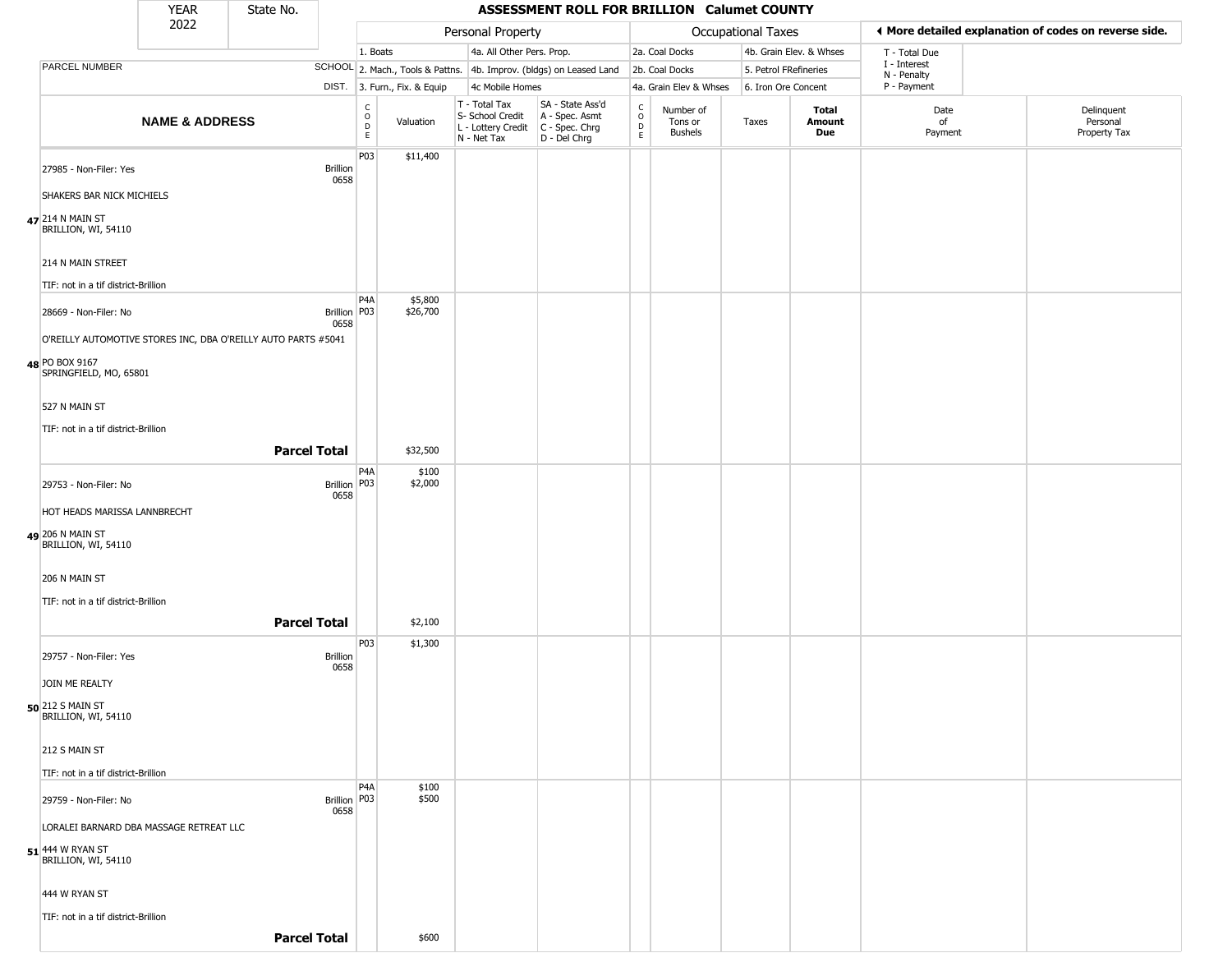|                                                      | <b>YEAR</b>               | State No.           |                         |                                                  |                              |                                                                                         | ASSESSMENT ROLL FOR BRILLION Calumet COUNTY                         |                        |                                        |                       |                         |                             |                                                       |
|------------------------------------------------------|---------------------------|---------------------|-------------------------|--------------------------------------------------|------------------------------|-----------------------------------------------------------------------------------------|---------------------------------------------------------------------|------------------------|----------------------------------------|-----------------------|-------------------------|-----------------------------|-------------------------------------------------------|
|                                                      | 2022                      |                     |                         |                                                  |                              | Personal Property                                                                       |                                                                     |                        |                                        | Occupational Taxes    |                         |                             | ♦ More detailed explanation of codes on reverse side. |
|                                                      |                           |                     |                         | 1. Boats                                         |                              | 4a. All Other Pers. Prop.                                                               |                                                                     |                        | 2a. Coal Docks                         |                       | 4b. Grain Elev. & Whses | T - Total Due               |                                                       |
| PARCEL NUMBER                                        |                           |                     |                         |                                                  |                              |                                                                                         | SCHOOL 2. Mach., Tools & Pattns. 4b. Improv. (bldgs) on Leased Land |                        | 2b. Coal Docks                         | 5. Petrol FRefineries |                         | I - Interest<br>N - Penalty |                                                       |
|                                                      |                           |                     |                         |                                                  | DIST. 3. Furn., Fix. & Equip | 4c Mobile Homes                                                                         |                                                                     |                        | 4a. Grain Elev & Whses                 | 6. Iron Ore Concent   |                         | P - Payment                 |                                                       |
|                                                      | <b>NAME &amp; ADDRESS</b> |                     |                         | $_{\rm o}^{\rm c}$<br>$\mathsf D$<br>$\mathsf E$ | Valuation                    | T - Total Tax<br>S- School Credit<br>L - Lottery Credit   C - Spec. Chrg<br>N - Net Tax | SA - State Ass'd<br>A - Spec. Asmt<br>D - Del Chrg                  | C<br>$\circ$<br>D<br>E | Number of<br>Tons or<br><b>Bushels</b> | Taxes                 | Total<br>Amount<br>Due  | Date<br>of<br>Payment       | Delinquent<br>Personal<br>Property Tax                |
| 29765 - Non-Filer: No                                |                           |                     | Brillion<br>0658        | P03                                              | \$900                        |                                                                                         |                                                                     |                        |                                        |                       |                         |                             |                                                       |
| QUADIENT, INC FKA NEOPOST USA, INC TAX DEPT          |                           |                     |                         |                                                  |                              |                                                                                         |                                                                     |                        |                                        |                       |                         |                             |                                                       |
| 52 478 WHEELERS FARMS RD<br>MILFORD, CT, 6461        |                           |                     |                         |                                                  |                              |                                                                                         |                                                                     |                        |                                        |                       |                         |                             |                                                       |
| VARIOUS<br>TIF: not in a tif district-Brillion       |                           |                     |                         |                                                  |                              |                                                                                         |                                                                     |                        |                                        |                       |                         |                             |                                                       |
|                                                      |                           |                     |                         | P03                                              | \$200                        |                                                                                         |                                                                     |                        |                                        |                       |                         |                             |                                                       |
| 29767 - Non-Filer: No<br>NICOLET NATIONAL BANK       |                           |                     | <b>Brillion</b><br>0658 |                                                  |                              |                                                                                         |                                                                     |                        |                                        |                       |                         |                             |                                                       |
| 53 111 N WASHINGTON ST<br>GREEN BAY, WI, 54301       |                           |                     |                         |                                                  |                              |                                                                                         |                                                                     |                        |                                        |                       |                         |                             |                                                       |
| 432 W RYAN ST                                        |                           |                     |                         |                                                  |                              |                                                                                         |                                                                     |                        |                                        |                       |                         |                             |                                                       |
| TIF: not in a tif district-Brillion                  |                           |                     |                         | P <sub>4</sub> A                                 | \$800                        |                                                                                         |                                                                     |                        |                                        |                       |                         |                             |                                                       |
| 29787 - Non-Filer: No                                |                           |                     | Brillion P03<br>0658    |                                                  | \$5,300                      |                                                                                         |                                                                     |                        |                                        |                       |                         |                             |                                                       |
| CONDON OIL CO, INC SUBWAY                            |                           |                     |                         |                                                  |                              |                                                                                         |                                                                     |                        |                                        |                       |                         |                             |                                                       |
| 54 126 E JACKSON STREET<br>RIPON, WI, 54971          |                           |                     |                         |                                                  |                              |                                                                                         |                                                                     |                        |                                        |                       |                         |                             |                                                       |
| 452 W RYAN ST<br>TIF: not in a tif district-Brillion |                           |                     |                         |                                                  |                              |                                                                                         |                                                                     |                        |                                        |                       |                         |                             |                                                       |
|                                                      |                           | <b>Parcel Total</b> |                         |                                                  | \$6,100                      |                                                                                         |                                                                     |                        |                                        |                       |                         |                             |                                                       |
| 29791 - Non-Filer: Yes                               |                           |                     | Brillion P03<br>0658    | P <sub>4</sub> A                                 | \$200<br>\$1,700             |                                                                                         |                                                                     |                        |                                        |                       |                         |                             |                                                       |
| <b>PAUL YANCY</b>                                    |                           |                     |                         |                                                  |                              |                                                                                         |                                                                     |                        |                                        |                       |                         |                             |                                                       |
| <b>55</b> 428 W RYAN ST<br>BRILLION, WI, 54110       |                           |                     |                         |                                                  |                              |                                                                                         |                                                                     |                        |                                        |                       |                         |                             |                                                       |
| 428 W RYAN ST                                        |                           |                     |                         |                                                  |                              |                                                                                         |                                                                     |                        |                                        |                       |                         |                             |                                                       |
| TIF: not in a tif district-Brillion                  |                           |                     |                         |                                                  |                              |                                                                                         |                                                                     |                        |                                        |                       |                         |                             |                                                       |
|                                                      |                           | <b>Parcel Total</b> |                         |                                                  | \$1,900                      |                                                                                         |                                                                     |                        |                                        |                       |                         |                             |                                                       |
| 29797 - Non-Filer: No                                |                           |                     | Brillion P03<br>0658    | P <sub>4</sub> A                                 | \$200<br>\$1,500             |                                                                                         |                                                                     |                        |                                        |                       |                         |                             |                                                       |
| ORTHOPEDIC & SPINE THERAPY OF BRILLION               |                           |                     |                         |                                                  |                              |                                                                                         |                                                                     |                        |                                        |                       |                         |                             |                                                       |
| 56 1000 MIDWAY RD<br>MENASHA, WI, 54952              |                           |                     |                         |                                                  |                              |                                                                                         |                                                                     |                        |                                        |                       |                         |                             |                                                       |
| 544 FAIRWAY DR                                       |                           |                     |                         |                                                  |                              |                                                                                         |                                                                     |                        |                                        |                       |                         |                             |                                                       |
| TIF: not in a tif district-Brillion                  |                           |                     |                         |                                                  |                              |                                                                                         |                                                                     |                        |                                        |                       |                         |                             |                                                       |
|                                                      |                           | <b>Parcel Total</b> |                         |                                                  | \$1,700                      |                                                                                         |                                                                     |                        |                                        |                       |                         |                             |                                                       |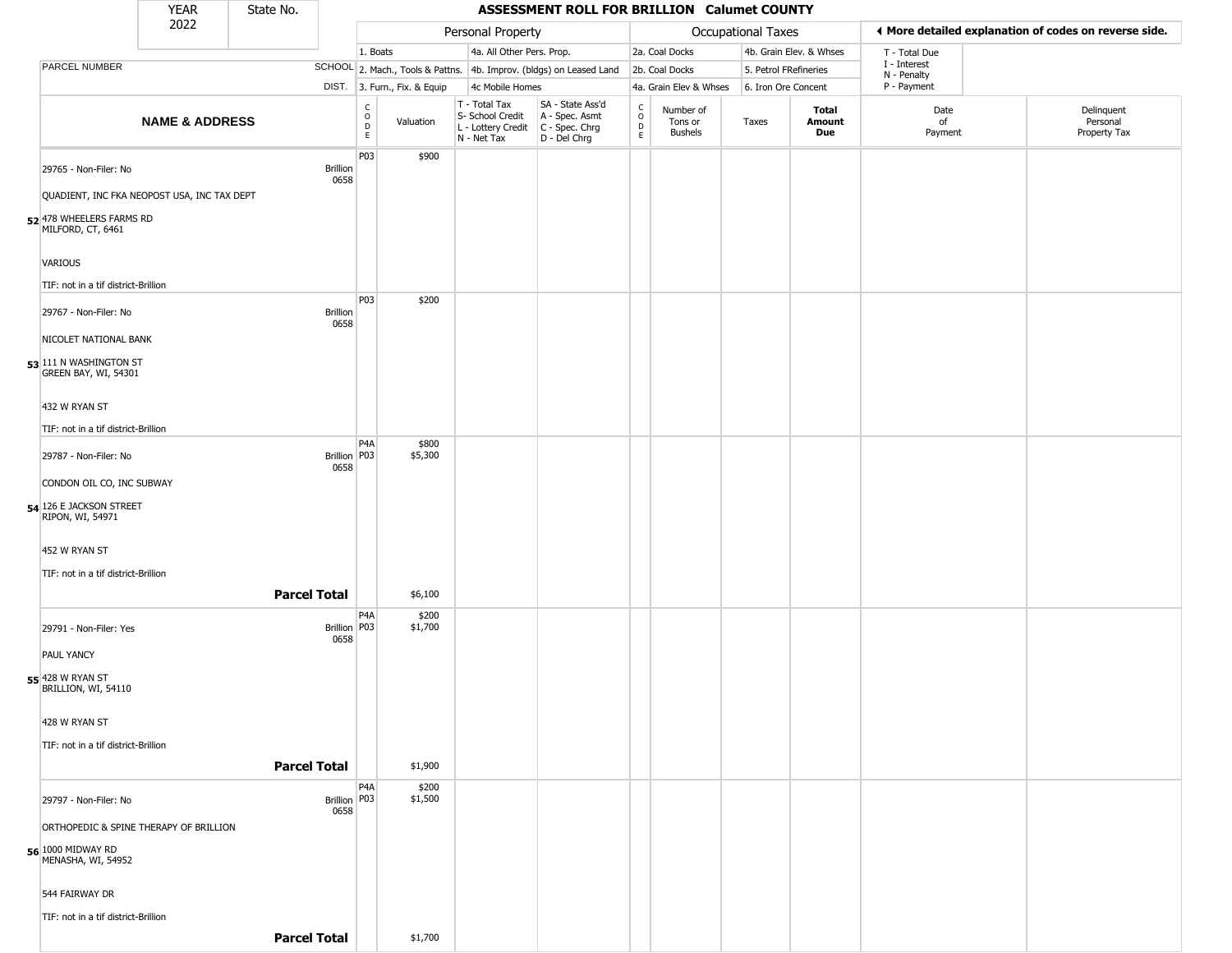|                                                  | <b>YEAR</b>               | State No.           |                         |                                                |                              |                                                                                         | ASSESSMENT ROLL FOR BRILLION Calumet COUNTY                         |                                            |                                 |                       |                         |                             |                                                       |
|--------------------------------------------------|---------------------------|---------------------|-------------------------|------------------------------------------------|------------------------------|-----------------------------------------------------------------------------------------|---------------------------------------------------------------------|--------------------------------------------|---------------------------------|-----------------------|-------------------------|-----------------------------|-------------------------------------------------------|
|                                                  | 2022                      |                     |                         |                                                |                              | Personal Property                                                                       |                                                                     |                                            |                                 | Occupational Taxes    |                         |                             | ♦ More detailed explanation of codes on reverse side. |
|                                                  |                           |                     |                         | 1. Boats                                       |                              | 4a. All Other Pers. Prop.                                                               |                                                                     |                                            | 2a. Coal Docks                  |                       | 4b. Grain Elev. & Whses | T - Total Due               |                                                       |
| PARCEL NUMBER                                    |                           |                     |                         |                                                |                              |                                                                                         | SCHOOL 2. Mach., Tools & Pattns. 4b. Improv. (bldgs) on Leased Land |                                            | 2b. Coal Docks                  | 5. Petrol FRefineries |                         | I - Interest<br>N - Penalty |                                                       |
|                                                  |                           |                     |                         |                                                | DIST. 3. Furn., Fix. & Equip | 4c Mobile Homes                                                                         |                                                                     |                                            | 4a. Grain Elev & Whses          | 6. Iron Ore Concent   |                         | P - Payment                 |                                                       |
|                                                  | <b>NAME &amp; ADDRESS</b> |                     |                         | $\begin{matrix} C \\ O \\ D \end{matrix}$<br>E | Valuation                    | T - Total Tax<br>S- School Credit   A - Spec. Asmt<br>L - Lottery Credit<br>N - Net Tax | SA - State Ass'd<br>C - Spec. Chrg<br>D - Del Chrg                  | $\begin{array}{c} C \\ 0 \\ E \end{array}$ | Number of<br>Tons or<br>Bushels | Taxes                 | Total<br>Amount<br>Due  | Date<br>of<br>Payment       | Delinquent<br>Personal<br>Property Tax                |
| 30141 - Non-Filer: No                            |                           |                     | Brillion P03<br>0658    | P <sub>4</sub> A                               | \$100<br>\$1,400             |                                                                                         |                                                                     |                                            |                                 |                       |                         |                             |                                                       |
| SUPERIOR FLOORCOVERING, INC                      |                           |                     |                         |                                                |                              |                                                                                         |                                                                     |                                            |                                 |                       |                         |                             |                                                       |
| $57$ 114 E WATER ST<br>BRILLION, WI, 54110       |                           |                     |                         |                                                |                              |                                                                                         |                                                                     |                                            |                                 |                       |                         |                             |                                                       |
| 114 E WATER ST                                   |                           |                     |                         |                                                |                              |                                                                                         |                                                                     |                                            |                                 |                       |                         |                             |                                                       |
| TIF: not in a tif district-Brillion              |                           |                     |                         |                                                |                              |                                                                                         |                                                                     |                                            |                                 |                       |                         |                             |                                                       |
|                                                  |                           | <b>Parcel Total</b> |                         |                                                | \$1,500                      |                                                                                         |                                                                     |                                            |                                 |                       |                         |                             |                                                       |
| 30147 - Non-Filer: Yes                           |                           |                     | Brillion<br>0658        | P <sub>4</sub> A                               | \$81,600                     |                                                                                         |                                                                     |                                            |                                 |                       |                         |                             |                                                       |
| ADVANCED DISPOSEL SERVICES, LLC                  |                           |                     |                         |                                                |                              |                                                                                         |                                                                     |                                            |                                 |                       |                         |                             |                                                       |
| <b>58</b> 2905 PAINE AVE<br>SHEBOYGAN, WI, 53081 |                           |                     |                         |                                                |                              |                                                                                         |                                                                     |                                            |                                 |                       |                         |                             |                                                       |
| VARIOIUS                                         |                           |                     |                         |                                                |                              |                                                                                         |                                                                     |                                            |                                 |                       |                         |                             |                                                       |
| TIF: not in a tif district-Brillion              |                           |                     |                         |                                                |                              |                                                                                         |                                                                     |                                            |                                 |                       |                         |                             |                                                       |
| 30957 - Non-Filer: No                            |                           |                     | Brillion P4A<br>0658    | P03                                            | \$51,600<br>\$77,000         |                                                                                         |                                                                     |                                            |                                 |                       |                         |                             |                                                       |
| DOLLAR GENERAL STORE #10945 DOLGENCORP, LLC      |                           |                     |                         |                                                |                              |                                                                                         |                                                                     |                                            |                                 |                       |                         |                             |                                                       |
| 59 PO BOX 503410<br>INDIANAPOLIS, IN, 46256      |                           |                     |                         |                                                |                              |                                                                                         |                                                                     |                                            |                                 |                       |                         |                             |                                                       |
| 530 W RYAN ST                                    |                           |                     |                         |                                                |                              |                                                                                         |                                                                     |                                            |                                 |                       |                         |                             |                                                       |
| TIF: not in a tif district-Brillion              |                           |                     |                         |                                                |                              |                                                                                         |                                                                     |                                            |                                 |                       |                         |                             |                                                       |
|                                                  |                           | <b>Parcel Total</b> |                         |                                                | \$128,600                    |                                                                                         |                                                                     |                                            |                                 |                       |                         |                             |                                                       |
| 30983 - Non-Filer: Yes                           |                           |                     | <b>Brillion</b><br>0658 | P <sub>4</sub> A<br>P03                        | \$6,100<br>\$35,600          |                                                                                         |                                                                     |                                            |                                 |                       |                         |                             |                                                       |
| ETHEL'S PUB & GRILL                              |                           |                     |                         |                                                |                              |                                                                                         |                                                                     |                                            |                                 |                       |                         |                             |                                                       |
| 60 300 N MAIN ST<br>BRILLION, WI, 54110          |                           |                     |                         |                                                |                              |                                                                                         |                                                                     |                                            |                                 |                       |                         |                             |                                                       |
| 300 N MAIN ST                                    |                           |                     |                         |                                                |                              |                                                                                         |                                                                     |                                            |                                 |                       |                         |                             |                                                       |
| TIF: not in a tif district-Brillion              |                           |                     |                         |                                                |                              |                                                                                         |                                                                     |                                            |                                 |                       |                         |                             |                                                       |
|                                                  |                           | <b>Parcel Total</b> |                         |                                                | \$41,700                     |                                                                                         |                                                                     |                                            |                                 |                       |                         |                             |                                                       |
| 30987 - Non-Filer: Yes                           |                           |                     | Brillion P03<br>0658    | P4A                                            | \$2,100<br>\$196,400         |                                                                                         |                                                                     |                                            |                                 |                       |                         |                             |                                                       |
| BRILLION SENIOR CARE, LLC                        |                           |                     |                         |                                                |                              |                                                                                         |                                                                     |                                            |                                 |                       |                         |                             |                                                       |
| 61 2986 COUNTY ROAD PP<br>DE PERE, WI, 54115     |                           |                     |                         |                                                |                              |                                                                                         |                                                                     |                                            |                                 |                       |                         |                             |                                                       |
| 220 ACHIEVEMENT DR                               |                           |                     |                         |                                                |                              |                                                                                         |                                                                     |                                            |                                 |                       |                         |                             |                                                       |
| TIF: TIF # 3 (T3)-Brillion                       |                           |                     |                         |                                                |                              |                                                                                         |                                                                     |                                            |                                 |                       |                         |                             |                                                       |

TIF: TIF # 3 (T3)-Brillion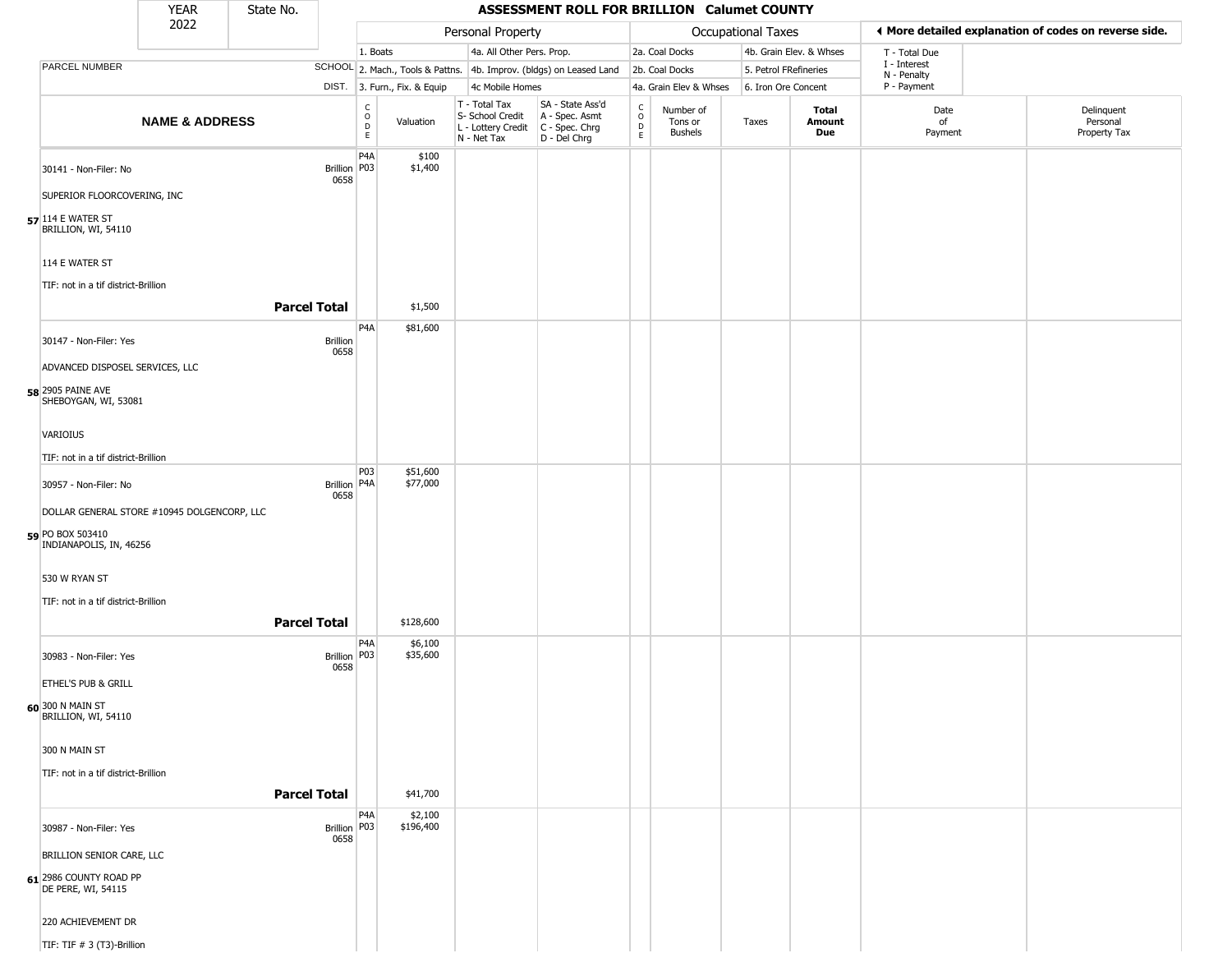|                                                      | <b>YEAR</b>                                       | State No.           |                             |                                   |                                  |                                                                        | ASSESSMENT ROLL FOR BRILLION Calumet COUNTY                          |                                       |                                        |                       |                         |                             |                                                       |
|------------------------------------------------------|---------------------------------------------------|---------------------|-----------------------------|-----------------------------------|----------------------------------|------------------------------------------------------------------------|----------------------------------------------------------------------|---------------------------------------|----------------------------------------|-----------------------|-------------------------|-----------------------------|-------------------------------------------------------|
|                                                      | 2022                                              |                     |                             |                                   |                                  | Personal Property                                                      |                                                                      |                                       |                                        | Occupational Taxes    |                         |                             | ♦ More detailed explanation of codes on reverse side. |
|                                                      |                                                   |                     |                             | 1. Boats                          |                                  | 4a. All Other Pers. Prop.                                              |                                                                      |                                       | 2a. Coal Docks                         |                       | 4b. Grain Elev. & Whses | T - Total Due               |                                                       |
| PARCEL NUMBER                                        |                                                   |                     |                             |                                   | SCHOOL 2. Mach., Tools & Pattns. |                                                                        | 4b. Improv. (bldgs) on Leased Land                                   |                                       | 2b. Coal Docks                         | 5. Petrol FRefineries |                         | I - Interest<br>N - Penalty |                                                       |
|                                                      |                                                   |                     |                             |                                   | DIST. 3. Furn., Fix. & Equip     | 4c Mobile Homes                                                        |                                                                      |                                       | 4a. Grain Elev & Whses                 | 6. Iron Ore Concent   |                         | P - Payment                 |                                                       |
|                                                      | <b>NAME &amp; ADDRESS</b>                         |                     |                             | $\frac{c}{0}$<br>$\mathsf D$<br>E | Valuation                        | T - Total Tax<br>S- School Credit<br>L - Lottery Credit<br>N - Net Tax | SA - State Ass'd<br>A - Spec. Asmt<br>C - Spec. Chrg<br>D - Del Chrg | $\rm_{o}^{\rm c}$<br>$\mathsf D$<br>E | Number of<br>Tons or<br><b>Bushels</b> | Taxes                 | Total<br>Amount<br>Due  | Date<br>of<br>Payment       | Delinquent<br>Personal<br>Property Tax                |
|                                                      |                                                   | <b>Parcel Total</b> |                             |                                   | \$198,500                        |                                                                        |                                                                      |                                       |                                        |                       |                         |                             |                                                       |
| 30995 - Non-Filer: No                                |                                                   |                     | <b>Brillion</b><br>0658     | P <sub>4</sub> A                  | \$11,400                         |                                                                        |                                                                      |                                       |                                        |                       |                         |                             |                                                       |
|                                                      | FERRELLGAS, LP DBA FERRELLGAS/BLUE RHINO          |                     |                             |                                   |                                  |                                                                        |                                                                      |                                       |                                        |                       |                         |                             |                                                       |
| 62 ONE LIBERTY PLAZA<br>LIBERTY, MO, 64068           |                                                   |                     |                             |                                   |                                  |                                                                        |                                                                      |                                       |                                        |                       |                         |                             |                                                       |
| 138 E RYAN ST<br>TIF: not in a tif district-Brillion |                                                   |                     |                             |                                   |                                  |                                                                        |                                                                      |                                       |                                        |                       |                         |                             |                                                       |
|                                                      |                                                   |                     |                             | P03                               | \$37,600                         |                                                                        |                                                                      |                                       |                                        |                       |                         |                             |                                                       |
| 31005 - Non-Filer: No                                | LEASING ASSOCIATES OF BARRINGTON, INC             |                     | <b>Brillion</b><br>0658     |                                   |                                  |                                                                        |                                                                      |                                       |                                        |                       |                         |                             |                                                       |
| 63 220 NORTH RIVER ST                                |                                                   |                     |                             |                                   |                                  |                                                                        |                                                                      |                                       |                                        |                       |                         |                             |                                                       |
| EAST DUNDEE, IL, 60118                               |                                                   |                     |                             |                                   |                                  |                                                                        |                                                                      |                                       |                                        |                       |                         |                             |                                                       |
| 964 W RYAN ST                                        |                                                   |                     |                             |                                   |                                  |                                                                        |                                                                      |                                       |                                        |                       |                         |                             |                                                       |
| TIF: TIF # 3 (T3)-Brillion                           |                                                   |                     |                             |                                   |                                  |                                                                        |                                                                      |                                       |                                        |                       |                         |                             |                                                       |
| 31129 - Non-Filer: No                                |                                                   |                     | <b>Brillion</b><br>0658 Ass | Stat<br>l e                       | \$0                              |                                                                        |                                                                      |                                       |                                        |                       |                         |                             |                                                       |
| <b>GARDAN, INC</b>                                   |                                                   |                     |                             | ess<br>ed                         |                                  |                                                                        |                                                                      |                                       |                                        |                       |                         |                             |                                                       |
| 64 628 W RYAN ST<br>BRILLION, WI, 54110              |                                                   |                     |                             |                                   |                                  |                                                                        |                                                                      |                                       |                                        |                       |                         |                             |                                                       |
| 628 W RYAN ST                                        |                                                   |                     |                             |                                   |                                  |                                                                        |                                                                      |                                       |                                        |                       |                         |                             |                                                       |
| TIF: not in a tif district-Brillion                  |                                                   |                     |                             |                                   |                                  |                                                                        |                                                                      |                                       |                                        |                       |                         |                             |                                                       |
| 31131 - Non-Filer: Yes                               |                                                   |                     | Brillion P03<br>0658        | P <sub>4</sub> A                  | \$1,000<br>\$23,000              |                                                                        |                                                                      |                                       |                                        |                       |                         |                             |                                                       |
|                                                      | AVINAASHI HOTEL INC DBA COBBLESTON INN AND SUITES |                     |                             |                                   |                                  |                                                                        |                                                                      |                                       |                                        |                       |                         |                             |                                                       |
| 65 800 W RYAN ST<br>BRILLION, WI, 54110              |                                                   |                     |                             |                                   |                                  |                                                                        |                                                                      |                                       |                                        |                       |                         |                             |                                                       |
| 800 W RYAN ST                                        |                                                   |                     |                             |                                   |                                  |                                                                        |                                                                      |                                       |                                        |                       |                         |                             |                                                       |
| TIF: TIF # 4 (T4)-Brillion                           |                                                   |                     |                             |                                   |                                  |                                                                        |                                                                      |                                       |                                        |                       |                         |                             |                                                       |
|                                                      |                                                   | <b>Parcel Total</b> |                             |                                   | \$24,000                         |                                                                        |                                                                      |                                       |                                        |                       |                         |                             |                                                       |
|                                                      |                                                   |                     |                             | P03                               | \$400                            |                                                                        |                                                                      |                                       |                                        |                       |                         |                             |                                                       |
| 31139 - Non-Filer: No                                |                                                   |                     | <b>Brillion</b><br>0658     |                                   |                                  |                                                                        |                                                                      |                                       |                                        |                       |                         |                             |                                                       |
|                                                      | THE REAL ESTATE GROUP INC DBA: COLDWELL BANKER    |                     |                             |                                   |                                  |                                                                        |                                                                      |                                       |                                        |                       |                         |                             |                                                       |
| <b>66</b> 925 IL ROUTE 59<br>SHOREWOOD, IL, 60404    |                                                   |                     |                             |                                   |                                  |                                                                        |                                                                      |                                       |                                        |                       |                         |                             |                                                       |
| 950 W RYAN ST, STE B                                 |                                                   |                     |                             |                                   |                                  |                                                                        |                                                                      |                                       |                                        |                       |                         |                             |                                                       |
| TIF: TIF $# 3$ (T3)-Brillion                         |                                                   |                     |                             |                                   |                                  |                                                                        |                                                                      |                                       |                                        |                       |                         |                             |                                                       |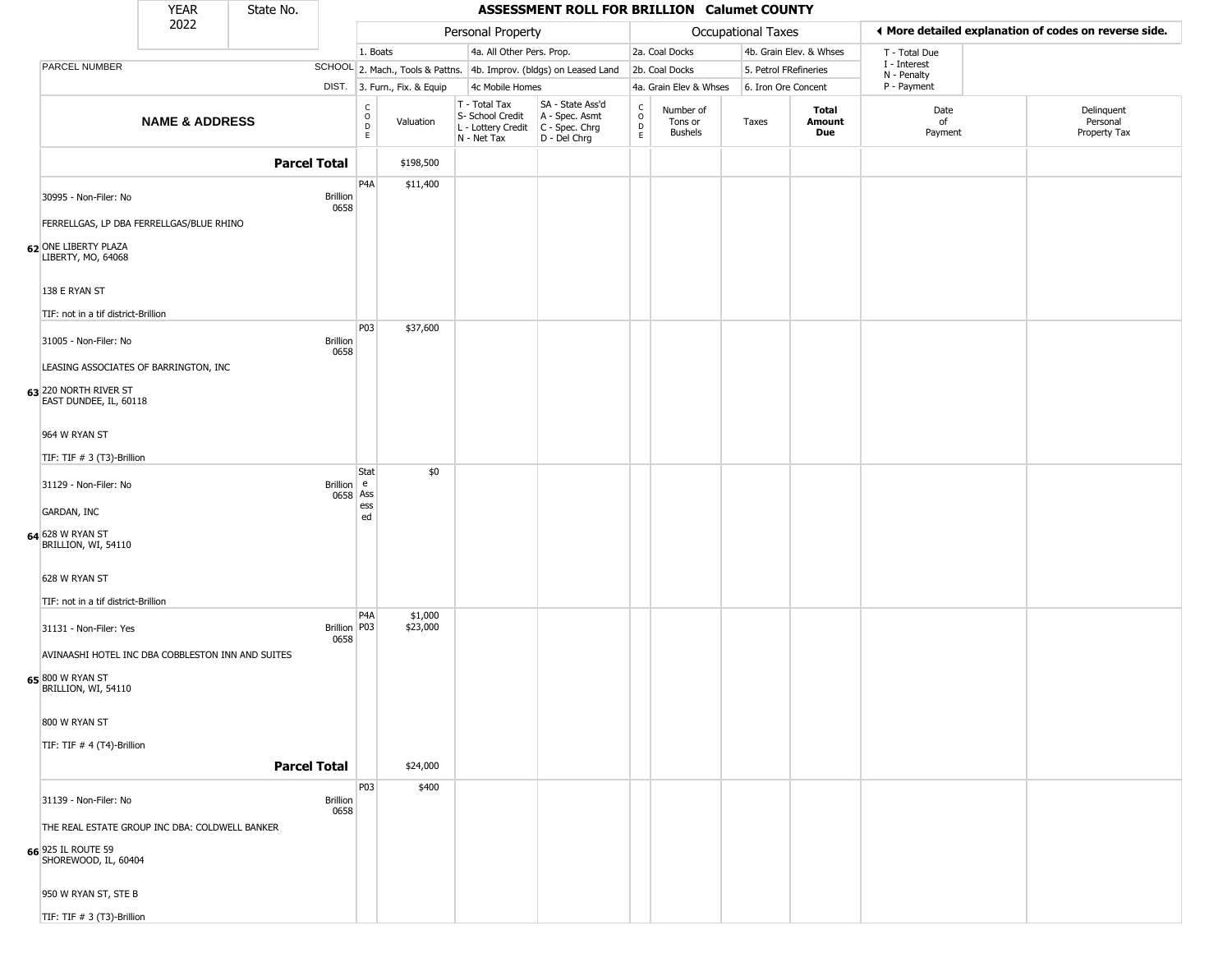|                                                    | <b>YEAR</b>               | State No. |                         |                                                 |                              |                                                                                           | ASSESSMENT ROLL FOR BRILLION Calumet COUNTY                         |                                              |                                        |                    |                         |                             |                                                       |
|----------------------------------------------------|---------------------------|-----------|-------------------------|-------------------------------------------------|------------------------------|-------------------------------------------------------------------------------------------|---------------------------------------------------------------------|----------------------------------------------|----------------------------------------|--------------------|-------------------------|-----------------------------|-------------------------------------------------------|
|                                                    | 2022                      |           |                         |                                                 |                              | Personal Property                                                                         |                                                                     |                                              |                                        | Occupational Taxes |                         |                             | ◀ More detailed explanation of codes on reverse side. |
|                                                    |                           |           |                         | 1. Boats                                        |                              | 4a. All Other Pers. Prop.                                                                 |                                                                     |                                              | 2a. Coal Docks                         |                    | 4b. Grain Elev. & Whses | T - Total Due               |                                                       |
| PARCEL NUMBER                                      |                           |           |                         |                                                 |                              |                                                                                           | SCHOOL 2. Mach., Tools & Pattns. 4b. Improv. (bldgs) on Leased Land |                                              | 2b. Coal Docks                         |                    | 5. Petrol FRefineries   | I - Interest<br>N - Penalty |                                                       |
|                                                    |                           |           |                         |                                                 | DIST. 3. Furn., Fix. & Equip | 4c Mobile Homes                                                                           |                                                                     |                                              | 4a. Grain Elev & Whses                 |                    | 6. Iron Ore Concent     | P - Payment                 |                                                       |
|                                                    | <b>NAME &amp; ADDRESS</b> |           |                         | $\begin{array}{c} C \\ O \\ D \\ E \end{array}$ | Valuation                    | $T - Total Tax$<br>S- School Credit<br>L - Lottery Credit   C - Spec. Chrg<br>N - Net Tax | SA - State Ass'd<br>A - Spec. Asmt<br>$D - Del Chrg$                | $\begin{array}{c}\nC \\ O \\ D\n\end{array}$ | Number of<br>Tons or<br><b>Bushels</b> | Taxes              | Total<br>Amount<br>Due  | Date<br>of<br>Payment       | Delinquent<br>Personal<br>Property Tax                |
| 31261 - Non-Filer: No                              |                           |           | <b>Brillion</b><br>0658 | P03                                             | \$1,900                      |                                                                                           |                                                                     |                                              |                                        |                    |                         |                             |                                                       |
| <b>SPLIT HAPPENS LANES</b>                         |                           |           |                         |                                                 |                              |                                                                                           |                                                                     |                                              |                                        |                    |                         |                             |                                                       |
| 67 106 S MAIN STREET<br>BRILLION, WI, 54110        |                           |           |                         |                                                 |                              |                                                                                           |                                                                     |                                              |                                        |                    |                         |                             |                                                       |
| 106 S MAIN ST                                      |                           |           |                         |                                                 |                              |                                                                                           |                                                                     |                                              |                                        |                    |                         |                             |                                                       |
| TIF: not in a tif district-Brillion                |                           |           |                         |                                                 |                              |                                                                                           |                                                                     |                                              |                                        |                    |                         |                             |                                                       |
| 31265 - Non-Filer: No                              |                           |           | Brillion P03<br>0658    | P4A                                             | \$100<br>\$700               |                                                                                           |                                                                     |                                              |                                        |                    |                         |                             |                                                       |
| HIDDEN TREASURES THRIFT SHOPPE, INC                |                           |           |                         |                                                 |                              |                                                                                           |                                                                     |                                              |                                        |                    |                         |                             |                                                       |
| <b>68</b> 365 S MAIN ST<br>BRILLION, WI, 54110     |                           |           |                         |                                                 |                              |                                                                                           |                                                                     |                                              |                                        |                    |                         |                             |                                                       |
| 365 S MAIN ST                                      |                           |           |                         |                                                 |                              |                                                                                           |                                                                     |                                              |                                        |                    |                         |                             |                                                       |
| TIF: not in a tif district-Brillion                |                           |           |                         |                                                 |                              |                                                                                           |                                                                     |                                              |                                        |                    |                         |                             |                                                       |
|                                                    |                           |           | <b>Parcel Total</b>     |                                                 | \$800                        |                                                                                           |                                                                     |                                              |                                        |                    |                         |                             |                                                       |
|                                                    |                           |           |                         | P03                                             | \$12,800                     |                                                                                           |                                                                     |                                              |                                        |                    |                         |                             |                                                       |
| 31273 - Non-Filer: Yes                             |                           |           | <b>Brillion</b><br>0658 |                                                 |                              |                                                                                           |                                                                     |                                              |                                        |                    |                         |                             |                                                       |
| SID TOOL CO, INC DBA MSC INDUSTRIAL SUPPLY CO, INC |                           |           |                         |                                                 |                              |                                                                                           |                                                                     |                                              |                                        |                    |                         |                             |                                                       |
| 69 525 HARBOUR PLACE DR<br>DAVIDSON, NC, 28036     |                           |           |                         |                                                 |                              |                                                                                           |                                                                     |                                              |                                        |                    |                         |                             |                                                       |
| VARIOUS                                            |                           |           |                         |                                                 |                              |                                                                                           |                                                                     |                                              |                                        |                    |                         |                             |                                                       |
| TIF: not in a tif district-Brillion                |                           |           |                         |                                                 |                              |                                                                                           |                                                                     |                                              |                                        |                    |                         |                             |                                                       |
| 31277 - Non-Filer: Yes                             |                           |           | <b>Brillion</b>         | <b>P03</b>                                      | \$300                        |                                                                                           |                                                                     |                                              |                                        |                    |                         |                             |                                                       |
| WAYPORT, INC                                       |                           |           | 0658                    |                                                 |                              |                                                                                           |                                                                     |                                              |                                        |                    |                         |                             |                                                       |
| 70 1010 PINE, 9E-L-01<br>ST LOUIS, MO, 63101       |                           |           |                         |                                                 |                              |                                                                                           |                                                                     |                                              |                                        |                    |                         |                             |                                                       |
| 570 W RYAN ST                                      |                           |           |                         |                                                 |                              |                                                                                           |                                                                     |                                              |                                        |                    |                         |                             |                                                       |
| TIF: not in a tif district-Brillion                |                           |           |                         |                                                 |                              |                                                                                           |                                                                     |                                              |                                        |                    |                         |                             |                                                       |
| 31283 - Non-Filer: No                              |                           |           | <b>Brillion</b>         | <b>P03</b>                                      | \$400                        |                                                                                           |                                                                     |                                              |                                        |                    |                         |                             |                                                       |
| WABASHA LEASING, LLC                               |                           |           | 0658                    |                                                 |                              |                                                                                           |                                                                     |                                              |                                        |                    |                         |                             |                                                       |
| 71 PO BOX 80615<br>INDIANAPOLIS, IN, 46280         |                           |           |                         |                                                 |                              |                                                                                           |                                                                     |                                              |                                        |                    |                         |                             |                                                       |
| 570 W RYAN ST                                      |                           |           |                         |                                                 |                              |                                                                                           |                                                                     |                                              |                                        |                    |                         |                             |                                                       |
| TIF: not in a tif district-Brillion                |                           |           |                         |                                                 |                              |                                                                                           |                                                                     |                                              |                                        |                    |                         |                             |                                                       |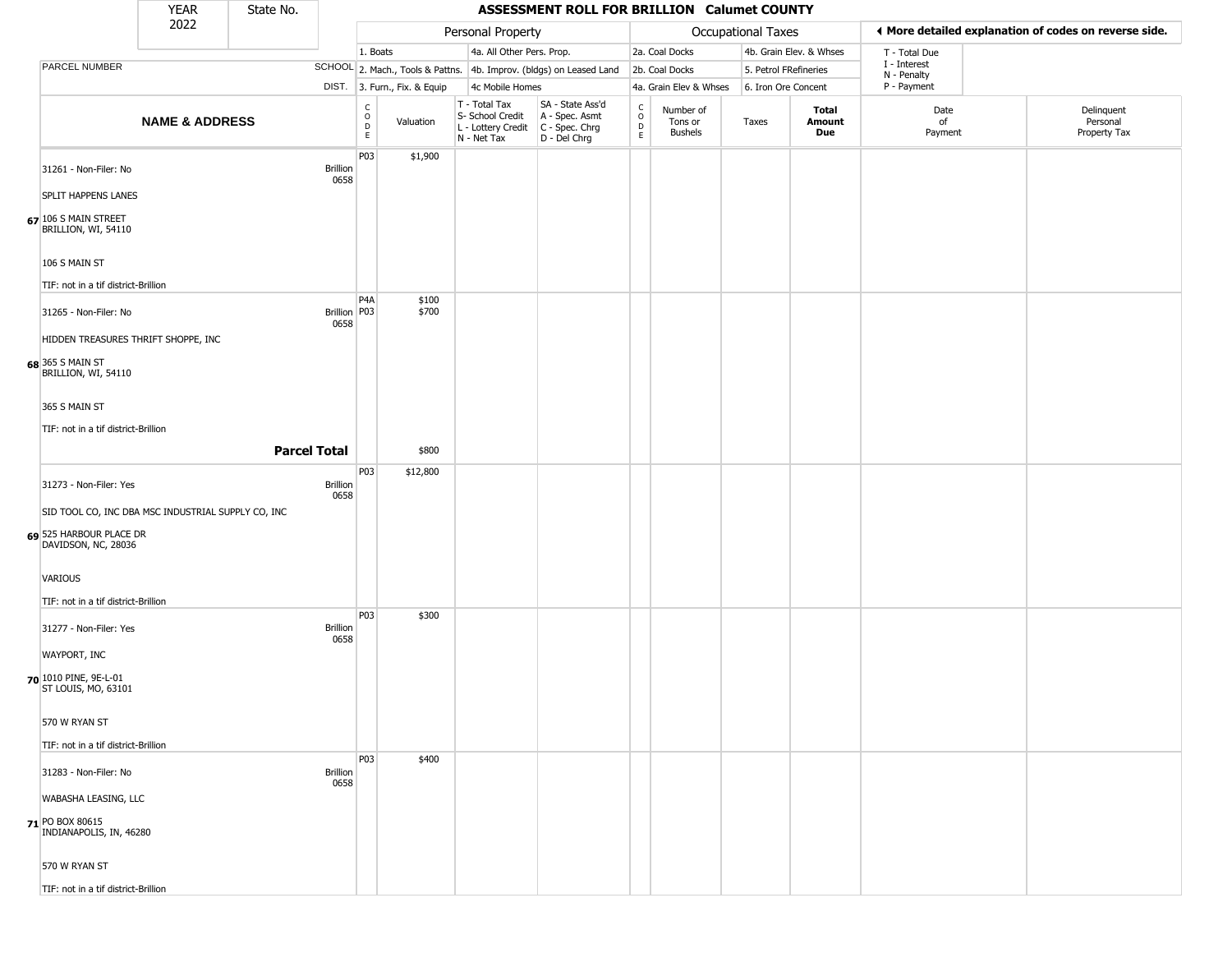|                                                         | <b>YEAR</b>               | State No.           |                         |                                            |                              |                                                  | ASSESSMENT ROLL FOR BRILLION Calumet COUNTY                                               |                                                   |                                        |                    |                         |                             |                                                       |
|---------------------------------------------------------|---------------------------|---------------------|-------------------------|--------------------------------------------|------------------------------|--------------------------------------------------|-------------------------------------------------------------------------------------------|---------------------------------------------------|----------------------------------------|--------------------|-------------------------|-----------------------------|-------------------------------------------------------|
|                                                         | 2022                      |                     |                         |                                            |                              | Personal Property                                |                                                                                           |                                                   |                                        | Occupational Taxes |                         |                             | ♦ More detailed explanation of codes on reverse side. |
|                                                         |                           |                     |                         | 1. Boats                                   |                              | 4a. All Other Pers. Prop.                        |                                                                                           |                                                   | 2a. Coal Docks                         |                    | 4b. Grain Elev. & Whses | T - Total Due               |                                                       |
| PARCEL NUMBER                                           |                           |                     |                         |                                            |                              |                                                  | SCHOOL 2. Mach., Tools & Pattns. 4b. Improv. (bldgs) on Leased Land                       |                                                   | 2b. Coal Docks                         |                    | 5. Petrol FRefineries   | I - Interest<br>N - Penalty |                                                       |
|                                                         |                           |                     |                         |                                            | DIST. 3. Furn., Fix. & Equip | 4c Mobile Homes                                  |                                                                                           |                                                   | 4a. Grain Elev & Whses                 |                    | 6. Iron Ore Concent     | P - Payment                 |                                                       |
|                                                         | <b>NAME &amp; ADDRESS</b> |                     |                         | $\frac{c}{0}$<br>$\mathsf{D}_{\mathsf{E}}$ | Valuation                    | T - Total Tax<br>S- School Credit<br>N - Net Tax | SA - State Ass'd<br>A - Spec. Asmt<br>L - Lottery Credit   C - Spec. Chrg<br>D - Del Chrg | $\begin{array}{c}\nC \\ O \\ D \\ E\n\end{array}$ | Number of<br>Tons or<br><b>Bushels</b> | Taxes              | Total<br>Amount<br>Due  | Date<br>of<br>Payment       | Delinquent<br>Personal<br>Property Tax                |
| 31301 - Non-Filer: No                                   |                           |                     | <b>Brillion</b><br>0658 | P4A<br>P03                                 | \$13,800<br>\$174,200        |                                                  |                                                                                           |                                                   |                                        |                    |                         |                             |                                                       |
| MCDONALDS #8096 J & V KING ENTERPRISES, LLC             |                           |                     |                         |                                            |                              |                                                  |                                                                                           |                                                   |                                        |                    |                         |                             |                                                       |
| 72 N8621 REDTAIL HAWK BLVD<br>BERLIN, WI, 54923         |                           |                     |                         |                                            |                              |                                                  |                                                                                           |                                                   |                                        |                    |                         |                             |                                                       |
| 570 W RYAN                                              |                           |                     |                         |                                            |                              |                                                  |                                                                                           |                                                   |                                        |                    |                         |                             |                                                       |
| TIF: not in a tif district-Brillion                     |                           | <b>Parcel Total</b> |                         |                                            | \$188,000                    |                                                  |                                                                                           |                                                   |                                        |                    |                         |                             |                                                       |
| 31409 - Non-Filer: No                                   |                           |                     | <b>Brillion</b>         | P03                                        | \$10,500                     |                                                  |                                                                                           |                                                   |                                        |                    |                         |                             |                                                       |
| QUADIENT LEASING USA, INC FKA MAILFINANCE, INC TAX DEPT |                           |                     | 0658                    |                                            |                              |                                                  |                                                                                           |                                                   |                                        |                    |                         |                             |                                                       |
| 73 478 WHEELERS FARMS ROAD<br>MILFORD, CT, 6461         |                           |                     |                         |                                            |                              |                                                  |                                                                                           |                                                   |                                        |                    |                         |                             |                                                       |
| VARIOUS                                                 |                           |                     |                         |                                            |                              |                                                  |                                                                                           |                                                   |                                        |                    |                         |                             |                                                       |
| TIF: not in a tif district-Brillion                     |                           |                     |                         |                                            |                              |                                                  |                                                                                           |                                                   |                                        |                    |                         |                             |                                                       |
| 31597 - Non-Filer: No                                   |                           |                     | <b>Brillion</b><br>0658 | P4A<br>P03                                 | \$100<br>\$1,100             |                                                  |                                                                                           |                                                   |                                        |                    |                         |                             |                                                       |
| HARDWARE PLUS, LLC BUBOLTZ, MIKE                        |                           |                     |                         |                                            |                              |                                                  |                                                                                           |                                                   |                                        |                    |                         |                             |                                                       |
| 74 745 LEE AVE<br>BRILLION, WI, 54110                   |                           |                     |                         |                                            |                              |                                                  |                                                                                           |                                                   |                                        |                    |                         |                             |                                                       |
| 108 W WATER ST                                          |                           |                     |                         |                                            |                              |                                                  |                                                                                           |                                                   |                                        |                    |                         |                             |                                                       |
| TIF: TIF #2 (T2)-Brillion                               |                           |                     |                         |                                            |                              |                                                  |                                                                                           |                                                   |                                        |                    |                         |                             |                                                       |
|                                                         |                           | <b>Parcel Total</b> |                         |                                            | \$1,200                      |                                                  |                                                                                           |                                                   |                                        |                    |                         |                             |                                                       |
| 31605 - Non-Filer: No                                   |                           |                     | <b>Brillion</b><br>0658 | P03                                        | \$6,300                      |                                                  |                                                                                           |                                                   |                                        |                    |                         |                             |                                                       |
| GREATAMERICA FINANCIAL SERVICES CORP                    |                           |                     |                         |                                            |                              |                                                  |                                                                                           |                                                   |                                        |                    |                         |                             |                                                       |
| 75 625 1ST ST SE, 800<br>CEDAR RAPIDS, IA, 52401        |                           |                     |                         |                                            |                              |                                                  |                                                                                           |                                                   |                                        |                    |                         |                             |                                                       |
| <b>VARIOUS</b>                                          |                           |                     |                         |                                            |                              |                                                  |                                                                                           |                                                   |                                        |                    |                         |                             |                                                       |
| TIF: not in a tif district-Brillion                     |                           |                     |                         |                                            |                              |                                                  |                                                                                           |                                                   |                                        |                    |                         |                             |                                                       |
| 31733 - Non-Filer: No                                   |                           |                     | <b>Brillion</b><br>0658 | P03                                        | \$900                        |                                                  |                                                                                           |                                                   |                                        |                    |                         |                             |                                                       |
| AMERICAN GREETINGS CORP                                 |                           |                     |                         |                                            |                              |                                                  |                                                                                           |                                                   |                                        |                    |                         |                             |                                                       |
| 76 ONE AMERICAN RD TAX DEPT<br>CLEVELAND, OH, 44145     |                           |                     |                         |                                            |                              |                                                  |                                                                                           |                                                   |                                        |                    |                         |                             |                                                       |
| 205 N MAIN ST                                           |                           |                     |                         |                                            |                              |                                                  |                                                                                           |                                                   |                                        |                    |                         |                             |                                                       |
| TIF: not in a tif district-Brillion                     |                           |                     |                         |                                            |                              |                                                  |                                                                                           |                                                   |                                        |                    |                         |                             |                                                       |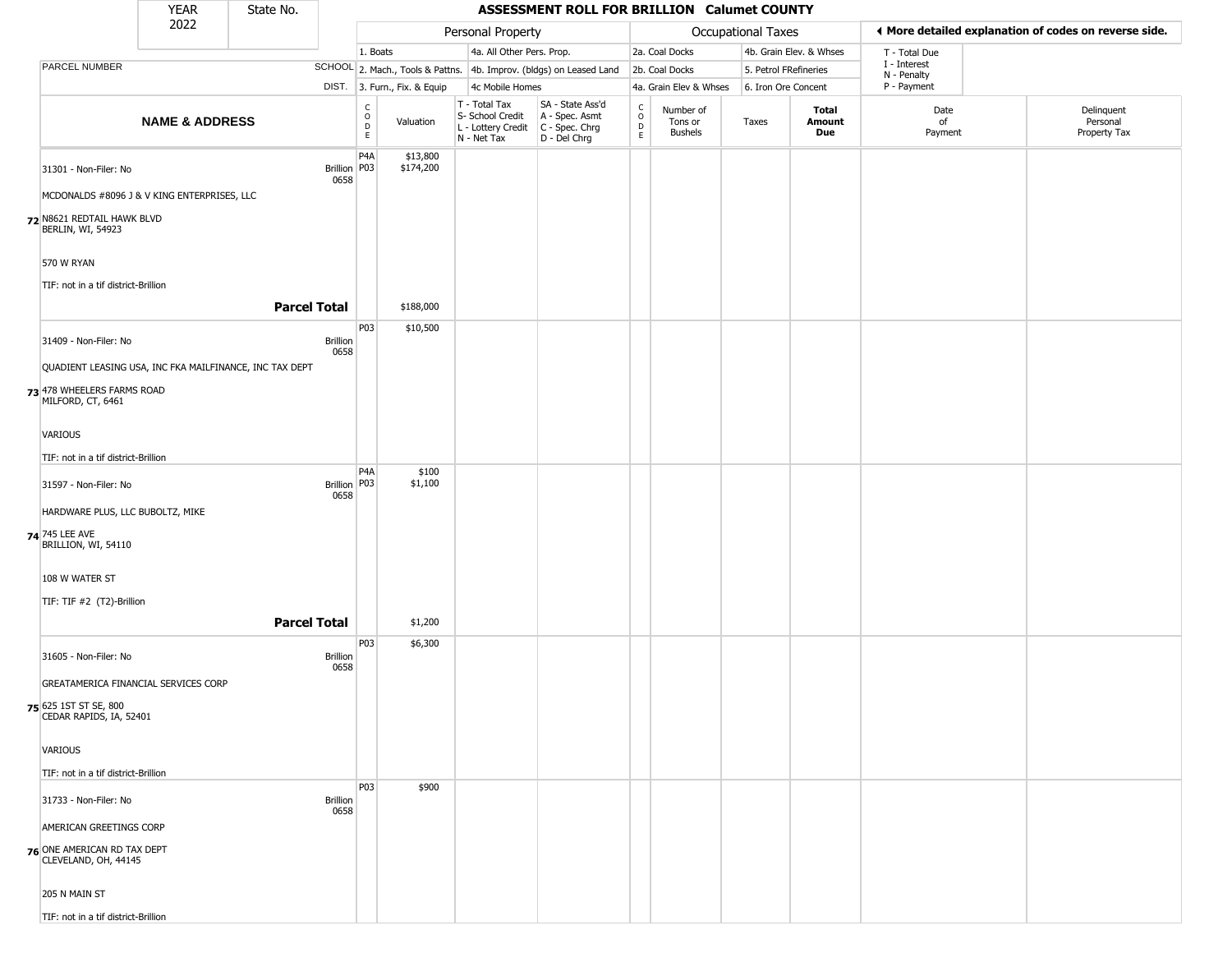|                                                        | <b>YEAR</b>                          | State No. |                         |                                                 |                              |                                                  | ASSESSMENT ROLL FOR BRILLION Calumet COUNTY                                             |                                    |                                        |                           |                         |                             |                                                       |
|--------------------------------------------------------|--------------------------------------|-----------|-------------------------|-------------------------------------------------|------------------------------|--------------------------------------------------|-----------------------------------------------------------------------------------------|------------------------------------|----------------------------------------|---------------------------|-------------------------|-----------------------------|-------------------------------------------------------|
|                                                        | 2022                                 |           |                         |                                                 |                              | Personal Property                                |                                                                                         |                                    |                                        | <b>Occupational Taxes</b> |                         |                             | ♦ More detailed explanation of codes on reverse side. |
|                                                        |                                      |           |                         | 1. Boats                                        |                              | 4a. All Other Pers. Prop.                        |                                                                                         |                                    | 2a. Coal Docks                         |                           | 4b. Grain Elev. & Whses | T - Total Due               |                                                       |
| PARCEL NUMBER                                          |                                      |           |                         |                                                 |                              |                                                  | SCHOOL 2. Mach., Tools & Pattns. 4b. Improv. (bldgs) on Leased Land                     |                                    | 2b. Coal Docks                         | 5. Petrol FRefineries     |                         | I - Interest<br>N - Penalty |                                                       |
|                                                        |                                      |           |                         |                                                 | DIST. 3. Furn., Fix. & Equip | 4c Mobile Homes                                  |                                                                                         |                                    | 4a. Grain Elev & Whses                 | 6. Iron Ore Concent       |                         | P - Payment                 |                                                       |
|                                                        | <b>NAME &amp; ADDRESS</b>            |           |                         | $\begin{array}{c} C \\ O \\ D \\ E \end{array}$ | Valuation                    | T - Total Tax<br>S- School Credit<br>N - Net Tax | SA - State Ass'd<br>A - Spec. Asmt<br>L - Lottery Credit C - Spec. Chrg<br>D - Del Chrg | C<br>$\circ$<br>$\mathsf{D}$<br>E. | Number of<br>Tons or<br><b>Bushels</b> | Taxes                     | Total<br>Amount<br>Due  | Date<br>of<br>Payment       | Delinquent<br>Personal<br>Property Tax                |
| 31735 - Non-Filer: No<br>THE AMERICAN BOTTLING COMPANY |                                      |           | <b>Brillion</b><br>0658 | P03                                             | \$400                        |                                                  |                                                                                         |                                    |                                        |                           |                         |                             |                                                       |
|                                                        |                                      |           |                         |                                                 |                              |                                                  |                                                                                         |                                    |                                        |                           |                         |                             |                                                       |
| 77 PO BOX 1925<br>FRISCO, TX, 75034                    |                                      |           |                         |                                                 |                              |                                                  |                                                                                         |                                    |                                        |                           |                         |                             |                                                       |
| 530 W RYAN ST                                          |                                      |           |                         |                                                 |                              |                                                  |                                                                                         |                                    |                                        |                           |                         |                             |                                                       |
| TIF: not in a tif district-Brillion                    |                                      |           |                         |                                                 |                              |                                                  |                                                                                         |                                    |                                        |                           |                         |                             |                                                       |
| 31737 - Non-Filer: No                                  |                                      |           | <b>Brillion</b><br>0658 | P03                                             | \$1,700                      |                                                  |                                                                                         |                                    |                                        |                           |                         |                             |                                                       |
| TIAA, FSB                                              |                                      |           |                         |                                                 |                              |                                                  |                                                                                         |                                    |                                        |                           |                         |                             |                                                       |
| 78 630 N CENTRAL EXPRESSWAY STE A<br>PLANO, TX, 75074  |                                      |           |                         |                                                 |                              |                                                  |                                                                                         |                                    |                                        |                           |                         |                             |                                                       |
| 105 HORN ST                                            |                                      |           |                         |                                                 |                              |                                                  |                                                                                         |                                    |                                        |                           |                         |                             |                                                       |
| TIF: not in a tif district-Brillion                    |                                      |           |                         |                                                 |                              |                                                  |                                                                                         |                                    |                                        |                           |                         |                             |                                                       |
|                                                        |                                      |           |                         | P03                                             | \$300                        |                                                  |                                                                                         |                                    |                                        |                           |                         |                             |                                                       |
| 31781 - Non-Filer: No                                  |                                      |           | Brillion<br>0658        |                                                 |                              |                                                  |                                                                                         |                                    |                                        |                           |                         |                             |                                                       |
| BAXTER HEALTHCARE CORP                                 |                                      |           |                         |                                                 |                              |                                                  |                                                                                         |                                    |                                        |                           |                         |                             |                                                       |
| PO BOX 4900, DEPT 313<br>SCOTTSDALE, AZ, 85261         |                                      |           |                         |                                                 |                              |                                                  |                                                                                         |                                    |                                        |                           |                         |                             |                                                       |
| 116 SCHLEY ST                                          |                                      |           |                         |                                                 |                              |                                                  |                                                                                         |                                    |                                        |                           |                         |                             |                                                       |
| TIF: not in a tif district-Brillion                    |                                      |           |                         |                                                 |                              |                                                  |                                                                                         |                                    |                                        |                           |                         |                             |                                                       |
| 31875 - Non-Filer: Yes                                 |                                      |           | <b>Brillion</b><br>0658 | P <sub>4</sub> A<br>P03                         | \$300<br>\$5,200             |                                                  |                                                                                         |                                    |                                        |                           |                         |                             |                                                       |
| COMMUNITY EYECARE                                      |                                      |           |                         |                                                 |                              |                                                  |                                                                                         |                                    |                                        |                           |                         |                             |                                                       |
| 80 PO BOX 24<br>BRILLION, WI, 54110                    |                                      |           |                         |                                                 |                              |                                                  |                                                                                         |                                    |                                        |                           |                         |                             |                                                       |
| 950 W RYAN ST                                          |                                      |           |                         |                                                 |                              |                                                  |                                                                                         |                                    |                                        |                           |                         |                             |                                                       |
| TIF: not in a tif district-Brillion                    |                                      |           |                         |                                                 |                              |                                                  |                                                                                         |                                    |                                        |                           |                         |                             |                                                       |
|                                                        |                                      |           | <b>Parcel Total</b>     |                                                 | \$5,500                      |                                                  |                                                                                         |                                    |                                        |                           |                         |                             |                                                       |
|                                                        |                                      |           |                         | P <sub>4</sub> A                                |                              |                                                  |                                                                                         |                                    |                                        |                           |                         |                             |                                                       |
| 31877 - Non-Filer: No                                  |                                      |           | Brillion   P03<br>0658  |                                                 | \$100<br>\$5,500             |                                                  |                                                                                         |                                    |                                        |                           |                         |                             |                                                       |
|                                                        | PRIMARY TRANSPORTATION SERVICES, INC |           |                         |                                                 |                              |                                                  |                                                                                         |                                    |                                        |                           |                         |                             |                                                       |
| <b>81</b> 440 W RYAN ST<br>BRILLION, WI, 54110         |                                      |           |                         |                                                 |                              |                                                  |                                                                                         |                                    |                                        |                           |                         |                             |                                                       |
| 440 W RYAN ST                                          |                                      |           |                         |                                                 |                              |                                                  |                                                                                         |                                    |                                        |                           |                         |                             |                                                       |
| TIF: not in a tif district-Brillion                    |                                      |           |                         |                                                 |                              |                                                  |                                                                                         |                                    |                                        |                           |                         |                             |                                                       |
|                                                        |                                      |           | <b>Parcel Total</b>     |                                                 | \$5,600                      |                                                  |                                                                                         |                                    |                                        |                           |                         |                             |                                                       |
|                                                        |                                      |           |                         |                                                 |                              |                                                  |                                                                                         |                                    |                                        |                           |                         |                             |                                                       |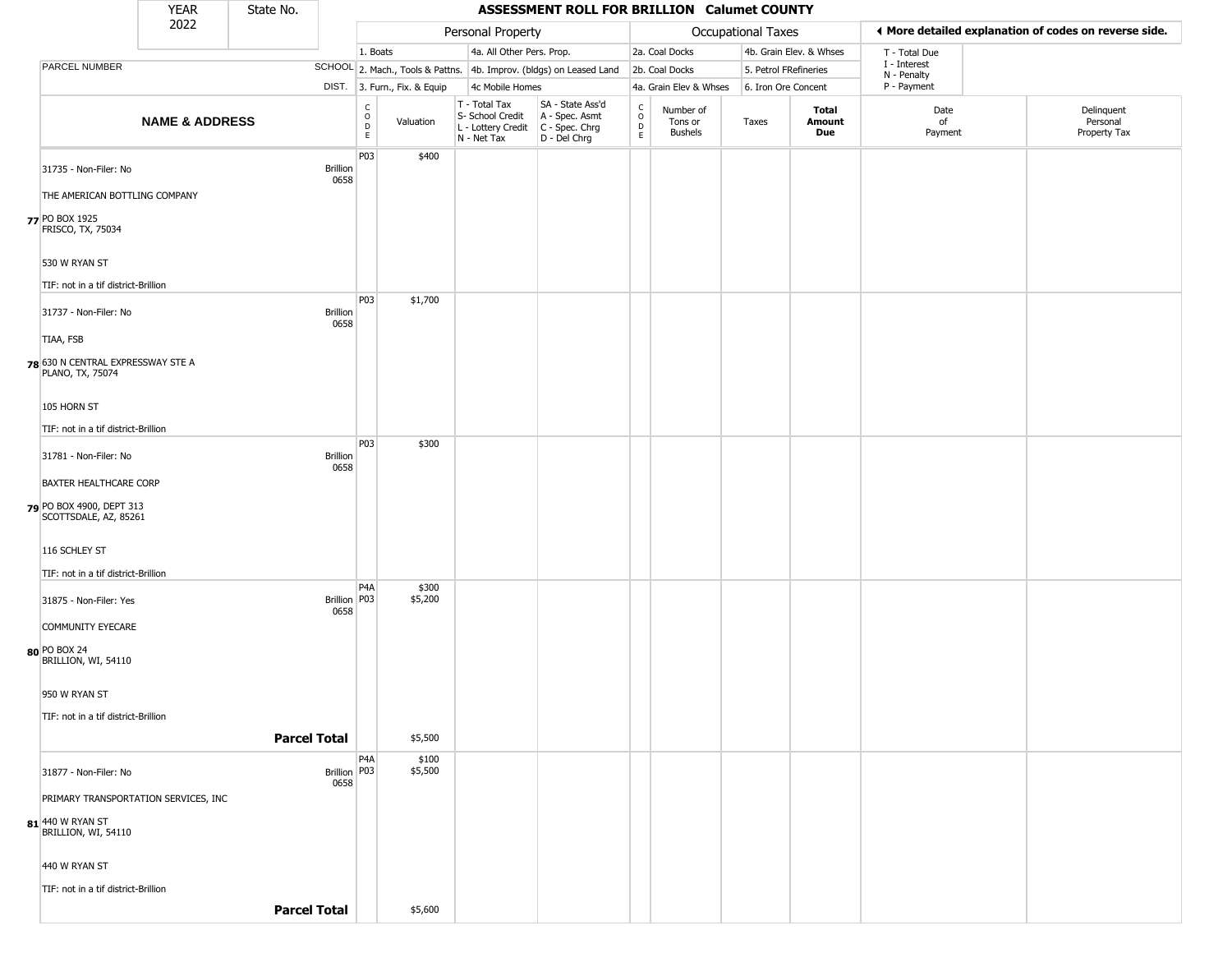|                                                                                                               | <b>YEAR</b>               | State No.           |                         |                                |                              |                                                                        | ASSESSMENT ROLL FOR BRILLION Calumet COUNTY                          |                                                          |                                        |                       |                         |                             |                                                       |
|---------------------------------------------------------------------------------------------------------------|---------------------------|---------------------|-------------------------|--------------------------------|------------------------------|------------------------------------------------------------------------|----------------------------------------------------------------------|----------------------------------------------------------|----------------------------------------|-----------------------|-------------------------|-----------------------------|-------------------------------------------------------|
|                                                                                                               | 2022                      |                     |                         |                                |                              | Personal Property                                                      |                                                                      |                                                          |                                        | Occupational Taxes    |                         |                             | I More detailed explanation of codes on reverse side. |
|                                                                                                               |                           |                     |                         | 1. Boats                       |                              | 4a. All Other Pers. Prop.                                              |                                                                      |                                                          | 2a. Coal Docks                         |                       | 4b. Grain Elev. & Whses | T - Total Due               |                                                       |
| PARCEL NUMBER                                                                                                 |                           |                     |                         |                                |                              |                                                                        | SCHOOL 2. Mach., Tools & Pattns. 4b. Improv. (bldgs) on Leased Land  |                                                          | 2b. Coal Docks                         | 5. Petrol FRefineries |                         | I - Interest<br>N - Penalty |                                                       |
|                                                                                                               |                           |                     |                         |                                | DIST. 3. Furn., Fix. & Equip | 4c Mobile Homes                                                        |                                                                      |                                                          | 4a. Grain Elev & Whses                 | 6. Iron Ore Concent   |                         | P - Payment                 |                                                       |
|                                                                                                               | <b>NAME &amp; ADDRESS</b> |                     |                         | $\rm _o^C$<br>$\mathsf D$<br>E | Valuation                    | T - Total Tax<br>S- School Credit<br>L - Lottery Credit<br>N - Net Tax | SA - State Ass'd<br>A - Spec. Asmt<br>C - Spec. Chrg<br>D - Del Chrg | $\begin{smallmatrix} C \\ 0 \\ D \end{smallmatrix}$<br>E | Number of<br>Tons or<br><b>Bushels</b> | Taxes                 | Total<br>Amount<br>Due  | Date<br>of<br>Payment       | Delinquent<br>Personal<br>Property Tax                |
| 31879 - Non-Filer: Yes<br><b>KREATIVE KNOTS</b><br>82 208 N MAIN ST<br>BRILLION, WI, 54110                    |                           |                     | Brillion   P4A<br>0658  | P03                            | \$1,000<br>\$1,900           |                                                                        |                                                                      |                                                          |                                        |                       |                         |                             |                                                       |
| 208 N MAIN ST<br>TIF: not in a tif district-Brillion                                                          |                           | <b>Parcel Total</b> |                         |                                | \$2,900                      |                                                                        |                                                                      |                                                          |                                        |                       |                         |                             |                                                       |
| 31887 - Non-Filer: Yes                                                                                        |                           |                     | Brillion   P4A<br>0658  | P03                            | \$900<br>\$1,100             |                                                                        |                                                                      |                                                          |                                        |                       |                         |                             |                                                       |
| JMR BUILDERS<br>83 210 S MAIN ST                                                                              |                           |                     |                         |                                |                              |                                                                        |                                                                      |                                                          |                                        |                       |                         |                             |                                                       |
| BRILLION, WI, 54110<br>210 S MAIN ST<br>TIF: not in a tif district-Brillion                                   |                           |                     |                         |                                |                              |                                                                        |                                                                      |                                                          |                                        |                       |                         |                             |                                                       |
|                                                                                                               |                           | <b>Parcel Total</b> |                         |                                | \$2,000                      |                                                                        |                                                                      |                                                          |                                        |                       |                         |                             |                                                       |
| 31891 - Non-Filer: No<br>VALLEY TRUCK LEASING<br>84 420 W RYAN ST<br>BRILLION, WI, 54110                      |                           |                     | Brillion P4A<br>0658    | P03                            | \$400<br>\$700               |                                                                        |                                                                      |                                                          |                                        |                       |                         |                             |                                                       |
| 420 W RYAN ST<br>TIF: not in a tif district-Brillion                                                          |                           | <b>Parcel Total</b> |                         |                                | \$1,100                      |                                                                        |                                                                      |                                                          |                                        |                       |                         |                             |                                                       |
| 31895 - Non-Filer: No<br>U.S. BANK NATIONAL ASSOCIATION<br>85 1310 MADRID ST STE 100                          |                           |                     | <b>Brillion</b><br>0658 | P03                            | \$23,800                     |                                                                        |                                                                      |                                                          |                                        |                       |                         |                             |                                                       |
| MARSHALL, MN, 56258<br>VARIOUS<br>TIF: not in a tif district-Brillion                                         |                           |                     |                         |                                |                              |                                                                        |                                                                      |                                                          |                                        |                       |                         |                             |                                                       |
| 32027 - Non-Filer: Yes<br><b>BRILLIONT BLOOMS</b><br>86 562 W RYAN ST<br>BRILLION, WI, 54110<br>562 W RYAN ST |                           |                     | <b>Brillion</b><br>0658 | P03                            | \$20,600                     |                                                                        |                                                                      |                                                          |                                        |                       |                         |                             |                                                       |
| TIF: not in a tif district-Brillion                                                                           |                           |                     |                         |                                |                              |                                                                        |                                                                      |                                                          |                                        |                       |                         |                             |                                                       |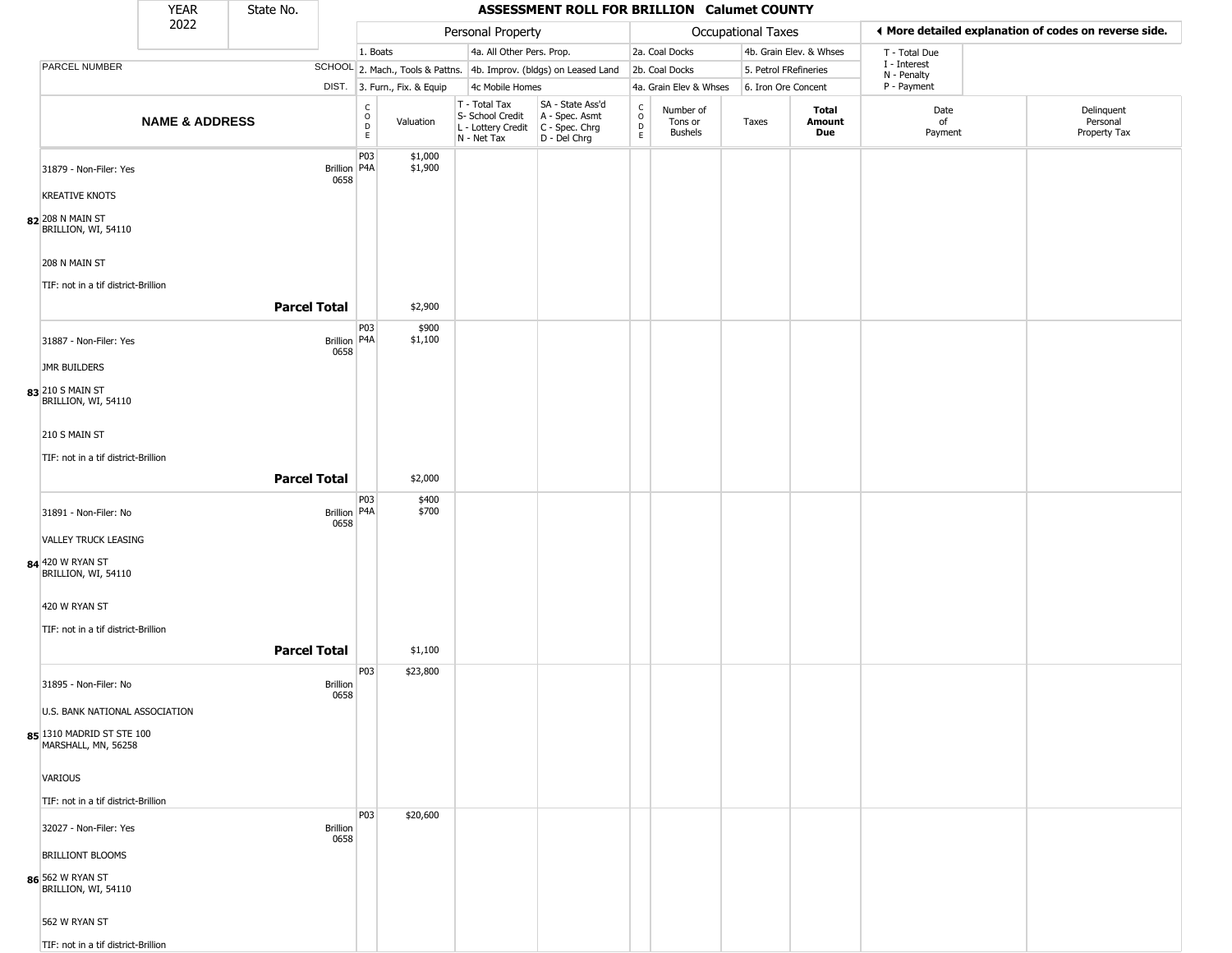|                                                                                                                                                                                                                                | <b>YEAR</b>               | State No. |                                                 |                                       |                              |                                                                        | ASSESSMENT ROLL FOR BRILLION Calumet COUNTY                          |                                                |                                        |                    |                         |                             |                                                       |
|--------------------------------------------------------------------------------------------------------------------------------------------------------------------------------------------------------------------------------|---------------------------|-----------|-------------------------------------------------|---------------------------------------|------------------------------|------------------------------------------------------------------------|----------------------------------------------------------------------|------------------------------------------------|----------------------------------------|--------------------|-------------------------|-----------------------------|-------------------------------------------------------|
|                                                                                                                                                                                                                                | 2022                      |           |                                                 |                                       |                              | Personal Property                                                      |                                                                      |                                                |                                        | Occupational Taxes |                         |                             | ◀ More detailed explanation of codes on reverse side. |
|                                                                                                                                                                                                                                |                           |           |                                                 | 1. Boats                              |                              | 4a. All Other Pers. Prop.                                              |                                                                      |                                                | 2a. Coal Docks                         |                    | 4b. Grain Elev. & Whses | T - Total Due               |                                                       |
| PARCEL NUMBER                                                                                                                                                                                                                  |                           |           |                                                 |                                       |                              |                                                                        | SCHOOL 2. Mach., Tools & Pattns. 4b. Improv. (bldgs) on Leased Land  |                                                | 2b. Coal Docks                         |                    | 5. Petrol FRefineries   | I - Interest<br>N - Penalty |                                                       |
|                                                                                                                                                                                                                                |                           |           |                                                 |                                       | DIST. 3. Furn., Fix. & Equip | 4c Mobile Homes                                                        |                                                                      |                                                | 4a. Grain Elev & Whses                 |                    | 6. Iron Ore Concent     | P - Payment                 |                                                       |
|                                                                                                                                                                                                                                | <b>NAME &amp; ADDRESS</b> |           |                                                 | C<br>$\mathsf O$<br>$\mathsf{D}$<br>E | Valuation                    | T - Total Tax<br>S- School Credit<br>L - Lottery Credit<br>N - Net Tax | SA - State Ass'd<br>A - Spec. Asmt<br>C - Spec. Chrg<br>D - Del Chrg | $\begin{matrix} 0 \\ 0 \\ D \end{matrix}$<br>E | Number of<br>Tons or<br><b>Bushels</b> | Taxes              | Total<br>Amount<br>Due  | Date<br>of<br>Payment       | Delinquent<br>Personal<br>Property Tax                |
| 32031 - Non-Filer: No<br><b>GRAYHAWK LEASING, LLC</b><br>87 1412 MAIN STREET<br>DALLAS, TX, 75202<br>521 GLENVIEW AVE<br>TIF: not in a tif district-Brillion<br>32037 - Non-Filer: Yes<br>BRILLION TOWN HOMES C/O CAP SERVICES |                           |           | <b>Brillion</b><br>0658<br>Brillion P4A<br>0658 | P03<br>P03                            | \$5,400<br>\$400<br>\$2,400  |                                                                        |                                                                      |                                                |                                        |                    |                         |                             |                                                       |
| 88 205 E MAIN ST, STE 12<br>WAUTOMA, WI, 54982<br>230 ACHIEVEMENT DR - CORNER SIGN<br>TIF: TIF # 3 (T3)-Brillion<br>32107 - Non-Filer: Yes<br>ALIVE AGAIN TAXIDERMY<br>89 411 N MAIN ST<br>BRILLION, WI, 54110                 |                           |           | <b>Parcel Total</b><br>Brillion<br>0658         | P03                                   | \$2,800<br>\$7,400           |                                                                        |                                                                      |                                                |                                        |                    |                         |                             |                                                       |
| 411 N MAIN ST                                                                                                                                                                                                                  |                           |           |                                                 |                                       |                              |                                                                        |                                                                      |                                                |                                        |                    |                         |                             |                                                       |
| TIF: not in a tif district-Brillion                                                                                                                                                                                            |                           |           |                                                 |                                       |                              |                                                                        |                                                                      |                                                |                                        |                    |                         |                             |                                                       |
| 32259 - Non-Filer: No<br>WELLS FARGO FINANCIAL LEASING, INC<br>90 PO BOX 36200<br>BILLINGS, MT, 59107<br>714 W RYAN ST<br>TIF: TIF # 4 (T4)-Brillion                                                                           |                           |           | <b>Brillion</b><br>0658                         | P03                                   | \$110,600                    |                                                                        |                                                                      |                                                |                                        |                    |                         |                             |                                                       |
| 32261 - Non-Filer: No<br><b>CARSTENS MILL</b><br>91 <sup>225</sup> S FRANCIS ST<br>BRILLION, WI, 54110<br>114 W WATER ST                                                                                                       |                           |           | Brillion P03<br>0658                            | P4A                                   | \$100<br>\$2,600             |                                                                        |                                                                      |                                                |                                        |                    |                         |                             |                                                       |
| TIF: TIF #2 (T2)-Brillion                                                                                                                                                                                                      |                           |           |                                                 |                                       |                              |                                                                        |                                                                      |                                                |                                        |                    |                         |                             |                                                       |
|                                                                                                                                                                                                                                |                           |           | <b>Parcel Total</b>                             |                                       | \$2,700                      |                                                                        |                                                                      |                                                |                                        |                    |                         |                             |                                                       |
|                                                                                                                                                                                                                                |                           |           |                                                 |                                       |                              |                                                                        |                                                                      |                                                |                                        |                    |                         |                             |                                                       |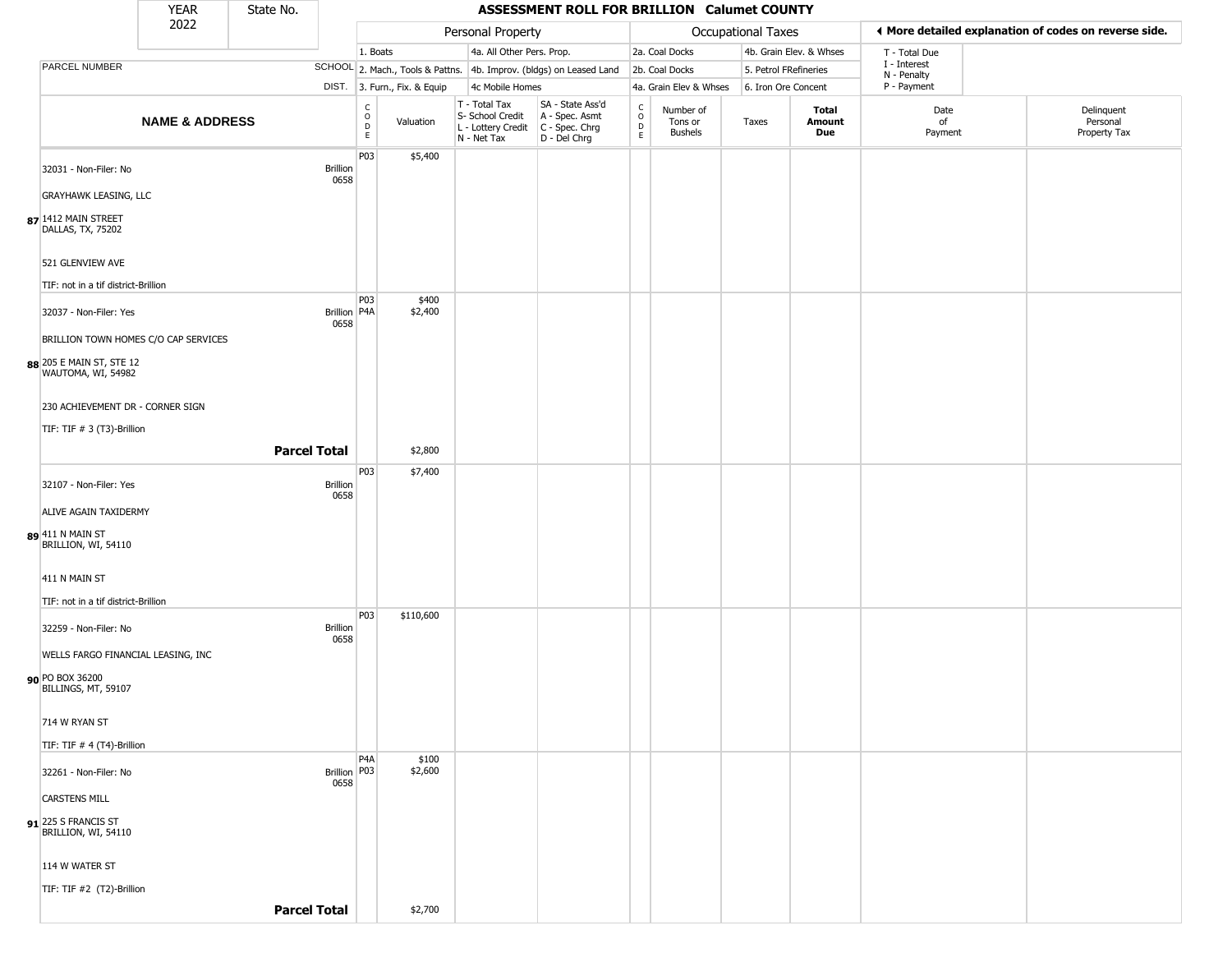|                                                | <b>YEAR</b>               | State No.               |                                            |                              |                                                                                         | ASSESSMENT ROLL FOR BRILLION Calumet COUNTY                         |                                  |                                        |                           |                         |                             |                                                       |
|------------------------------------------------|---------------------------|-------------------------|--------------------------------------------|------------------------------|-----------------------------------------------------------------------------------------|---------------------------------------------------------------------|----------------------------------|----------------------------------------|---------------------------|-------------------------|-----------------------------|-------------------------------------------------------|
|                                                | 2022                      |                         |                                            |                              | Personal Property                                                                       |                                                                     |                                  |                                        | <b>Occupational Taxes</b> |                         |                             | ◀ More detailed explanation of codes on reverse side. |
|                                                |                           |                         | 1. Boats                                   |                              | 4a. All Other Pers. Prop.                                                               |                                                                     |                                  | 2a. Coal Docks                         |                           | 4b. Grain Elev. & Whses | T - Total Due               |                                                       |
| PARCEL NUMBER                                  |                           |                         |                                            |                              |                                                                                         | SCHOOL 2. Mach., Tools & Pattns. 4b. Improv. (bldgs) on Leased Land |                                  | 2b. Coal Docks                         | 5. Petrol FRefineries     |                         | I - Interest<br>N - Penalty |                                                       |
|                                                |                           |                         |                                            | DIST. 3. Furn., Fix. & Equip | 4c Mobile Homes                                                                         |                                                                     |                                  | 4a. Grain Elev & Whses                 | 6. Iron Ore Concent       |                         | P - Payment                 |                                                       |
|                                                | <b>NAME &amp; ADDRESS</b> |                         | $\begin{array}{c} C \\ O \\ E \end{array}$ | Valuation                    | T - Total Tax<br>S- School Credit<br>L - Lottery Credit   C - Spec. Chrg<br>N - Net Tax | SA - State Ass'd<br>A - Spec. Asmt<br>$D - Del Chrg$                | C<br>$\circ$<br>D<br>$\mathsf E$ | Number of<br>Tons or<br><b>Bushels</b> | Taxes                     | Total<br>Amount<br>Due  | Date<br>of<br>Payment       | Delinquent<br>Personal<br>Property Tax                |
| 32263 - Non-Filer: No                          |                           |                         | P <sub>4</sub> A<br>Brillion   P03         | \$800<br>\$2,000             |                                                                                         |                                                                     |                                  |                                        |                           |                         |                             |                                                       |
| EDWARD D JONES & CO, LP                        |                           | 0658                    |                                            |                              |                                                                                         |                                                                     |                                  |                                        |                           |                         |                             |                                                       |
| 92 PO BOX 66528<br>ST LOUIS, MO, 63166         |                           |                         |                                            |                              |                                                                                         |                                                                     |                                  |                                        |                           |                         |                             |                                                       |
| 119 PARK AVE                                   |                           |                         |                                            |                              |                                                                                         |                                                                     |                                  |                                        |                           |                         |                             |                                                       |
| TIF: not in a tif district-Brillion            |                           | <b>Parcel Total</b>     |                                            | \$2,800                      |                                                                                         |                                                                     |                                  |                                        |                           |                         |                             |                                                       |
|                                                |                           |                         | P <sub>4</sub> A                           | \$6,300                      |                                                                                         |                                                                     |                                  |                                        |                           |                         |                             |                                                       |
| 32265 - Non-Filer: Yes                         |                           | 0658                    | Brillion P03                               | \$25,400                     |                                                                                         |                                                                     |                                  |                                        |                           |                         |                             |                                                       |
| <b>COLLINS STATE BANK</b>                      |                           |                         |                                            |                              |                                                                                         |                                                                     |                                  |                                        |                           |                         |                             |                                                       |
| 93 20741 CTH JJ<br>COLLINS, WI, 54207          |                           |                         |                                            |                              |                                                                                         |                                                                     |                                  |                                        |                           |                         |                             |                                                       |
| 314 N MAIN ST                                  |                           |                         |                                            |                              |                                                                                         |                                                                     |                                  |                                        |                           |                         |                             |                                                       |
| TIF: not in a tif district-Brillion            |                           |                         |                                            |                              |                                                                                         |                                                                     |                                  |                                        |                           |                         |                             |                                                       |
|                                                |                           | <b>Parcel Total</b>     |                                            | \$31,700                     |                                                                                         |                                                                     |                                  |                                        |                           |                         |                             |                                                       |
| 32267 - Non-Filer: No                          |                           | 0658                    | P4A<br>Brillion P03                        | \$2,800<br>\$17,600          |                                                                                         |                                                                     |                                  |                                        |                           |                         |                             |                                                       |
| CARAVEL AUTISM HEALTH, LLC                     |                           |                         |                                            |                              |                                                                                         |                                                                     |                                  |                                        |                           |                         |                             |                                                       |
| 94 1575 ALLOUEZ AVE<br>GREEN BAY, WI, 54311    |                           |                         |                                            |                              |                                                                                         |                                                                     |                                  |                                        |                           |                         |                             |                                                       |
| 232 W WATER ST                                 |                           |                         |                                            |                              |                                                                                         |                                                                     |                                  |                                        |                           |                         |                             |                                                       |
| TIF: not in a tif district-Brillion            |                           |                         |                                            |                              |                                                                                         |                                                                     |                                  |                                        |                           |                         |                             |                                                       |
|                                                |                           | <b>Parcel Total</b>     |                                            | \$20,400                     |                                                                                         |                                                                     |                                  |                                        |                           |                         |                             |                                                       |
| 32269 - Non-Filer: Yes                         |                           | Brillion<br>0658        | P03                                        | \$20,000                     |                                                                                         |                                                                     |                                  |                                        |                           |                         |                             |                                                       |
| MARKO'S SMOKIN BBQ                             |                           |                         |                                            |                              |                                                                                         |                                                                     |                                  |                                        |                           |                         |                             |                                                       |
| 95 910 W RYAN ST, STE B<br>BRILLION, WI, 54110 |                           |                         |                                            |                              |                                                                                         |                                                                     |                                  |                                        |                           |                         |                             |                                                       |
| 910 W RYAN ST, STE B                           |                           |                         |                                            |                              |                                                                                         |                                                                     |                                  |                                        |                           |                         |                             |                                                       |
| TIF: not in a tif district-Brillion            |                           |                         | <b>P03</b>                                 |                              |                                                                                         |                                                                     |                                  |                                        |                           |                         |                             |                                                       |
| 32271 - Non-Filer: Yes                         |                           | <b>Brillion</b><br>0658 |                                            | \$9,400                      |                                                                                         |                                                                     |                                  |                                        |                           |                         |                             |                                                       |
| <b>ARCHERY PLACE</b>                           |                           |                         |                                            |                              |                                                                                         |                                                                     |                                  |                                        |                           |                         |                             |                                                       |
| 96 910 W RYAN ST, STE C<br>BRILLION, WI, 54110 |                           |                         |                                            |                              |                                                                                         |                                                                     |                                  |                                        |                           |                         |                             |                                                       |
| 910 W RYAN ST, STE C                           |                           |                         |                                            |                              |                                                                                         |                                                                     |                                  |                                        |                           |                         |                             |                                                       |
| TIF: not in a tif district-Brillion            |                           |                         |                                            |                              |                                                                                         |                                                                     |                                  |                                        |                           |                         |                             |                                                       |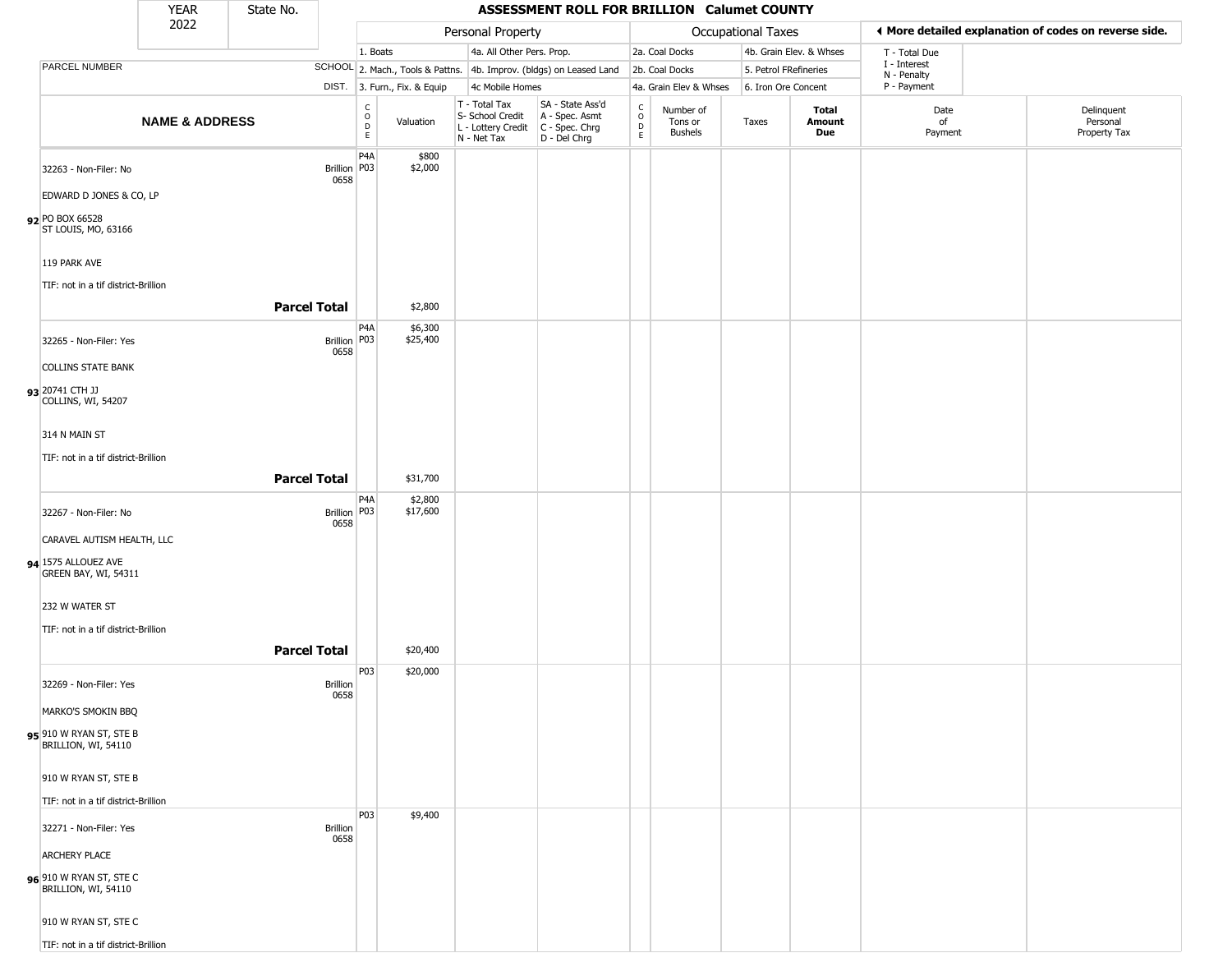|                                                                                   | YEAR                      | State No.           |                         |                                                          |                              |                                                                        | ASSESSMENT ROLL FOR BRILLION Calumet COUNTY                            |                                                 |                                        |                       |                         |                             |                                                       |
|-----------------------------------------------------------------------------------|---------------------------|---------------------|-------------------------|----------------------------------------------------------|------------------------------|------------------------------------------------------------------------|------------------------------------------------------------------------|-------------------------------------------------|----------------------------------------|-----------------------|-------------------------|-----------------------------|-------------------------------------------------------|
|                                                                                   | 2022                      |                     |                         |                                                          |                              | Personal Property                                                      |                                                                        |                                                 |                                        | Occupational Taxes    |                         |                             | ♦ More detailed explanation of codes on reverse side. |
|                                                                                   |                           |                     |                         | 1. Boats                                                 |                              | 4a. All Other Pers. Prop.                                              |                                                                        |                                                 | 2a. Coal Docks                         |                       | 4b. Grain Elev. & Whses | T - Total Due               |                                                       |
| PARCEL NUMBER                                                                     |                           |                     |                         |                                                          |                              |                                                                        | SCHOOL 2. Mach., Tools & Pattns. 4b. Improv. (bldgs) on Leased Land    |                                                 | 2b. Coal Docks                         | 5. Petrol FRefineries |                         | I - Interest<br>N - Penalty |                                                       |
|                                                                                   |                           |                     |                         |                                                          | DIST. 3. Furn., Fix. & Equip | 4c Mobile Homes                                                        |                                                                        |                                                 | 4a. Grain Elev & Whses                 | 6. Iron Ore Concent   |                         | P - Payment                 |                                                       |
|                                                                                   | <b>NAME &amp; ADDRESS</b> |                     |                         | $\begin{matrix} 0 \\ 0 \\ D \end{matrix}$<br>$\mathsf E$ | Valuation                    | T - Total Tax<br>S- School Credit<br>L - Lottery Credit<br>N - Net Tax | SA - State Ass'd<br>A - Spec. Asmt<br>$C - Spec. Chrg$<br>D - Del Chrg | $\begin{array}{c} C \\ O \\ D \\ E \end{array}$ | Number of<br>Tons or<br><b>Bushels</b> | Taxes                 | Total<br>Amount<br>Due  | Date<br>of<br>Payment       | Delinquent<br>Personal<br>Property Tax                |
| 32285 - Non-Filer: No                                                             |                           |                     | Brillion   P03<br>0658  | P4A                                                      | \$100<br>\$300               |                                                                        |                                                                        |                                                 |                                        |                       |                         |                             |                                                       |
| BRILLION POWER EQUIPMENT MIKE BUBOLTZ<br>97 745 LEE ST<br>BRILLION, WI, 54110     |                           |                     |                         |                                                          |                              |                                                                        |                                                                        |                                                 |                                        |                       |                         |                             |                                                       |
| 658 W RYAN ST                                                                     |                           |                     |                         |                                                          |                              |                                                                        |                                                                        |                                                 |                                        |                       |                         |                             |                                                       |
| TIF: not in a tif district-Brillion                                               |                           |                     |                         |                                                          |                              |                                                                        |                                                                        |                                                 |                                        |                       |                         |                             |                                                       |
|                                                                                   |                           | <b>Parcel Total</b> |                         |                                                          | \$400                        |                                                                        |                                                                        |                                                 |                                        |                       |                         |                             |                                                       |
| 32317 - Non-Filer: No                                                             |                           |                     | <b>Brillion</b><br>0658 | P <sub>4</sub> A                                         | \$200                        |                                                                        |                                                                        |                                                 |                                        |                       |                         |                             |                                                       |
| THE COCA-COLA COMPANY<br>98 PO BOX 1734<br>ATLANTA, GA, 30301                     |                           |                     |                         |                                                          |                              |                                                                        |                                                                        |                                                 |                                        |                       |                         |                             |                                                       |
| 521 N GLENVIEW AVE<br>TIF: not in a tif district-Brillion                         |                           |                     |                         |                                                          |                              |                                                                        |                                                                        |                                                 |                                        |                       |                         |                             |                                                       |
| 32319 - Non-Filer: No<br>SAFEMARK SYSTEMS, LP                                     |                           |                     | <b>Brillion</b><br>0658 | P03                                                      | \$800                        |                                                                        |                                                                        |                                                 |                                        |                       |                         |                             |                                                       |
| PO BOX 941460<br>MAITLAND, FL, 32794                                              |                           |                     |                         |                                                          |                              |                                                                        |                                                                        |                                                 |                                        |                       |                         |                             |                                                       |
| 800 W RYAN ST<br>TIF: TIF # 4 (T4)-Brillion                                       |                           |                     |                         | P03                                                      | \$2,500                      |                                                                        |                                                                        |                                                 |                                        |                       |                         |                             |                                                       |
| 32323 - Non-Filer: No<br>DE LAGE LANDEN FINANCIAL SERVICES, INC                   |                           |                     | <b>Brillion</b><br>0658 |                                                          |                              |                                                                        |                                                                        |                                                 |                                        |                       |                         |                             |                                                       |
| 100 1111 OLD EAGLE SCHOOL RD<br>WAYNE, PA, 19087                                  |                           |                     |                         |                                                          |                              |                                                                        |                                                                        |                                                 |                                        |                       |                         |                             |                                                       |
| 232 W WATER ST<br>TIF: not in a tif district-Brillion                             |                           |                     |                         |                                                          |                              |                                                                        |                                                                        |                                                 |                                        |                       |                         |                             |                                                       |
|                                                                                   |                           |                     |                         | P03                                                      | \$2,000                      |                                                                        |                                                                        |                                                 |                                        |                       |                         |                             |                                                       |
| 32327 - Non-Filer: No                                                             |                           |                     | <b>Brillion</b><br>0658 |                                                          |                              |                                                                        |                                                                        |                                                 |                                        |                       |                         |                             |                                                       |
| WELLS FARGO VENDOR FINANCIAL SERV, LLC<br>101 PO BOX 36200<br>BILLINGS, MT, 59107 |                           |                     |                         |                                                          |                              |                                                                        |                                                                        |                                                 |                                        |                       |                         |                             |                                                       |
| 209 N CUSTER ST                                                                   |                           |                     |                         |                                                          |                              |                                                                        |                                                                        |                                                 |                                        |                       |                         |                             |                                                       |
| TIF: not in a tif district-Brillion                                               |                           |                     |                         |                                                          |                              |                                                                        |                                                                        |                                                 |                                        |                       |                         |                             |                                                       |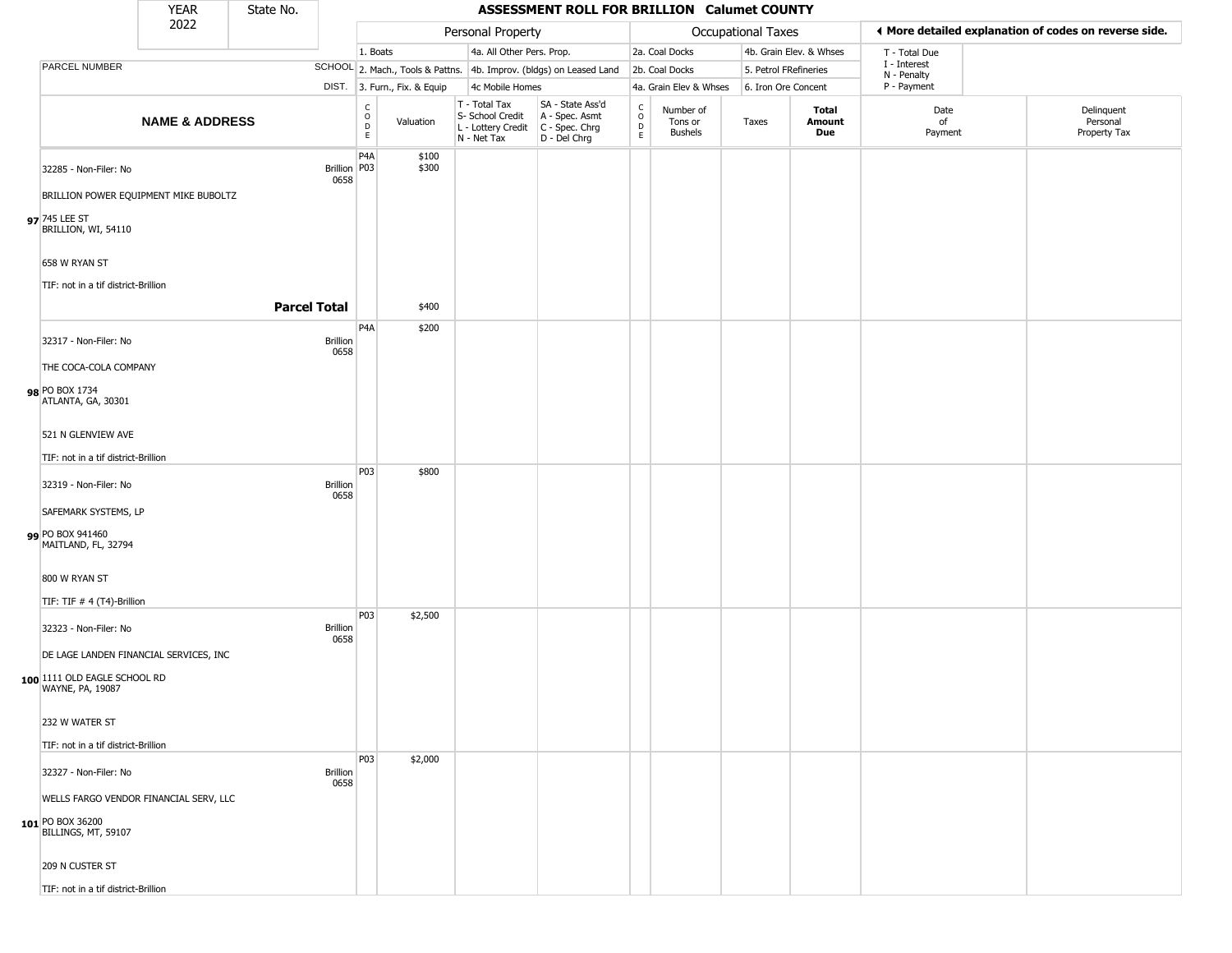|                                                                                                 | <b>YEAR</b>               | State No. |                         |                                   |                              |                                                                                         | ASSESSMENT ROLL FOR BRILLION Calumet COUNTY                         |                                              |                                        |                       |                         |                             |                                                       |
|-------------------------------------------------------------------------------------------------|---------------------------|-----------|-------------------------|-----------------------------------|------------------------------|-----------------------------------------------------------------------------------------|---------------------------------------------------------------------|----------------------------------------------|----------------------------------------|-----------------------|-------------------------|-----------------------------|-------------------------------------------------------|
|                                                                                                 | 2022                      |           |                         |                                   |                              | Personal Property                                                                       |                                                                     |                                              |                                        | Occupational Taxes    |                         |                             | ◀ More detailed explanation of codes on reverse side. |
|                                                                                                 |                           |           |                         | 1. Boats                          |                              | 4a. All Other Pers. Prop.                                                               |                                                                     |                                              | 2a. Coal Docks                         |                       | 4b. Grain Elev. & Whses | T - Total Due               |                                                       |
| PARCEL NUMBER                                                                                   |                           |           |                         |                                   |                              |                                                                                         | SCHOOL 2. Mach., Tools & Pattns. 4b. Improv. (bldgs) on Leased Land |                                              | 2b. Coal Docks                         | 5. Petrol FRefineries |                         | I - Interest<br>N - Penalty |                                                       |
|                                                                                                 |                           |           |                         |                                   | DIST. 3. Furn., Fix. & Equip | 4c Mobile Homes                                                                         |                                                                     |                                              | 4a. Grain Elev & Whses                 | 6. Iron Ore Concent   |                         | P - Payment                 |                                                       |
|                                                                                                 | <b>NAME &amp; ADDRESS</b> |           |                         | $\mathsf{C}$<br>$\circ$<br>D<br>E | Valuation                    | T - Total Tax<br>S- School Credit<br>L - Lottery Credit   C - Spec. Chrg<br>N - Net Tax | SA - State Ass'd<br>A - Spec. Asmt<br>D - Del Chrg                  | $\mathsf{C}$<br>$\circ$<br>$\mathsf{D}$<br>E | Number of<br>Tons or<br><b>Bushels</b> | Taxes                 | Total<br>Amount<br>Due  | Date<br>of<br>Payment       | Delinquent<br>Personal<br>Property Tax                |
| 32329 - Non-Filer: No                                                                           |                           |           | <b>Brillion</b><br>0658 | P03                               | \$400                        |                                                                                         |                                                                     |                                              |                                        |                       |                         |                             |                                                       |
| PITNEY BOWES GLOBAL FINANCIAL SVCS, LLC<br>102 5310 CYPRESS CENTER DR<br>TAMPA, FL, 33609       |                           |           |                         |                                   |                              |                                                                                         |                                                                     |                                              |                                        |                       |                         |                             |                                                       |
| 440 W RYAN ST<br>TIF: not in a tif district-Brillion                                            |                           |           |                         |                                   |                              |                                                                                         |                                                                     |                                              |                                        |                       |                         |                             |                                                       |
| 32333 - Non-Filer: No                                                                           |                           |           | <b>Brillion</b><br>0658 | P03                               | \$4,100                      |                                                                                         |                                                                     |                                              |                                        |                       |                         |                             |                                                       |
| GREAT LAKES COCA-COLA DISTRIBUTION, LLC<br>103 6250 N RIVER ST, STE 9000<br>ROSEMONT, IL, 60018 |                           |           |                         |                                   |                              |                                                                                         |                                                                     |                                              |                                        |                       |                         |                             |                                                       |
| VARIOUS<br>TIF: not in a tif district-Brillion                                                  |                           |           |                         |                                   |                              |                                                                                         |                                                                     |                                              |                                        |                       |                         |                             |                                                       |
| 32463 - Non-Filer: Yes                                                                          |                           |           | <b>Brillion</b><br>0658 | P03                               | \$12,100                     |                                                                                         |                                                                     |                                              |                                        |                       |                         |                             |                                                       |
| KALON SALON & MASSAGE<br>104 820 W RYAN ST<br>BRILLION, WI, 54110                               |                           |           |                         |                                   |                              |                                                                                         |                                                                     |                                              |                                        |                       |                         |                             |                                                       |
| 820 W RYAN ST<br>TIF: not in a tif district-Brillion                                            |                           |           |                         |                                   |                              |                                                                                         |                                                                     |                                              |                                        |                       |                         |                             |                                                       |
| 32465 - Non-Filer: No                                                                           |                           |           | <b>Brillion</b><br>0658 | P <sub>4</sub> A                  | \$2,800                      |                                                                                         |                                                                     |                                              |                                        |                       |                         |                             |                                                       |
| VITALITY FOODSERVICE, INC C/O PROP TAX<br>105 PO BOX 330219<br>NASHVILLE, TN, 37203             |                           |           |                         |                                   |                              |                                                                                         |                                                                     |                                              |                                        |                       |                         |                             |                                                       |
| 1010 W RYAN ST<br>TIF: TIF # 3 (T3)-Brillion                                                    |                           |           |                         |                                   |                              |                                                                                         |                                                                     |                                              |                                        |                       |                         |                             |                                                       |
| 32469 - Non-Filer: Yes                                                                          |                           |           | <b>Brillion</b><br>0658 | P03                               | \$8,500                      |                                                                                         |                                                                     |                                              |                                        |                       |                         |                             |                                                       |
| <b>SALON 3 SIXTY</b>                                                                            |                           |           |                         |                                   |                              |                                                                                         |                                                                     |                                              |                                        |                       |                         |                             |                                                       |
| <b>106</b> 110 S MAIN ST<br>BRILLION, WI, 54110                                                 |                           |           |                         |                                   |                              |                                                                                         |                                                                     |                                              |                                        |                       |                         |                             |                                                       |
| 110 S MAIN ST                                                                                   |                           |           |                         |                                   |                              |                                                                                         |                                                                     |                                              |                                        |                       |                         |                             |                                                       |
| TIF: not in a tif district-Brillion                                                             |                           |           |                         |                                   |                              |                                                                                         |                                                                     |                                              |                                        |                       |                         |                             |                                                       |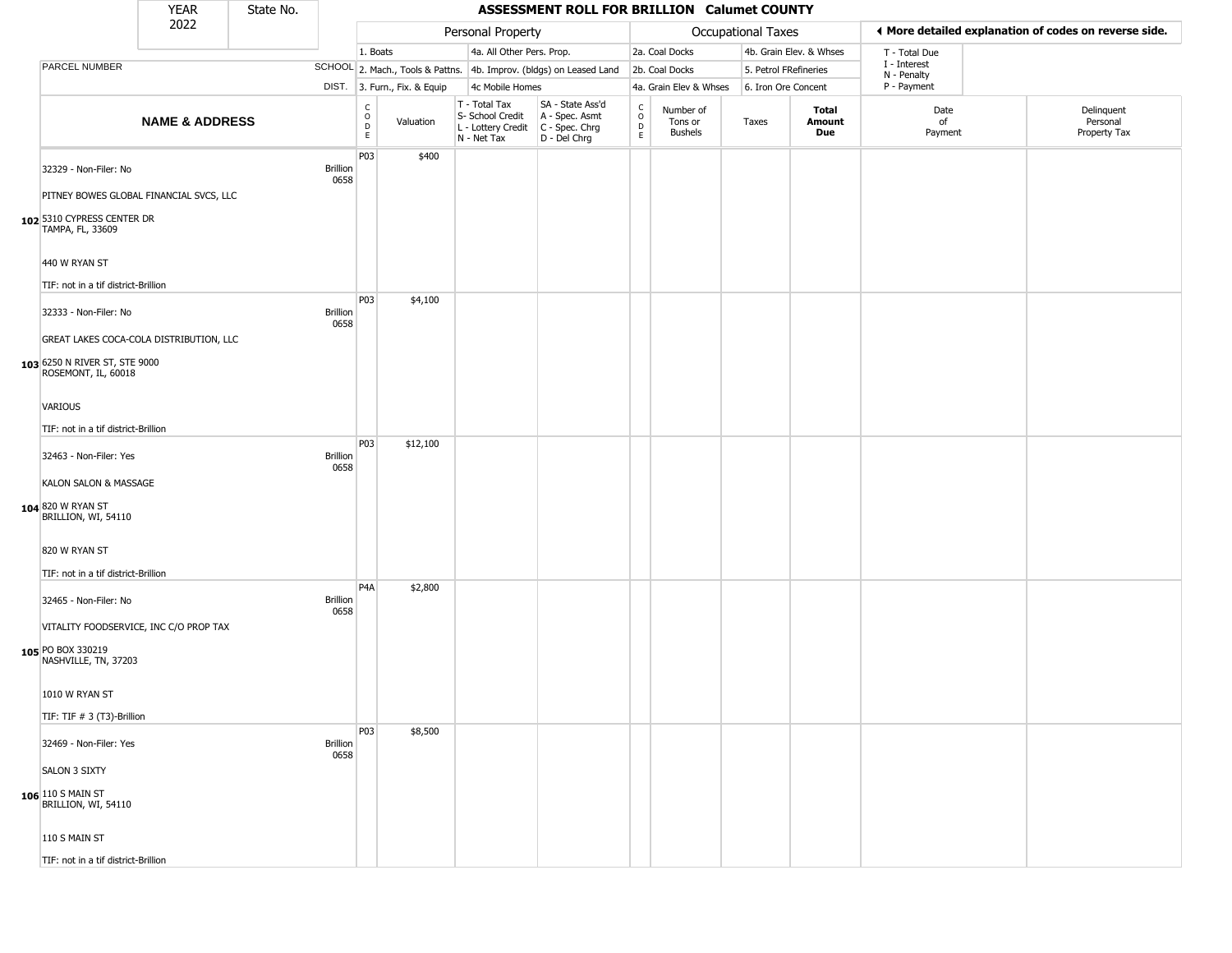|                                                                   | <b>YEAR</b>               | State No. |                         |                                            |                              |                                                                                         | ASSESSMENT ROLL FOR BRILLION Calumet COUNTY                         |                                                 |                                        |                       |                         |                             |                                                       |
|-------------------------------------------------------------------|---------------------------|-----------|-------------------------|--------------------------------------------|------------------------------|-----------------------------------------------------------------------------------------|---------------------------------------------------------------------|-------------------------------------------------|----------------------------------------|-----------------------|-------------------------|-----------------------------|-------------------------------------------------------|
|                                                                   | 2022                      |           |                         |                                            |                              | Personal Property                                                                       |                                                                     |                                                 |                                        | Occupational Taxes    |                         |                             | ◀ More detailed explanation of codes on reverse side. |
|                                                                   |                           |           |                         | 1. Boats                                   |                              | 4a. All Other Pers. Prop.                                                               |                                                                     |                                                 | 2a. Coal Docks                         |                       | 4b. Grain Elev. & Whses | T - Total Due               |                                                       |
| <b>PARCEL NUMBER</b>                                              |                           |           |                         |                                            |                              |                                                                                         | SCHOOL 2. Mach., Tools & Pattns. 4b. Improv. (bldgs) on Leased Land |                                                 | 2b. Coal Docks                         | 5. Petrol FRefineries |                         | I - Interest<br>N - Penalty |                                                       |
|                                                                   |                           |           |                         |                                            | DIST. 3. Furn., Fix. & Equip | 4c Mobile Homes                                                                         |                                                                     |                                                 | 4a. Grain Elev & Whses                 | 6. Iron Ore Concent   |                         | P - Payment                 |                                                       |
|                                                                   | <b>NAME &amp; ADDRESS</b> |           |                         | $\begin{array}{c} C \\ O \\ E \end{array}$ | Valuation                    | T - Total Tax<br>S- School Credit<br>L - Lottery Credit   C - Spec. Chrg<br>N - Net Tax | SA - State Ass'd<br>A - Spec. Asmt<br>D - Del Chrg                  | $\begin{array}{c} C \\ O \\ D \\ E \end{array}$ | Number of<br>Tons or<br><b>Bushels</b> | Taxes                 | Total<br>Amount<br>Due  | Date<br>of<br>Payment       | Delinquent<br>Personal<br>Property Tax                |
| 32470 - Non-Filer: Yes                                            |                           |           | <b>Brillion</b><br>0658 | P03                                        | \$6,100                      |                                                                                         |                                                                     |                                                 |                                        |                       |                         |                             |                                                       |
| HOUSE OF BRAVO SALON<br>107 106 W WATER ST<br>BRILLION, WI, 54110 |                           |           |                         |                                            |                              |                                                                                         |                                                                     |                                                 |                                        |                       |                         |                             |                                                       |
| 106 W WATER ST                                                    |                           |           |                         |                                            |                              |                                                                                         |                                                                     |                                                 |                                        |                       |                         |                             |                                                       |
| TIF: TIF #2 (T2)-Brillion                                         |                           |           |                         |                                            |                              |                                                                                         |                                                                     |                                                 |                                        |                       |                         |                             |                                                       |
| 32472 - Non-Filer: Yes                                            |                           |           | <b>Brillion</b><br>0658 | P03                                        | \$3,100                      |                                                                                         |                                                                     |                                                 |                                        |                       |                         |                             |                                                       |
| PREMIER AUTO BODY TODD KUCHENBECKER<br>108 910 W RYAN ST          |                           |           |                         |                                            |                              |                                                                                         |                                                                     |                                                 |                                        |                       |                         |                             |                                                       |
| BRILLION, WI, 54110<br>910 W RYAN ST                              |                           |           |                         |                                            |                              |                                                                                         |                                                                     |                                                 |                                        |                       |                         |                             |                                                       |
|                                                                   |                           |           |                         |                                            |                              |                                                                                         |                                                                     |                                                 |                                        |                       |                         |                             |                                                       |
| TIF: not in a tif district-Brillion                               |                           |           |                         | <b>P03</b>                                 | \$600                        |                                                                                         |                                                                     |                                                 |                                        |                       |                         |                             |                                                       |
| 32473 - Non-Filer: No                                             |                           |           | <b>Brillion</b><br>0658 |                                            |                              |                                                                                         |                                                                     |                                                 |                                        |                       |                         |                             |                                                       |
| FLORIDA'S NATURAL FOOD SERVICES, INC                              |                           |           |                         |                                            |                              |                                                                                         |                                                                     |                                                 |                                        |                       |                         |                             |                                                       |
| 109 20205 HWY 27<br>LAKE WALES, FL, 33853                         |                           |           |                         |                                            |                              |                                                                                         |                                                                     |                                                 |                                        |                       |                         |                             |                                                       |
| 800 W RYAN ST                                                     |                           |           |                         |                                            |                              |                                                                                         |                                                                     |                                                 |                                        |                       |                         |                             |                                                       |
| TIF: TIF # 4 (T4)-Brillion                                        |                           |           |                         |                                            |                              |                                                                                         |                                                                     |                                                 |                                        |                       |                         |                             |                                                       |
| 32474 - Non-Filer: No                                             |                           |           | Brillion<br>0658        | P <sub>4</sub> A                           | \$600                        |                                                                                         |                                                                     |                                                 |                                        |                       |                         |                             |                                                       |
| PRAXAIR DISTRIBUTION, INC                                         |                           |           |                         |                                            |                              |                                                                                         |                                                                     |                                                 |                                        |                       |                         |                             |                                                       |
| 110 10 RIVERVIEW DR, TAX DEPT<br>DANBURY, CT, 06810               |                           |           |                         |                                            |                              |                                                                                         |                                                                     |                                                 |                                        |                       |                         |                             |                                                       |
| 106 N FRANCIS ST                                                  |                           |           |                         |                                            |                              |                                                                                         |                                                                     |                                                 |                                        |                       |                         |                             |                                                       |
| TIF: not in a tif district-Brillion                               |                           |           |                         | P4A                                        | \$1,500                      |                                                                                         |                                                                     |                                                 |                                        |                       |                         |                             |                                                       |
| 32475 - Non-Filer: No                                             |                           |           | Brillion   P03<br>0658  |                                            | \$165,500                    |                                                                                         |                                                                     |                                                 |                                        |                       |                         |                             |                                                       |
| COUNTRY VISIONS COOPERATIVE                                       |                           |           |                         |                                            |                              |                                                                                         |                                                                     |                                                 |                                        |                       |                         |                             |                                                       |
| $111$ 1010 W RYAN ST<br>BRILLION, WI, 54110                       |                           |           |                         |                                            |                              |                                                                                         |                                                                     |                                                 |                                        |                       |                         |                             |                                                       |
| 1010 W RYAN ST                                                    |                           |           |                         |                                            |                              |                                                                                         |                                                                     |                                                 |                                        |                       |                         |                             |                                                       |
| TIF: TIF # 3 (T3)-Brillion                                        |                           |           |                         |                                            |                              |                                                                                         |                                                                     |                                                 |                                        |                       |                         |                             |                                                       |
|                                                                   |                           |           | <b>Parcel Total</b>     |                                            | \$167,000                    |                                                                                         |                                                                     |                                                 |                                        |                       |                         |                             |                                                       |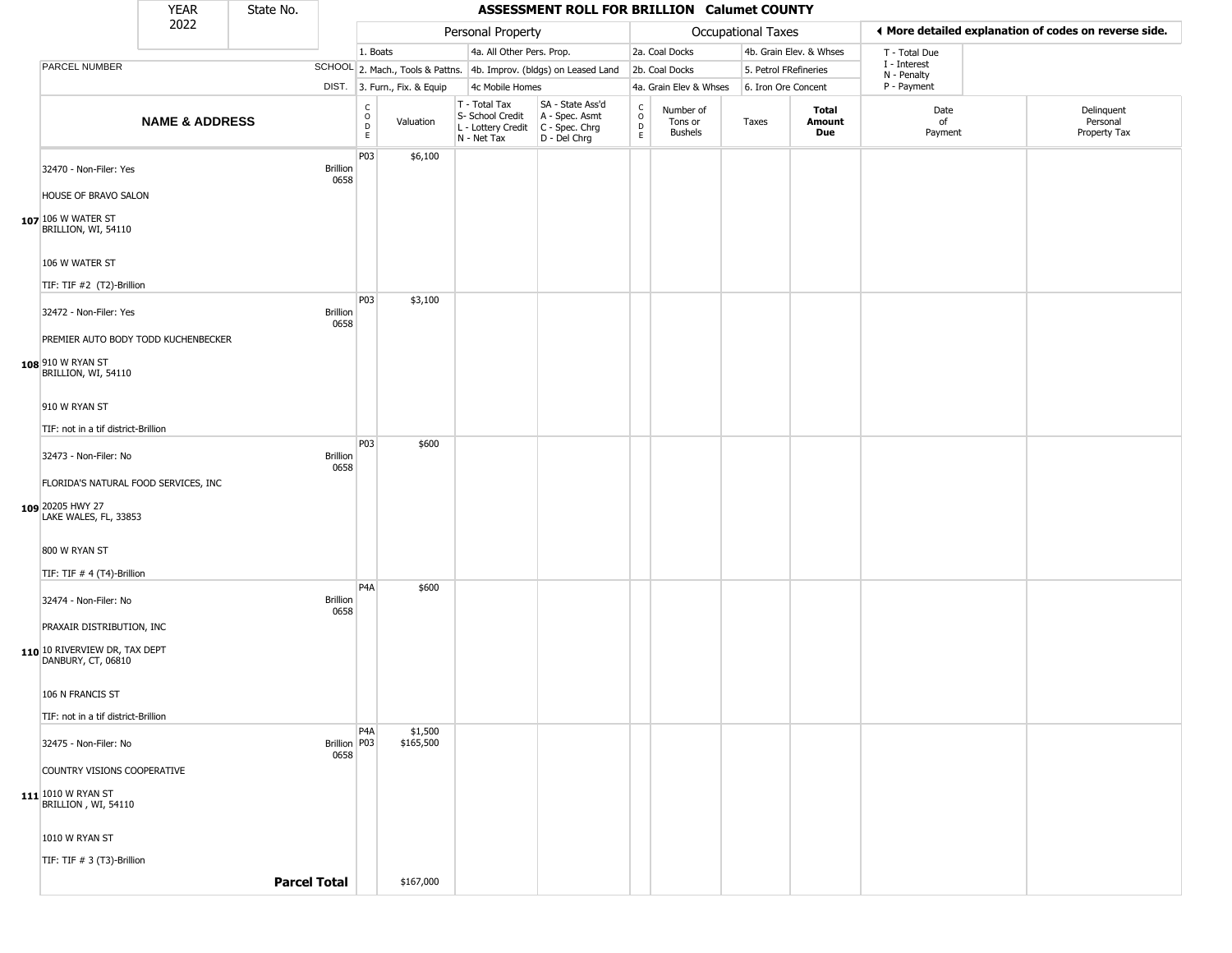|                                                  | <b>YEAR</b>               | State No. |                         |                                                |                              |                                                                        | ASSESSMENT ROLL FOR BRILLION Calumet COUNTY                            |                                                          |                                        |                       |                         |                             |                                                       |
|--------------------------------------------------|---------------------------|-----------|-------------------------|------------------------------------------------|------------------------------|------------------------------------------------------------------------|------------------------------------------------------------------------|----------------------------------------------------------|----------------------------------------|-----------------------|-------------------------|-----------------------------|-------------------------------------------------------|
|                                                  | 2022                      |           |                         |                                                |                              | Personal Property                                                      |                                                                        |                                                          |                                        | Occupational Taxes    |                         |                             | ♦ More detailed explanation of codes on reverse side. |
|                                                  |                           |           |                         | 1. Boats                                       |                              | 4a. All Other Pers. Prop.                                              |                                                                        |                                                          | 2a. Coal Docks                         |                       | 4b. Grain Elev. & Whses | T - Total Due               |                                                       |
| PARCEL NUMBER                                    |                           |           |                         |                                                |                              |                                                                        | SCHOOL 2. Mach., Tools & Pattns. 4b. Improv. (bldgs) on Leased Land    |                                                          | 2b. Coal Docks                         | 5. Petrol FRefineries |                         | I - Interest<br>N - Penalty |                                                       |
|                                                  |                           |           |                         |                                                | DIST. 3. Furn., Fix. & Equip | 4c Mobile Homes                                                        |                                                                        |                                                          | 4a. Grain Elev & Whses                 | 6. Iron Ore Concent   |                         | P - Payment                 |                                                       |
|                                                  | <b>NAME &amp; ADDRESS</b> |           |                         | $\begin{matrix} 0 \\ 0 \\ D \end{matrix}$<br>E | Valuation                    | T - Total Tax<br>S- School Credit<br>L - Lottery Credit<br>N - Net Tax | SA - State Ass'd<br>A - Spec. Asmt<br>$C - Spec. Chrg$<br>D - Del Chrg | $\begin{matrix} 0 \\ 0 \\ D \end{matrix}$<br>$\mathsf E$ | Number of<br>Tons or<br><b>Bushels</b> | Taxes                 | Total<br>Amount<br>Due  | Date<br>of<br>Payment       | Delinquent<br>Personal<br>Property Tax                |
| 32476 - Non-Filer: Yes                           |                           |           | <b>Brillion</b><br>0658 | P03                                            | \$11,000                     |                                                                        |                                                                        |                                                          |                                        |                       |                         |                             |                                                       |
| BRAUN'S DEER RUN GOLF COURSE AND RESTAURANT      |                           |           |                         |                                                |                              |                                                                        |                                                                        |                                                          |                                        |                       |                         |                             |                                                       |
| 112 912 FAIRWAY DR<br>BRILLION, WI, 54110        |                           |           |                         |                                                |                              |                                                                        |                                                                        |                                                          |                                        |                       |                         |                             |                                                       |
| 912 FAIRWAY DR                                   |                           |           |                         |                                                |                              |                                                                        |                                                                        |                                                          |                                        |                       |                         |                             |                                                       |
| TIF: not in a tif district-Brillion              |                           |           |                         |                                                |                              |                                                                        |                                                                        |                                                          |                                        |                       |                         |                             |                                                       |
| 32478 - Non-Filer: No                            |                           |           | Brillion   P03<br>0658  | P4A                                            | \$1,000<br>\$33,400          |                                                                        |                                                                        |                                                          |                                        |                       |                         |                             |                                                       |
| KINDERCARE CENTER #81078 KINDERCARE AT WORK, LLC |                           |           |                         |                                                |                              |                                                                        |                                                                        |                                                          |                                        |                       |                         |                             |                                                       |
| 113 PO BOX 6760<br>PORTLAND, OR, 97228           |                           |           |                         |                                                |                              |                                                                        |                                                                        |                                                          |                                        |                       |                         |                             |                                                       |
| 524 N FRANCIS ST                                 |                           |           |                         |                                                |                              |                                                                        |                                                                        |                                                          |                                        |                       |                         |                             |                                                       |
| TIF: TIF # 5 (T5)-Brillion                       |                           |           |                         |                                                |                              |                                                                        |                                                                        |                                                          |                                        |                       |                         |                             |                                                       |
|                                                  |                           |           | <b>Parcel Total</b>     |                                                | \$34,400                     |                                                                        |                                                                        |                                                          |                                        |                       |                         |                             |                                                       |
| 32479 - Non-Filer: No                            |                           |           | <b>Brillion</b><br>0658 | P <sub>03</sub>                                | \$39,000                     |                                                                        |                                                                        |                                                          |                                        |                       |                         |                             |                                                       |
| XEROX FINANCIAL SERVICES, LLC ATTN: PROP TAX     |                           |           |                         |                                                |                              |                                                                        |                                                                        |                                                          |                                        |                       |                         |                             |                                                       |
| 114 PO BOX 909<br>WEBSTER, NY, 14580             |                           |           |                         |                                                |                              |                                                                        |                                                                        |                                                          |                                        |                       |                         |                             |                                                       |
| 715 W RYAN ST                                    |                           |           |                         |                                                |                              |                                                                        |                                                                        |                                                          |                                        |                       |                         |                             |                                                       |
| TIF: TIF # 4 (T4)-Brillion                       |                           |           |                         |                                                |                              |                                                                        |                                                                        |                                                          |                                        |                       |                         |                             |                                                       |
| 32481 - Non-Filer: No                            |                           |           | <b>Brillion</b><br>0658 | P <sub>03</sub>                                | \$5,400                      |                                                                        |                                                                        |                                                          |                                        |                       |                         |                             |                                                       |
| GORDON FLESCH COMPANY, INC                       |                           |           |                         |                                                |                              |                                                                        |                                                                        |                                                          |                                        |                       |                         |                             |                                                       |
| 115 2675 RESEARCH PARK DR<br>MADISON, WI, 53711  |                           |           |                         |                                                |                              |                                                                        |                                                                        |                                                          |                                        |                       |                         |                             |                                                       |
| 432 W RYAN ST                                    |                           |           |                         |                                                |                              |                                                                        |                                                                        |                                                          |                                        |                       |                         |                             |                                                       |
| TIF: not in a tif district-Brillion              |                           |           |                         |                                                |                              |                                                                        |                                                                        |                                                          |                                        |                       |                         |                             |                                                       |
| 32482 - Non-Filer: No                            |                           |           | Brillion   P4A<br>0658  | P <sub>03</sub>                                | \$200<br>\$700               |                                                                        |                                                                        |                                                          |                                        |                       |                         |                             |                                                       |
| <b>FASTENAL COMPANY</b>                          |                           |           |                         |                                                |                              |                                                                        |                                                                        |                                                          |                                        |                       |                         |                             |                                                       |
| 116 PO BOX 1206<br><b>WINONA, MN, 55987</b>      |                           |           |                         |                                                |                              |                                                                        |                                                                        |                                                          |                                        |                       |                         |                             |                                                       |
| 705 N MAIN ST                                    |                           |           |                         |                                                |                              |                                                                        |                                                                        |                                                          |                                        |                       |                         |                             |                                                       |
| TIF: not in a tif district-Brillion              |                           |           |                         |                                                |                              |                                                                        |                                                                        |                                                          |                                        |                       |                         |                             |                                                       |
|                                                  |                           |           | <b>Parcel Total</b>     |                                                | \$900                        |                                                                        |                                                                        |                                                          |                                        |                       |                         |                             |                                                       |
|                                                  |                           |           |                         |                                                |                              |                                                                        |                                                                        |                                                          |                                        |                       |                         |                             |                                                       |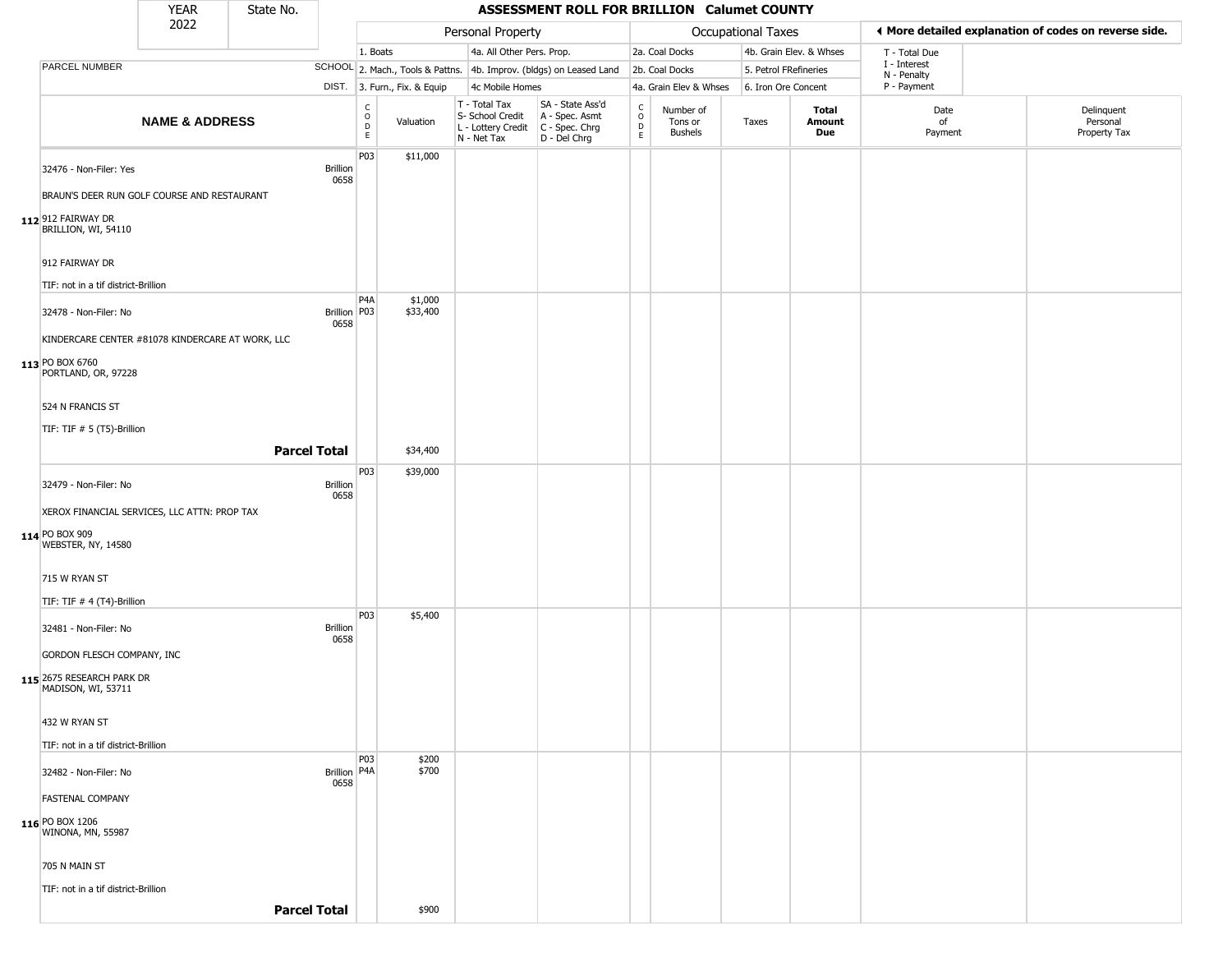|                                                                    | <b>YEAR</b>               |  | State No.           |                              | <b>ASSESSMENT ROLL FOR BRILLION Calumet COUNTY</b> |                       |                                                                        |                                                                      |                                   |                                        |                                                       |                         |                             |  |                                        |
|--------------------------------------------------------------------|---------------------------|--|---------------------|------------------------------|----------------------------------------------------|-----------------------|------------------------------------------------------------------------|----------------------------------------------------------------------|-----------------------------------|----------------------------------------|-------------------------------------------------------|-------------------------|-----------------------------|--|----------------------------------------|
| 2022                                                               |                           |  |                     |                              | Personal Property                                  |                       |                                                                        |                                                                      | Occupational Taxes                |                                        | ◀ More detailed explanation of codes on reverse side. |                         |                             |  |                                        |
|                                                                    |                           |  |                     |                              | 1. Boats                                           |                       | 4a. All Other Pers. Prop.                                              |                                                                      |                                   | 2a. Coal Docks                         |                                                       | 4b. Grain Elev. & Whses | T - Total Due               |  |                                        |
| PARCEL NUMBER                                                      |                           |  |                     |                              |                                                    |                       |                                                                        | SCHOOL 2. Mach., Tools & Pattns. 4b. Improv. (bldgs) on Leased Land  |                                   | 2b. Coal Docks                         | 5. Petrol FRefineries                                 |                         | I - Interest<br>N - Penalty |  |                                        |
|                                                                    |                           |  |                     | DIST. 3. Furn., Fix. & Equip |                                                    | 4c Mobile Homes       |                                                                        | 4a. Grain Elev & Whses                                               |                                   | 6. Iron Ore Concent                    |                                                       | P - Payment             |                             |  |                                        |
|                                                                    | <b>NAME &amp; ADDRESS</b> |  |                     |                              | C<br>$\mathsf O$<br>D<br>E                         | Valuation             | T - Total Tax<br>S- School Credit<br>L - Lottery Credit<br>N - Net Tax | SA - State Ass'd<br>A - Spec. Asmt<br>C - Spec. Chrg<br>D - Del Chrg | $\mathsf{C}$<br>$\circ$<br>D<br>E | Number of<br>Tons or<br><b>Bushels</b> | Taxes                                                 | Total<br>Amount<br>Due  | Date<br>of<br>Payment       |  | Delinquent<br>Personal<br>Property Tax |
| 32483 - Non-Filer: No<br>TADYCH'S MARKETPLACE COBURN'S INCORPORATD |                           |  |                     | Brillion   P03<br>0658       | P <sub>4</sub> A                                   | \$22,800<br>\$311,700 |                                                                        |                                                                      |                                   |                                        |                                                       |                         |                             |  |                                        |
| 117 1921 COBURN BLVD<br>ST. CLOUD, MN, 56301                       |                           |  |                     |                              |                                                    |                       |                                                                        |                                                                      |                                   |                                        |                                                       |                         |                             |  |                                        |
| 109 S MAIN ST<br>TIF: not in a tif district-Brillion               |                           |  |                     |                              |                                                    |                       |                                                                        |                                                                      |                                   |                                        |                                                       |                         |                             |  |                                        |
|                                                                    |                           |  | <b>Parcel Total</b> |                              |                                                    | \$334,500             |                                                                        |                                                                      |                                   |                                        |                                                       |                         |                             |  |                                        |
| 32484 - Non-Filer: No                                              |                           |  |                     | Brillion P03<br>0658         | P <sub>4</sub> A                                   | \$12,900<br>\$780,600 |                                                                        |                                                                      |                                   |                                        |                                                       |                         |                             |  |                                        |
| ARIENS COMPANY                                                     |                           |  |                     |                              |                                                    |                       |                                                                        |                                                                      |                                   |                                        |                                                       |                         |                             |  |                                        |
| 118 655 W RYAN ST<br>BRILLION, WI, 54110                           |                           |  |                     |                              |                                                    |                       |                                                                        |                                                                      |                                   |                                        |                                                       |                         |                             |  |                                        |
| 109 CALUMET AVE                                                    |                           |  |                     |                              |                                                    |                       |                                                                        |                                                                      |                                   |                                        |                                                       |                         |                             |  |                                        |
| TIF: not in a tif district-Brillion                                |                           |  |                     |                              |                                                    |                       |                                                                        |                                                                      |                                   |                                        |                                                       |                         |                             |  |                                        |
|                                                                    |                           |  | <b>Parcel Total</b> |                              |                                                    | \$793,500             |                                                                        |                                                                      |                                   |                                        |                                                       |                         |                             |  |                                        |
| 32485 - Non-Filer: No                                              |                           |  |                     | Brillion P01                 | P <sub>4</sub> A                                   | \$2,300<br>\$57,600   |                                                                        |                                                                      |                                   |                                        |                                                       |                         |                             |  |                                        |
| ARIENS COMPANY DBA ROUND LAKE FARMS                                |                           |  |                     | 0658 P03                     |                                                    | \$378,700             |                                                                        |                                                                      |                                   |                                        |                                                       |                         |                             |  |                                        |
| 119 655 W RYAN ST<br>BRILLION, WI, 54110                           |                           |  |                     |                              |                                                    |                       |                                                                        |                                                                      |                                   |                                        |                                                       |                         |                             |  |                                        |
| 1111 ROUND LAKE RD                                                 |                           |  |                     |                              |                                                    |                       |                                                                        |                                                                      |                                   |                                        |                                                       |                         |                             |  |                                        |
| TIF: not in a tif district-Brillion                                |                           |  | <b>Parcel Total</b> |                              |                                                    | \$438,600             |                                                                        |                                                                      |                                   |                                        |                                                       |                         |                             |  |                                        |
| 32485 - Non-Filer: Yes                                             |                           |  |                     | Brillion   P03               | P4A                                                | \$12,000<br>\$513,000 |                                                                        |                                                                      |                                   |                                        |                                                       |                         |                             |  |                                        |
| ARIENS COMPANY                                                     |                           |  |                     | 0658                         |                                                    |                       |                                                                        |                                                                      |                                   |                                        |                                                       |                         |                             |  |                                        |
| 120 W910 CENTER ST<br>BRILLION, WI, 54110                          |                           |  |                     |                              |                                                    |                       |                                                                        |                                                                      |                                   |                                        |                                                       |                         |                             |  |                                        |
| W910 CENTER ST                                                     |                           |  |                     |                              |                                                    |                       |                                                                        |                                                                      |                                   |                                        |                                                       |                         |                             |  |                                        |
| TIF: not in a tif district-Brillion                                |                           |  |                     |                              |                                                    |                       |                                                                        |                                                                      |                                   |                                        |                                                       |                         |                             |  |                                        |
|                                                                    |                           |  | <b>Parcel Total</b> |                              |                                                    | \$525,000             |                                                                        |                                                                      |                                   |                                        |                                                       |                         |                             |  |                                        |
| NO. OF PARCELS 120                                                 |                           |  | <b>TOTALS</b>       | ▶                            |                                                    | 5,570,600.00          |                                                                        |                                                                      |                                   |                                        |                                                       |                         |                             |  |                                        |